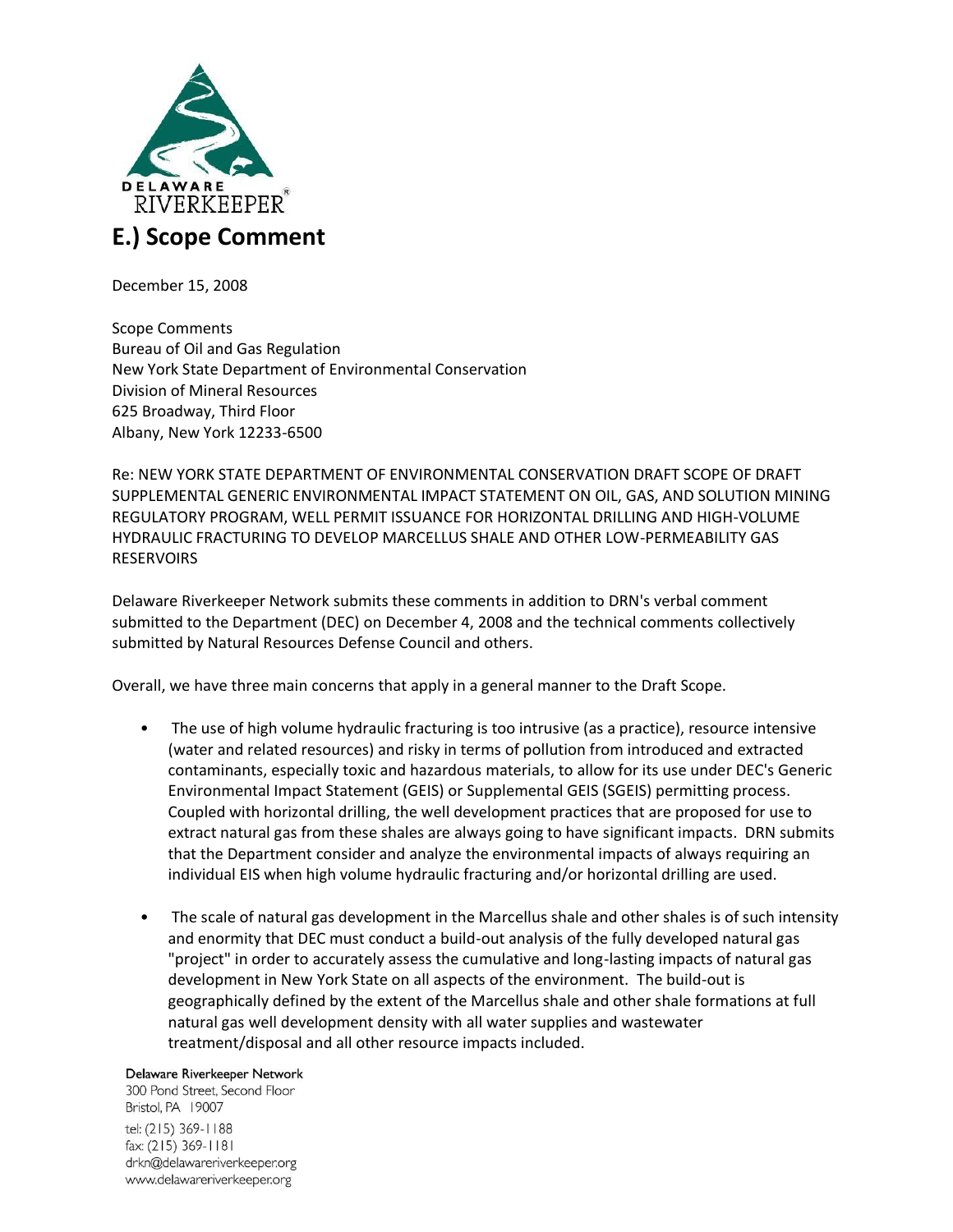· Due to the intensity of impacts that accompany development of natural gas in the Marcellus shale and other shales, there are areas and specific locations that DEC should place off-limits to all drilling ("no-drill" areas) and DEC should assess the impacts of removing these areas from drilling as part of the EIS. Similarly, there are locations and conditions that should be identified as not available or severely limited for water withdrawal for use in natural gas well extraction and development and not available for the discharge of wastewater from natural gas development. DEC should assess the environmental ramifications of prohibiting or restricting water withdrawals and discharges at these locations as part of the Scope of the EIS.

Examples of no-drill areas are (including but not limited to): the New York City Watershed drainage area; other major public water supply drainage areas; water wells and their wellhead protection areas as defined by the contributing aquifer based on wellhead and fracture trace analyses; major earthquake faults; carbonate rock formations; floodplains and riparian areas as defined by riparian soils; steep slopes (15% and greater); critical habitat for threatened, endangered and rare species (flora and fauna); wetlands and wetland buffers; vernal pools and their buffers; high quality forest areas as defined by dense patch areas, deep woods, mature trees and/or contiguous forest regions; prime groundwater recharge areas; unique rock formations; significant natural areas including vegetative communities; non-attainment zones for air pollutants; air pollution hotspots; federally or regionally recognized scenic and historic resources; agricultural preservation lands; public parks; preserved land, private or public; areas where density of existing natural gas wells already meets the spacing threshold for horizontal well bores; urban areas where population density exceeds the definition of high density as per Clean Water Act NPDES regulations. DEC needs to develop a complete list of areas to be designated as no-drill. These areas will need scientifically based buffers so that gas wells are not placed too close to these off-limit areas.

Examples of areas or conditions that should be prohibited from water withdrawals are: headwaters; first order streams; streams with no historic stream flow gauges above and below the withdrawal point; streams that flow to the New York City reservoirs in the Delaware/Catskill water supply system or to other public water supply reservoirs; streams that are already allocated at or beyond the safe yield of the stream based on the low flow margin of safety defined as the margin between two stream low flow statistics -- September median flow and the seven day-ten year low flow (7Q10) (New Jersey Highlands Regional Water Supply Master Plan, Supporting Information, 2008) labeled as "deficit streams"; streams that drain to deficit streams; streams that cannot support the ecological needs of the stream - including living ecosystem, fish, wildlife, macroinvertebrates, etc.-- if the withdrawal is made.

Examples of where groundwater withdrawals for natural gas development should not be allowed: aquifers that are located in watersheds that drain to deficit streams; wellhead protection areas defined as contributing aquifers based on wellhead and fracture trace analyses; prime groundwater recharge areas defined as the area in a HUC 14 that is the best recharge area for that subwatershed, contributing 40% of the total recharge volume of the subwatershed (New Jersey Highlands Regional Water Supply Master Plan, Supporting Information, 2008); floodplains and riparian areas as defined by soils; wetlands and wetland buffers; vernal pools and vernal pool buffers; within the contributory plume of a documented groundwater pollution point. This list is not exhaustive. DEC needs to develop a complete list as part of the Draft Scope.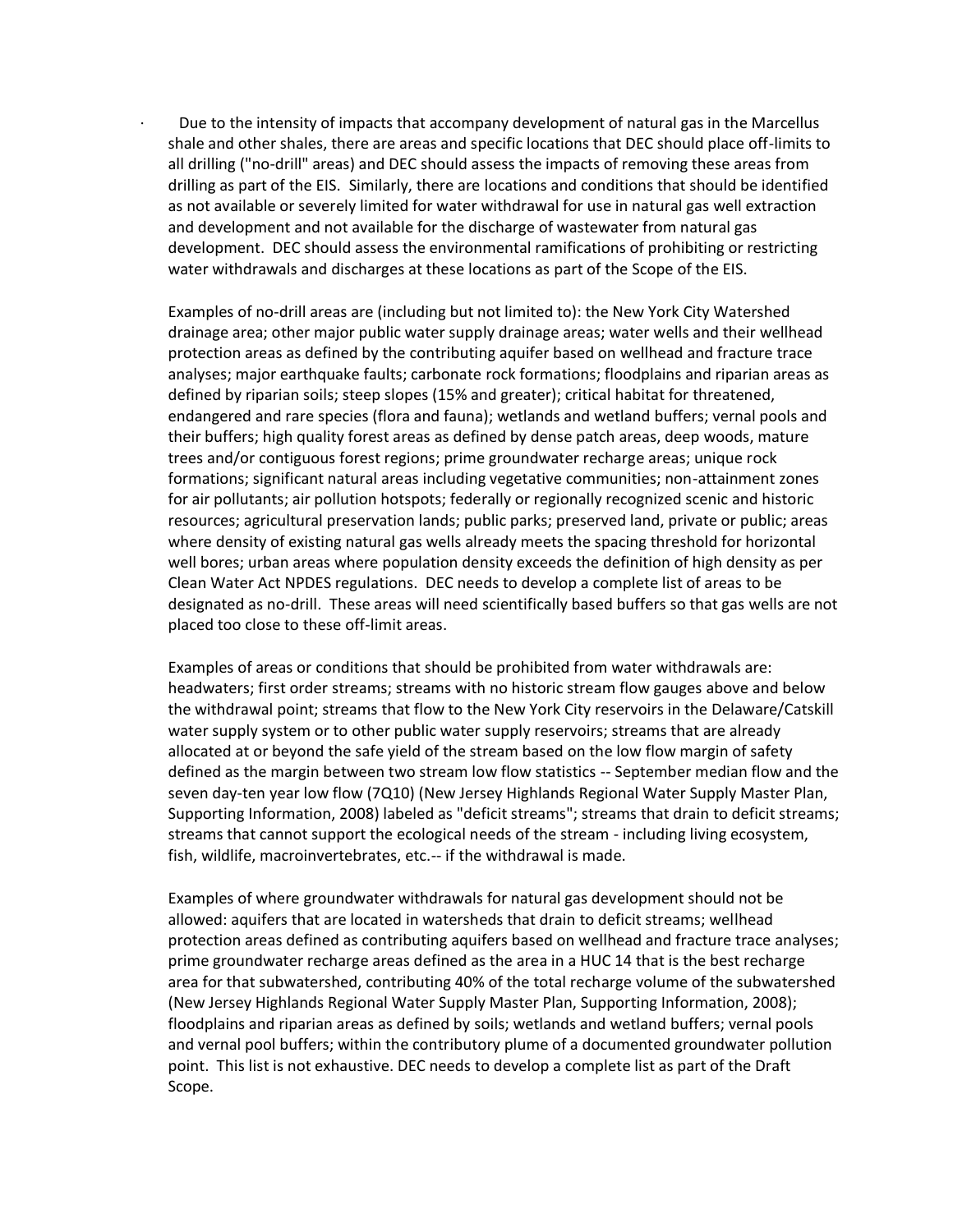There are also areas for which safe separation distances need to be developed. These separation distances are beyond the buffers that no-drill areas require. The 1992 FGEIS and existing GEIS cannot be accepted as adequate regarding standards for separation distances due to the gas well extraction and development practices (hydraulic fracturing and horizontal drilling) that are used in the Marcellus and other shale formations. Features that DEC needs to evaluate in the Draft Scope and then develop safe separation distances from natural gas wells for include: septic systems including all infrastructure such as tanks, lines and drainage fields, residences, open waters, water wells that are hydraulic fractured for greater volume, water and wastewater lines and aqueducts, other infrastructure such as roads, bridges, and parking areas, public buildings, hospitals and other health facilities, critical transportation facilities as defined by US Department of Transportation, and features that are vulnerable to specific impacts such as noise, light and vibrations. This list is not exhaustive. DEC needs to develop a complete list as part of the Draft Scope.

Examples of areas or conditions where natural gas drilling wastewater from the Marcellus and other shale "project" should not be allowed to be discharged: Special Protection Waters; streams that are critical habitat; streams that are designated as water quality limited and/or streams for which DEC has developed a TMDL (total maximum daily yield) for a pollutant; streams that flow to the New York City reservoirs in the Delaware/Catskill water supply system or to other public water supply reservoirs; deficit streams (as defined above); streams that do not have the capacity to assimilate discharged wastewater while still meeting designated uses and surface water quality standards; streams where the existing water quality exceeds standards and discharged wastewater will degrade the existing high water quality. This list is not exhaustive. DEC needs to develop a complete list as part of the Draft Scope.

In order to assess the impacts of Marcellus and other natural gas shale development, DEC must develop an inventory and mapping of the resources that will be affected; this work is required for the Draft Scope. Unless these resources and features are indentified and mapped, there will be no baseline data from which to measure changes and impacts caused by the natural gas development "project". The identification, evaluation, and mapping of all environmental aspects that may be impacted must be completed during the EIS review.

Also, water withdrawal and wastewater discharge decisions need to be informed by data and information that provides both protection of the resource and reliable and safe supply/discharge. For that purpose, baseline data characterizing the water quality of water bodies and aquifers needs to be gathered, evaluated, and where not available, sampling and monitoring programs put in place. Also, biological assessment and, where historic and present data is lacking, continuous biological monitoring needs to be established in waterways, water bodies and water features such as wetlands and vernal pools. The need to know what hydroperiod, for instance, is in place for a wetland or vernal pool or what creatures live on a stream bottom, cannot be satisfied by a snapshot measurement or a grab sample at a site prior to wastewater discharge or withdrawal of water. This data is only reliable and meaningful if developed over time with substantial data points in various seasons and conditions. This is particularly important from a regulatory perspective considering federal requirements to protect species such as the dwarf wedge mussel. Again, without this baseline and current information, the impacts to the resource will not be known or correctly interpreted (and possibly avoided) because there will be no baseline data to be measured against. The classic "we don't know what we've got till it's gone" will be the sad outcome and this is an avoidable failure that DEC has the responsibility and means to prevent.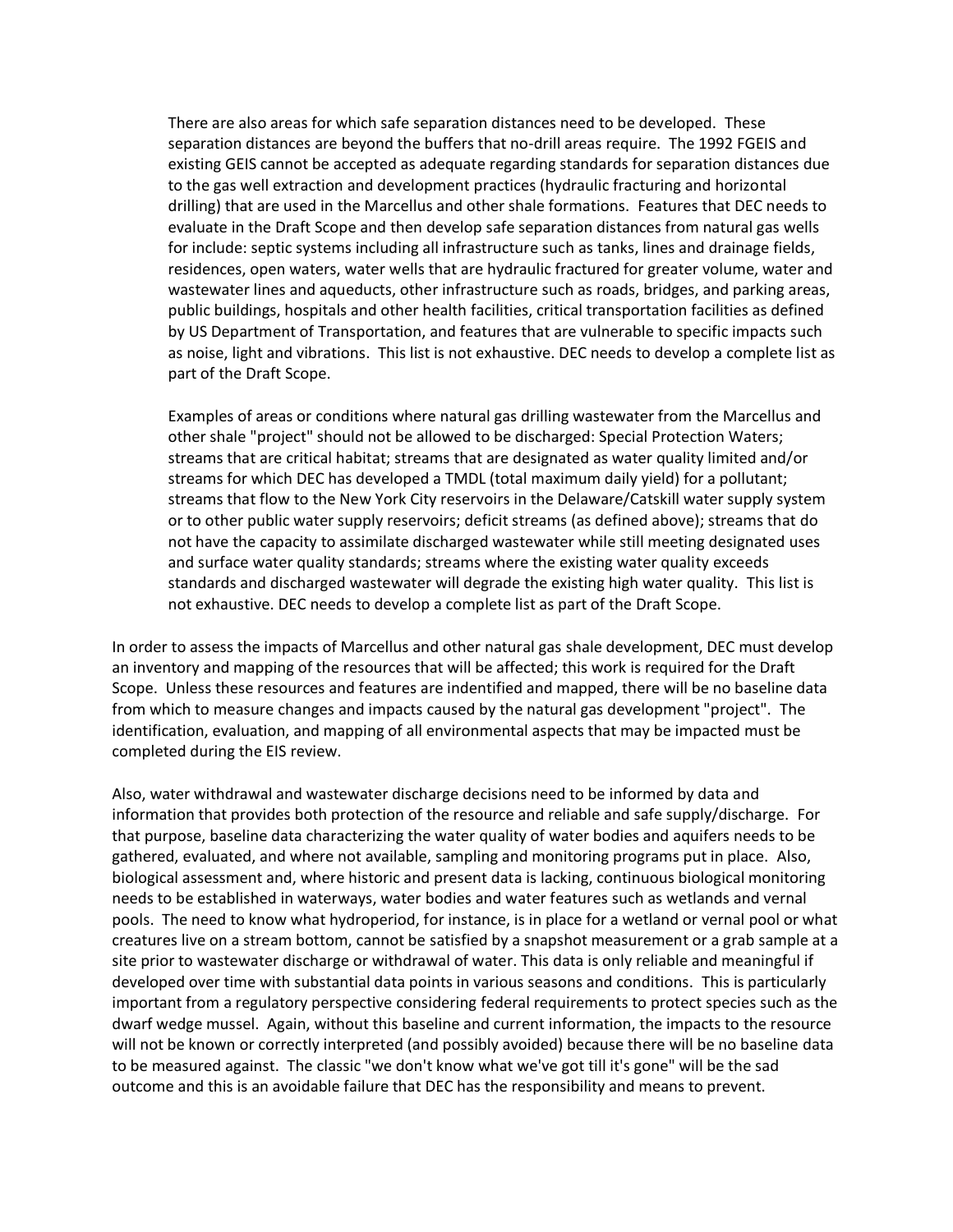The following are examples of items (in no particular order) that need to be mapped in order to accurately define the Scope and prepare an EIS. The list is not considered exhaustive; DEC needs to prepare a complete list:

Significant Natural Areas

Steep Slopes

Groundwater Aquifers

Critical Habitat

Endangered, Threatened and Rare Species or Species of Concern

Known intrusion of invasive species such as zebra mussels and *Didymosphenia geminata*

Water Availability based on water volume available per HUC 14, minus allocated water uses

Wastewater discharges to surface and groundwater

Superfund sites

Documented pollution sources, such as pollution plumes from underground storage fuel tank contamination and pollution incidents; water quality limited streams and water bodies with TMDLs

Permitted gas wells

Permitted water withdrawals, ground and surface water

Open Waters

Wetlands

Vernal Pools

Existing Land Use

Infrastructure such as sewage, water, transportation

Public buildings, hospitals, health facilities and other sensitive facilities

Significant historic sites, including but not limited to National and State Historic Register sites

Archeological Resources and Prehistoric sites as identified by SHPO

Scenic Resources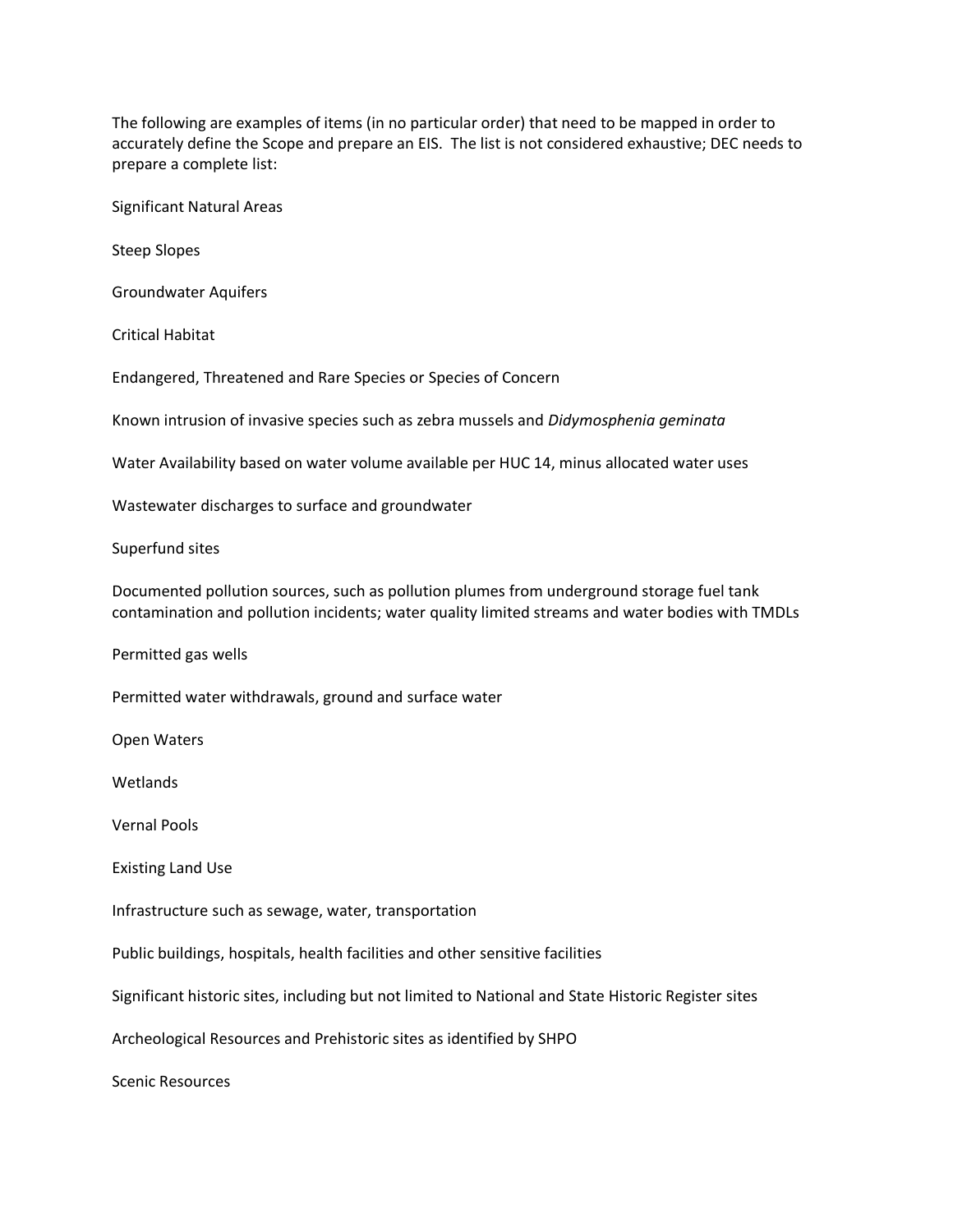Floodplains and Riparian Areas as defined by soils

Forest Resources with separately mapped contiguous forest areas of 25 acres or greater

High quality forest defined by dense patch areas and biodiverse forest, deep woods, mature and rare trees

Agricultural Districts

Groundwater Recharge Areas and Prime Groundwater Recharge Areas

Karst Geology and Carbonate Rock

Geologic Formations

Preserved Land, both public and private

Public Parkland, Forest Preserves and other Resource Preserves

Important Bird Areas

Further, we suggest that definitions of all terms be added to the Draft Scope. The lack of specificity of terms and designations used throughout the Draft Scope makes it very difficult to comment precisely. This is a critically missing piece from DEC's document and should be remedied in the next iteration which is made available for public comment, before a Draft GEIS is prepared.

### **Comments on Sections:**

**Section 1.0** This section is not specific in its language; DEC should clarify what is meant. Examples of vague language:

- · The Department propose to satisfy SEQRA for *most* (emphasis added) of these operations through an SGEIS...
- Other shale and low-permeability formations in New York...

**Section 1.2** Mention of local laws assumes there is no area of local regulation outside of roads and taxes. DRN suggests that DEC analyze the regulation of stormwater runoff under the Clean Water Act NPDES program that requires municipal regulation of stormwater management under a municipality's NPDES 2 General Permit. Is DEC going to apply the NPDES 2 applicability for regulation to all stormwater management for natural gas well drilling and related land development activities? Will all land disturbance that is regulated for other development be equally regulated for natural gas development? Will DEC or the municipality or the Conservation Districts implement NPDES 2 in its entirety? Will there be a NPDES General or Individual Permit required when 5 acres of land or greater is disturbed? DEC needs to consider regulatory changes that will require state-of-the-art stormwater management for natural gas wells because of the nonpoint source pollution and erosion and sedimentation impacts of natural gas well drilling and development.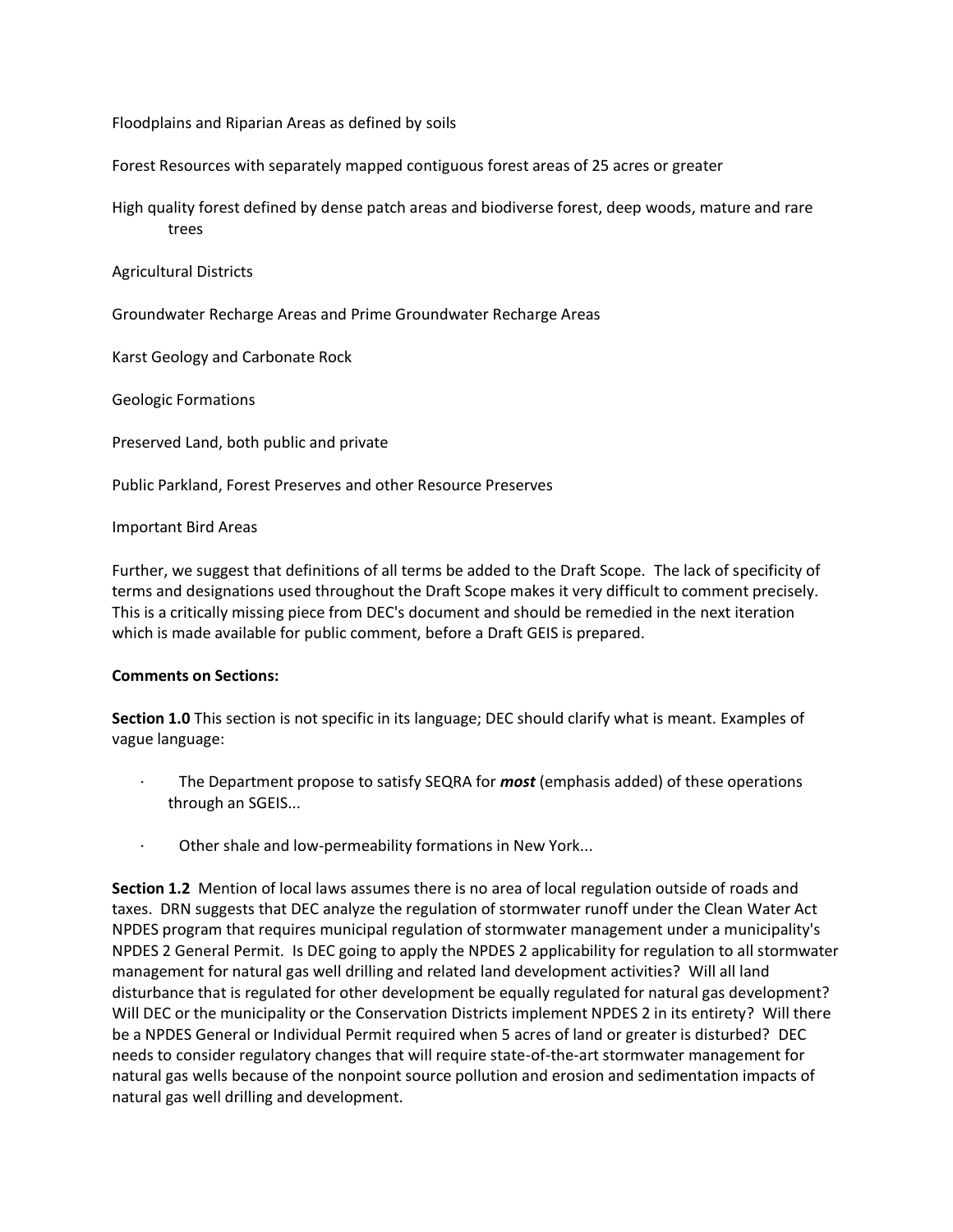**Section 1.4** The two key factors that DEC list as the determination that a new SGEIS is needed are not inclusive enough. A third factor, at least, should be added:

(3) Water quality impacts from chemicals and other substances used in hydraulic fracturing ("fracking") fluids, including toxic and carcinogenic substances, total dissolved solids and other constituents and substances such as NORMs, BTEX and arsenic produced in the water generated from beneath the ground by well development practices[.\[1\]](http://delawareriverkeeper.org/newsresources/factsheet.asp?ID=86#_ftn1)

DEC lists in this section instances that will be assessed for drilling permits that were not considered in the GEIS. To this list should be added:

Issuance of a permit on or under lands protected by public funds with a purpose of protecting natural resources, agricultural soils, or other vulnerable resources.

When the public invests its hard earned taxes in protecting land and the natural or special resources and values held there, there is a covenant that must be respected by the State. These lands and their resources and features must be kept intact. This was not considered in the FGEIS and the issue represents a significant public policy that needs to be addressed by DEC: Will a permit for high volume hydraulic fracturing erode, undermine, or otherwise diminish the public's investment in preserving resources on publicly held or protected lands?

The last bullet should be corrected to read:

· Issuance of a well permit...in the Upper Delaware River Scenic and Recreational River and Watershed

The Upper Delaware River (Hancock New York 73 miles downstream to Milrift, PA) was designated by Congress as a Scenic and Recreational River by amendment to the Wild and Scenic Rivers Act in 1978. This part of the Delaware was included in the orginal Wild and Scenic Rivers Act in 1968 for further study. Ten years later Congress dcedied that the Upper Delaware River (and the Middle Delaware River, a 40-mile stretch from Port Jervis, N.Y. to the Delaware Water Gap near Stroudsburg, Pa.) indeed did possess the "outstanding remarkable scenic, recreational, geologic, fish and wildlife, historic, cultural and similar values" $[2]$  that a Wild and Scenic River must possess in order to be designated.

The designation is customarily considered by the National Park Service as ridge to ridge or at least  $\frac{1}{4}$ mile on either side of the river. But the river is the expression of the entire contributing watershed. What happens on the land that makes up the Delaware River Watershed ends up in the Delaware River. Further, species that are identified as dependent on the Delaware River, such as the bald eagle, rely on the regional Watershed for nesting and foraging, requiring habitat that extends well beyond a river "corridor". This is also true for other species, including federally and state-protected species, such as salamanders, mussels and trout that require specific environmental quality and conditions to survive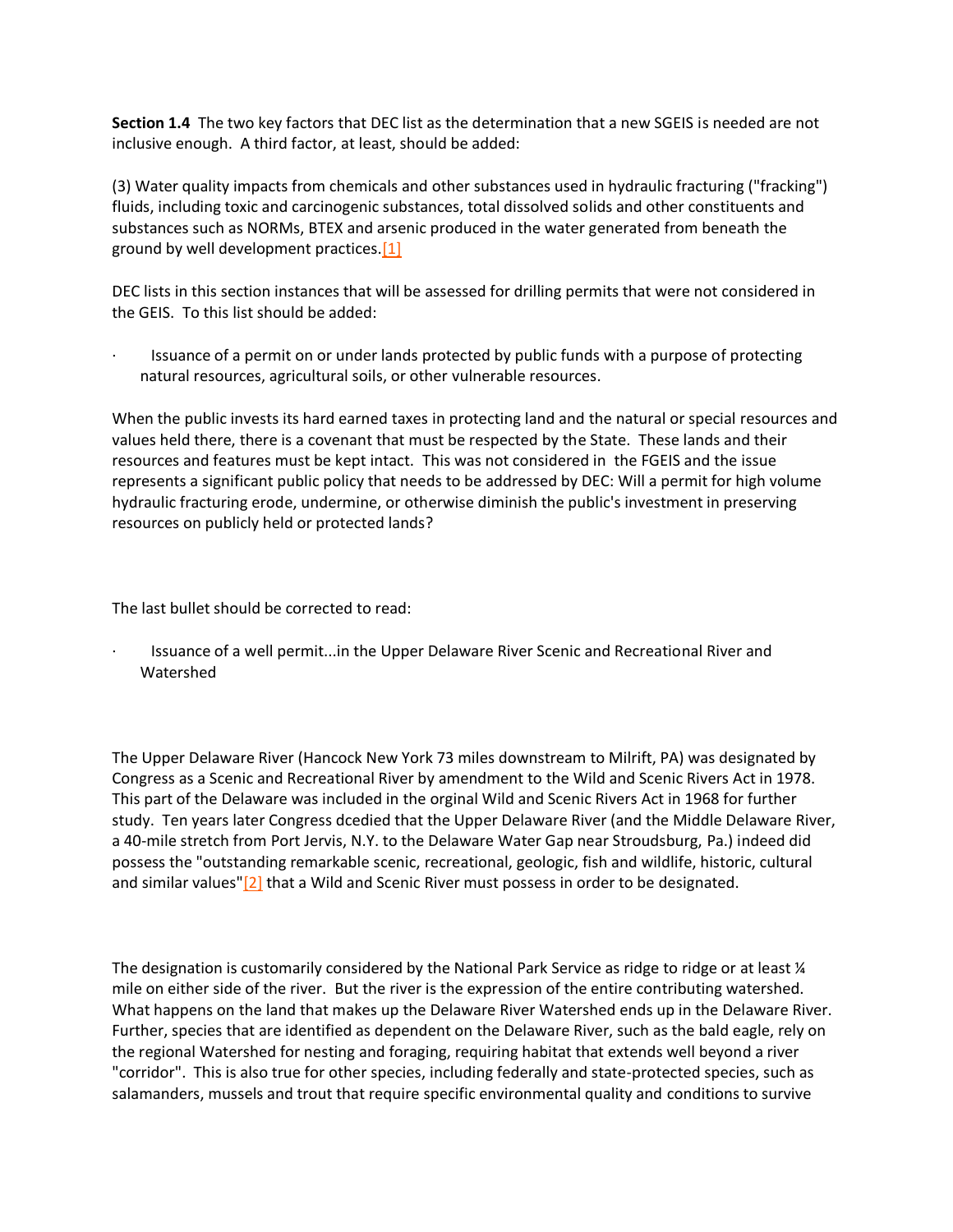and thrive (such as temperature, clean rocky stream beds, etc.). Entire ecotourism industries have been built upon the clean cold waters of the Upper Delaware River's headwaters and main stem, serving a significant public purpose that defines and supports the communities of the Watershed's region. DEC should amend this bullet to reflect the fact that DEC action has potential impacts on the Upper Delaware River Scenic and Recreational River and Watershed, not just a limited corridor.

**Section 1.4.1** The "project" should be defined as the entire changed land area related to a gas well development project as well as the underground disturbances related to the well bore, the storage of contaminated fluids on site in open pits or containers and the injection of fluids. It is forecasted by the industry and DEC that multiple wells will likely be installed at the well pads. It can also be expected that "fields of wells" will be developed by one or a few applicants over time and could be considered a "project". This means that there will be a longer period of disturbance for construction since each well bore will require drilling, fracking and development in sequence. It may mean larger basins to hold greater volumes of water for well development processes and to store large volumes of "produced water" or flowback. The increased intensity of well development required for multiple well bores attach pad compounds the movement of trucks and the use of equipment, and extends the opportunity for pathways of pollution over time as well as intensity. It is very important that DEC not define the project narrowly but expansively, to capture all potential impacts.

Further, the expanded project leaves the site open to erosion and sedimentation and delays the installation of permanent best management practices which will control stormwater runoff after the wells are completed and in production phase. In Pennsylvania, the oil and gas well general stormwater permit (General Permit[\)\[3\]](http://delawareriverkeeper.org/newsresources/factsheet.asp?ID=86#_ftn3) is being interpreted to apply to the amount of surface disturbed "at one time". This is a mistake and results in inadequate stormwater management for sites five acres or greater. DEC should not make the same mistake in stormwater management.

**Section 1.5** Regions of the Watershed are being and will be affected by the pipelines, compressor stations and processing facilties and other related infrastructure that will deliver natural gas to market. These pipelines are essential to natural gas wells and the impacts of these pipelines, whether feeder or gathering lines that leave the well field(s), or large pressurized pipelines that travel long distances, their impacts during construction and once established and in use must be considered in DEC's buildout analysis for natural gas well development.

**Section 2.1** DEC should consider the density of natural gas wells in the Marcellus shale in Pennsylvania to gauge the expected density for New York. It is ASSUMED by DEC that "...the Department does not expect the rate of Marcellus drilling in any single county to match the peak Chautauqua County rate..." but this assumption may not hold true if industry expectations are realized for the amount of natural gas recoverable from the Marcellus shale formations.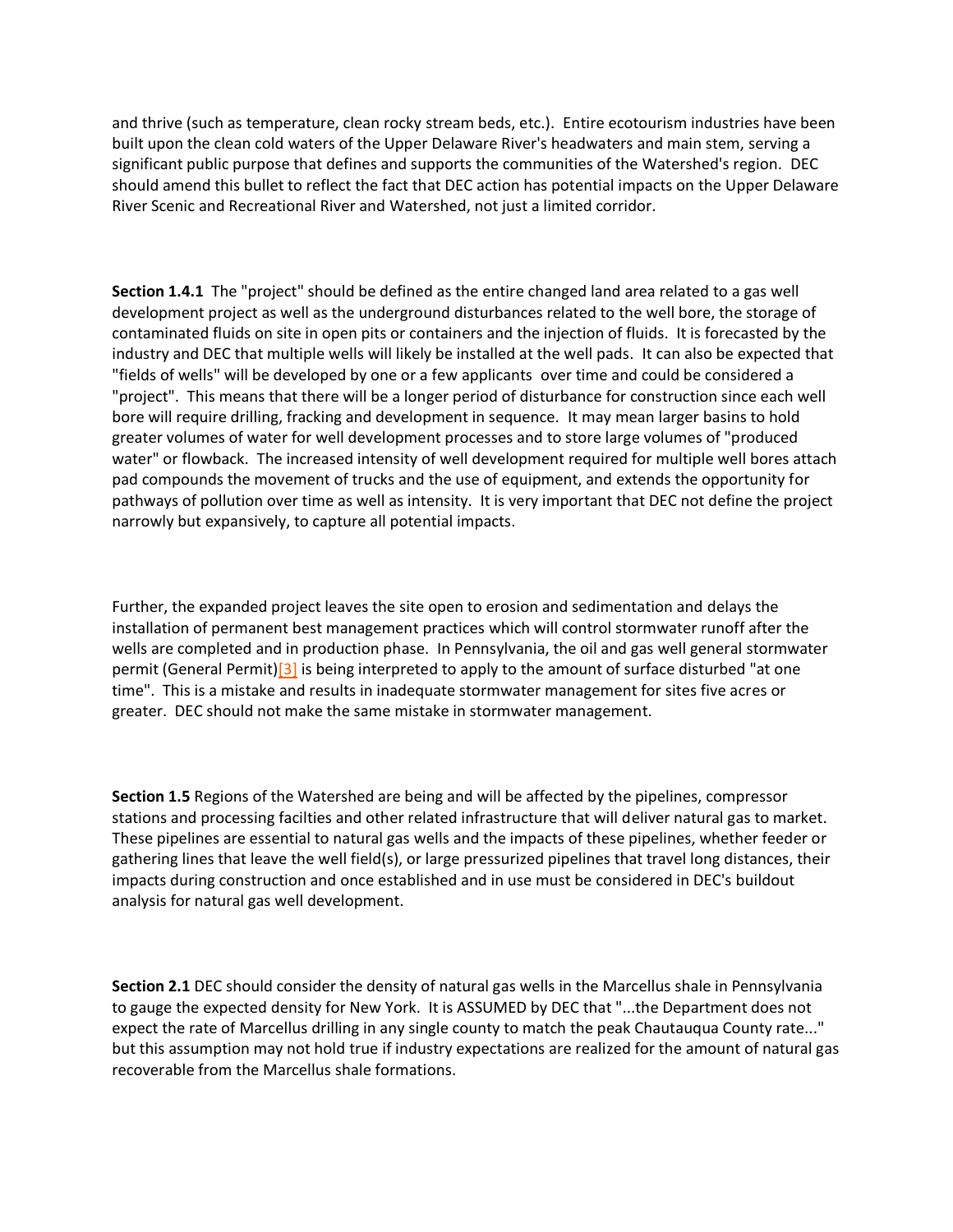The oil and gas industry projects that as much as 500+ trillion cubic feet (Tcf) of gas is contained in Marcellus Shale, with an estimate of 50 to 200 Tcf recoverable  $\frac{4}{3}$ ; an early 2008 report by geologists Terry Engelder and SUNY Professor Gary Lash has projected up to 516 Tcf exists, with approximately 50 Tcf recoverable[.\[5\]](http://delawareriverkeeper.org/newsresources/factsheet.asp?ID=86#_ftn5) Chesapeake Energy has even higher estimates based on denser reserves per square mile; using their figures, Professor Engelder has now increased his estimate to a possible 363 Tcf, enough he says to fill the U.S.'s gas needs for 14 years.  $[6]$  The combination of the methods used to aggressively extract natural gas from the Marcellus shale (fracking and horizontal drilling) make it possible to extract far more gas than in New York previously and the volume of reserves to be harvested is forecasted to be much higher than any other formation.

**Section 2.1.1** Have there been studies of subsidence or any other geologic impacts of horizontal drilling, particularly in unstable conditions or earthquake prone areas? It must be noted that grout in well casing does not last indefinitely and therefore cannot be relied upon to keep the bore separate from groundwater over time. Also, the combination of horizontal drilling and hydraulic fracturing must be analyzed since fracking is known to be not completely controllable, being subject to geologic conditions and may increase the possibility of vertical migration to drinking water aquifers or surface expression. DEC needs to research these issues before reaching conclusions about the possible environmental impacts of horizontal drilling.

**Section 2.1.2 and 2.1.2.1** DEC ASSUMES that fracking uses 2.1 to 2.4 million gallons of water but this, as discussed earlier, varies well to well based on certain conditions and the experience in the Marcellus shale in Pennsylvania is averaging much higher.<sup>[7]</sup> DEC should revise its estimate.

DEC ASSUMES there are no groundwater pollution incidents but New York does not require well monitoring of water wells near natural gas wells. Therefore, the information is not known and it is wrong to assume anything. The well development practices being used in the Marcellus change the conditions that need to be studied regarding possible groundwater contamination (see DRN Section Comment 2.1.1 above).

Baseline data must be developed prior to drilling and ongoing water well monitoring must be required as well. Water wells in the zone of influence of a gas well must be monitored on an ongoing basis after gas wells are put into production and monitoring wells must be installed and regularly monitored and publicly reported around the gas well project. This is necessary to track groundwater quality and catch pollution problems before they have human health or other environmental impacts. This should be planned for now by DEC through the Draft Scope and EIS. Please see Appendix A.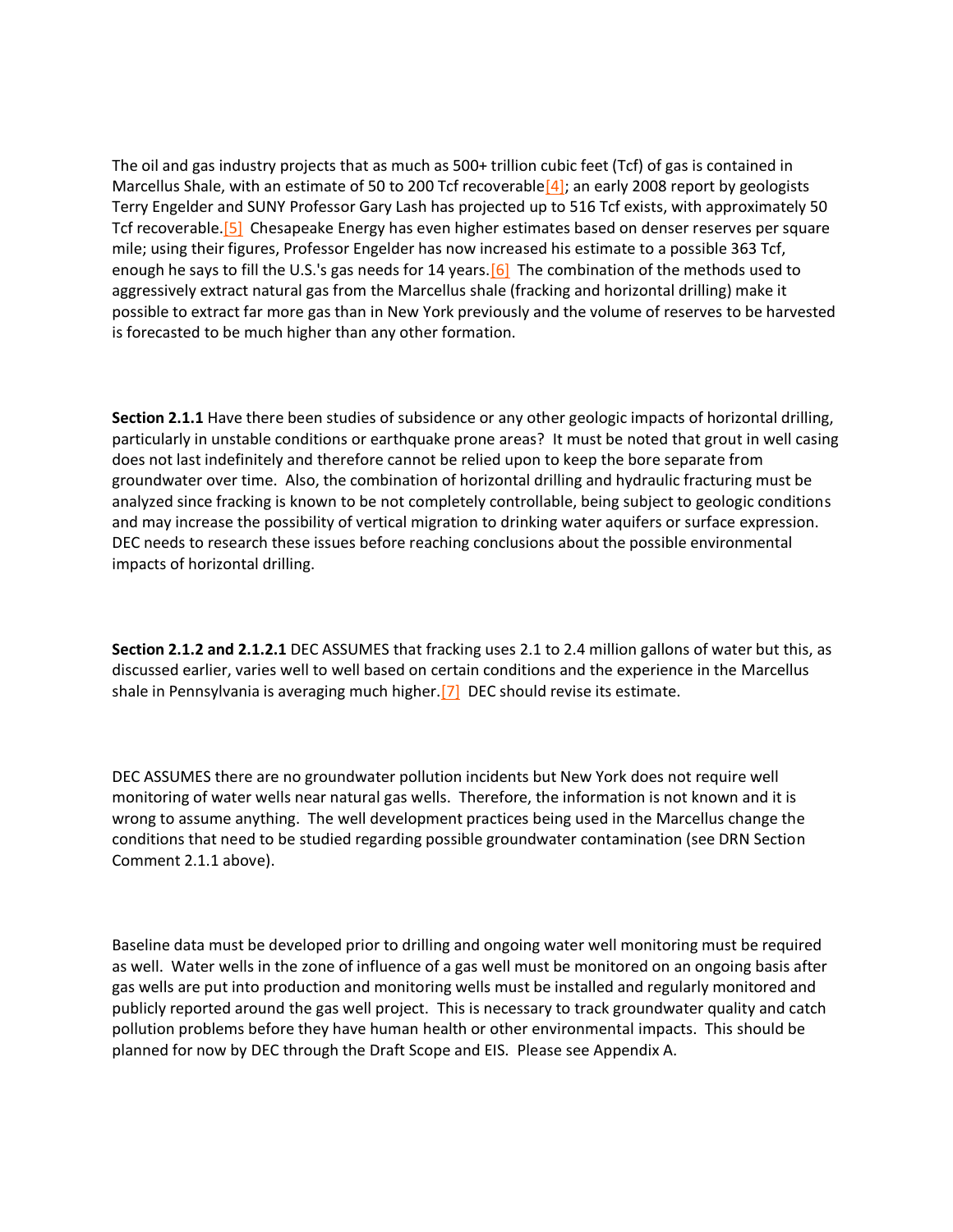DEC ASSUMES that additives to fluids used for fracking will be "significantly diluted" but this is an invalid assumption. DEC suggests later in the Draft Scope (Section 2.1.2.2 and Section 4.2.1.4) that other sources of liquid such as reused brine and flowback can be substituted and will be considered for substitution of fresh water for fracking purposes. The constituents of the liquids used for fracking may change with each frack. Further, surface water withdrawals may contain unknown pollutants. For these reasons, all frack fluids should be tested and reported before and after fracking of a natural gas well. Further, the "produced water" or flowback will contain constituents (such as "NORMs") that can cause pollution when discharged on the surface or into aquifers. The assumption that frack water or produced water is benign and "significantly diluted" is a wrong assumption and must be revised.

Also, DEC ASSUMES that prior experience is an accurate way to forecast what will take place with the projects under the new SGEIS. As stated above, that experience is very different due to very different methods and practices employed and the different geologic properties and gas yields of the Marcellus and other shale formations. DEC needs to consider secondary/tertiary containment and other pollution prevention best management practices for use while well development is ongoing that may not have been clearly necessary previously.

Further, DEC needs to consider the requirement that only closed containers be used to store all liquids (flowback and fracking fluids) at the well site, banning the use of open pits altogether due to the air and water pollution hazards that accompany the use of open pits.

Air quality impacts are emerging as a major impact in other areas of well development due to the volatilization of chemicals from fracking and flowback fluids. In Wyoming, for instance, the State Dept. of Environmental Quality commented to the Bureau of Land Management during the NEPA review for the Pinedale Anticline Project Area that significant mitigation measures, controls and monitoring were necessary to reduce NOx emissions, visibility impacts, and ozone elevation, including ambient air monitoring stations and regular inspections and reporting[.\[8\]](http://delawareriverkeeper.org/newsresources/factsheet.asp?ID=86#_ftn8) These problems are also surfacing in urban drilling areas as well, such as Ft. Worth, Texas in the Barnett shale.

A Houston study calculated the Volatile Organic Compounds (VOCs) in vapors released from permanent gas well storage tanks located at finished well sites. The storage tanks hold liquids that are bled off natural gas which contains moisture as it comes out of the ground; the moisture is made up of water and gas products, termed "condensates". These condensates easily evaporate and escape through pressure valves on the tanks. The study shows that natural gas extraction in Texas is contributing polluting emissions that are poorly tracked and regulated. Compressors used to pump gas through pipelines were also tracked and found to be a significant contributor to pollution that contributes to the classification of regions in Texas as severe non-attainment areas for ozone[.\[9\]](http://delawareriverkeeper.org/newsresources/factsheet.asp?ID=86#_ftn9) Considering the above, DEC will need to consider requiring air pollution filters on the vents on containers that store well development fluids.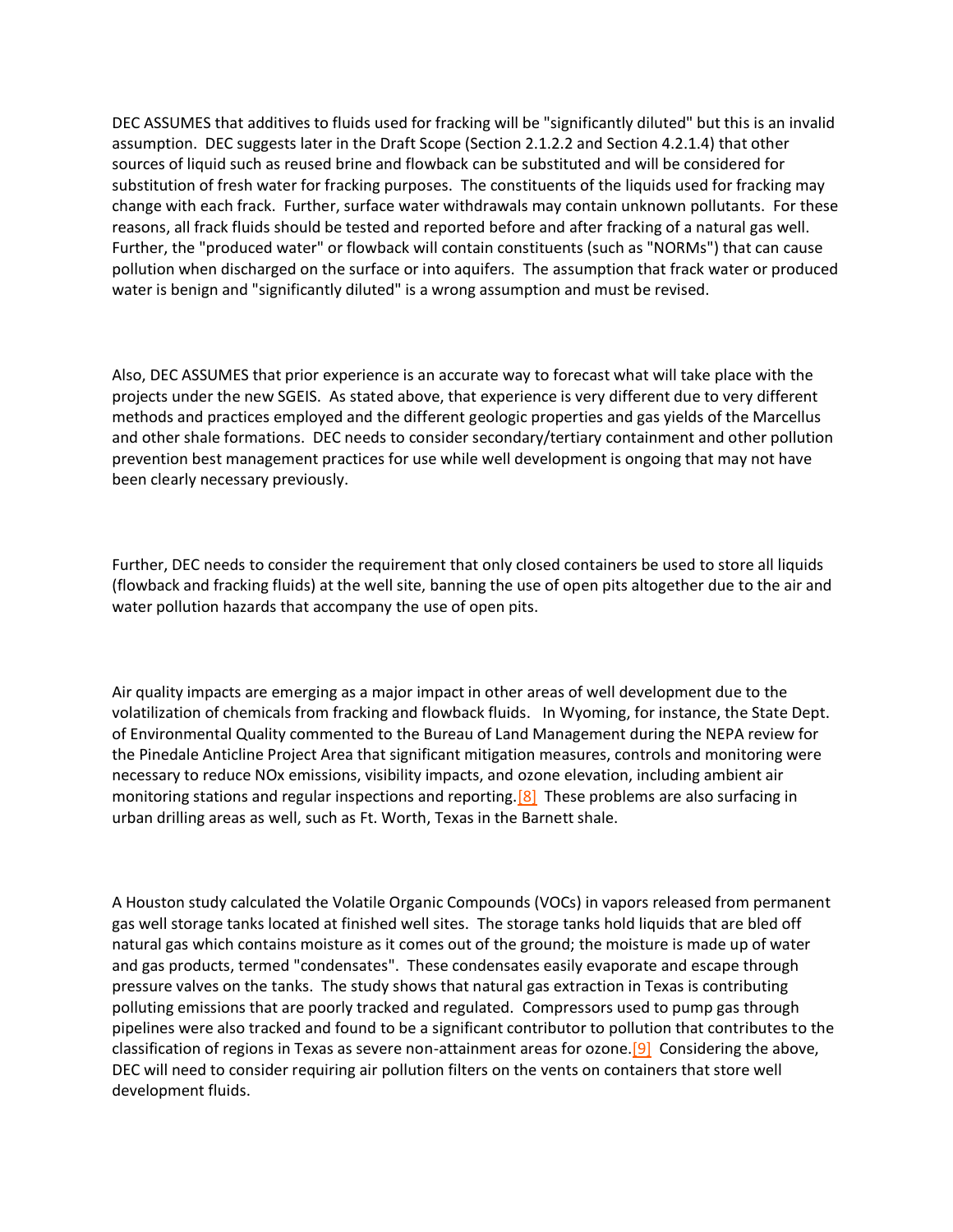Also, using a precautionary approach, DEC must consider an alternative that bans all toxic and hazardous substances as additives to fracking fluids. This approach can prevent pollution that is otherwise, as discussed above and in Appendix A, easily released to the environment through multiple pathways, accidentally and through regular practices proposed to be used by the industry in the Marcellus and other shale formations.

**Section 2.1.2.2** DRN is concerned about the option to inject wastewater into the ground. This simply moves the pollution threat to another place and time. Even if there is no release of contaminated fluids to the water table presently used (which DEC must research further due to issues raised above and in Appendix A), the risk of contaminating deeper aquifers is not acceptable. Future generations may need to rely on deep aquifers (ancient waters) that will be tainted by these fluids. Further, recent research by hydrogeologists show that ancient waters from deep aquifers may be a significant contributor to the base flow of streams in extreme drought. This is a pollution pathway that needs to be considered in the Draft Scope and EIS.

The option of disposing of wastewater in other watersheds must be evaluated in light of the consumptive and depletive use that well development requires. DEC needs to consider the deficit that can be created in the source watershed on a HUC 14 basis. Transfer of fresh water out of one HUC 14 to another, much less out of a river's watershed altogether (such as "out of state") removes the water from the contributing stream and, over time, can deplete the hydrologic budget for a stream and its watershed, affecting the streams' designated uses, the 7Q10 of the stream and the ecological flow requirements of a stream. Also, sewage plants cannot safely or adequately treat this wastewater and DEC has acknowledged the inadequacy of existing wastewater infrastructure in the State[.\[10\]](http://delawareriverkeeper.org/newsresources/factsheet.asp?ID=86#_ftn10)

Similarly, the receiving stream needs to be considered in terms of assimilative capacity of the discharged wastewater and the treatment facility that discharges the waste must be capable of treated the contaminants in the hydrofrack fluids and produced water. Sewage treatment plants are not customarily equipped to treat this wastewater and in Pennsylvania this has led to a water quality crisis for the Monongohela River that is ongoing today (please see Appendix A). DEC must also consider that there are solids and sludge that will need processing at facilities equipped to treat these concentrated materials and at present these are not available.

In other locations at sewage treatment plants, it has been found that sludge accumulates over time in the plant's lagoons and pre-treatment facilities, requiring special disposal due to the concentration of contaminants. For example, in Pennsylvania, radioactivity concentrated in sludge in a treatment bed at the Royerfsord Sewage Treatment Plant that processed laundry water from Limerick nuclear power plant, requiring special action by PADEP.<sup>[11]</sup> Similar build up of solids can be expected at treatment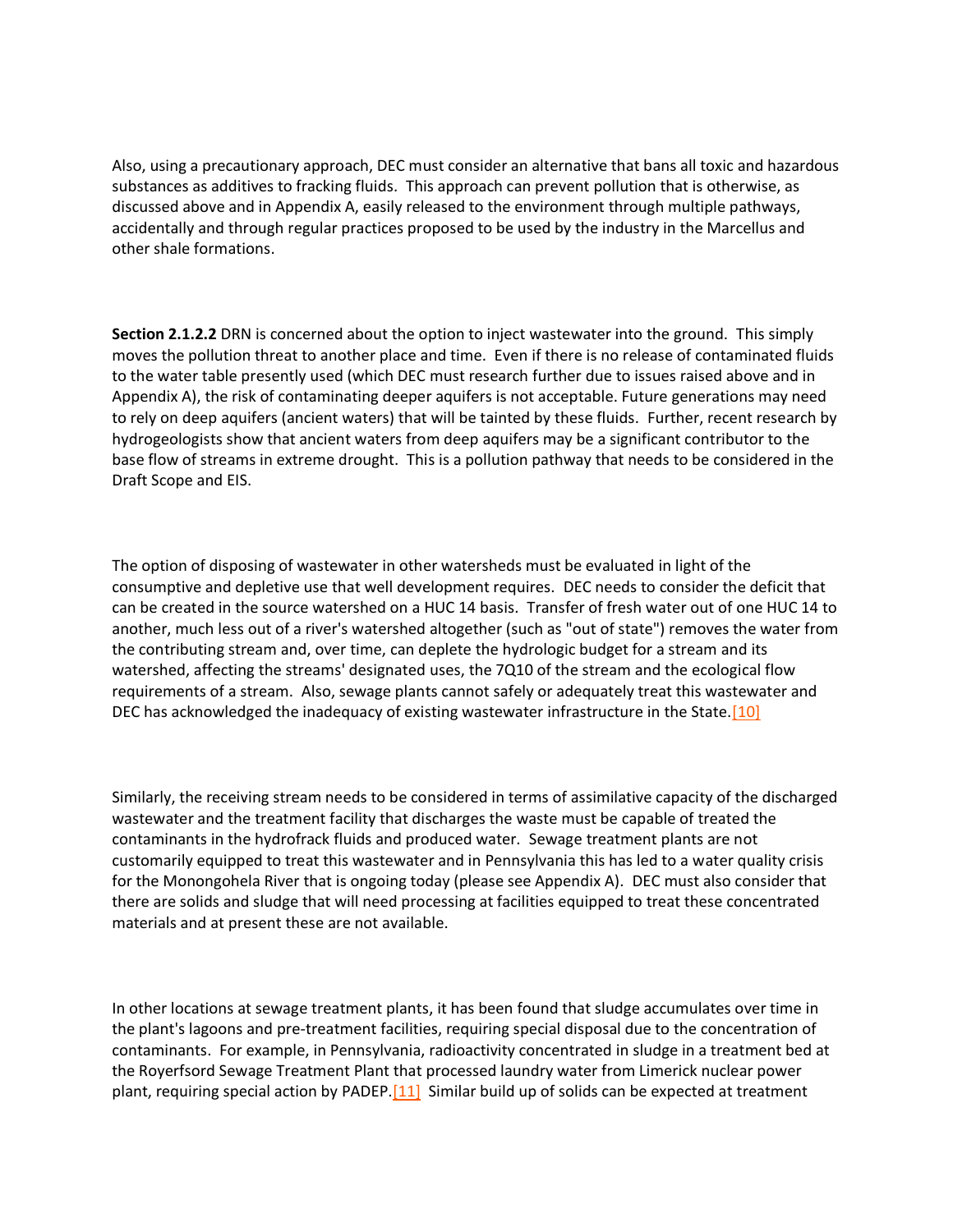plants, whether sewage or industrial, and DEC should consider how these will be treated and disposed in the Draft Scope and EIS. This analysis needs to be done not only for each permit but for the entire buildout project.

DEC needs to consider the concentration of dangerous and hazardous materials in fluids used at well sites in its analysis of the possible re-use of fracking and flowback fluids. For instance, the present experience of high TDS in the Monongohela River, due in part to gas drilling wastewater discharges, discussed above and in Appendix A, makes it clear the high levels of TDS pose water quality problems. These problems include drinking water impacts, the impacts to industries (who withdraw surface water for manufacturing and do not have the capability to remove TDS; some industries had to curtail operations on the Monongohela River), and harm to biota, fish and fishlife (please see Appendix A). High levels of TDS will be concentrated in re-used water, as will salts and other constituents such as the chemical additives and the materials produced from the deep geology.

**Section 2.1.2.3** DEC should make all information regarding the materials used for hydrofracking public. Also, sampling of fluids and metering of volume of liquids before and after use, including flowback, must be done and the results posted publicly. The health hazards that accompany the fluids and wastewater that will be used and handled at gas well sites require full disclosure and easy public access (please see Appendix A).

**Section 2.1.4** DEC should consider that "brine tanks" that are part of the permanent production well site will need vents with filters due to pollutants that are released from brine tanks (please see Appendix A and DRN comments under Section 2.1.2 and 2.1.2.1).

The evaluation of the larger well sites by DEC should consider how to prevent erosion and sedimentation from these sites and the need for permanent stormwater Best Management Practices that are physically separate from open pits on the well site to avoid comingling of stormwater and frack/wastewater. USEPA has identified nonpoint source pollution from stormwater runoff as the number one cause of water quality impairment in the U.S., accounting for the pollution of about 40% of all waters surveyed nationally. New industrial practices and resource extraction cannot be allowed to worsen this situation and, in fact, EPA has ordered through its NPDES 2 program that states implement programs to remedy the nonpoint source pollution problem, resulting in extensive public investment in this prevention/remedial program in New York. Please see DRN comments under Section 1.4.1.

DEC states that larger well sites may translate into less ground disturbance but considering the roads, feeder pipelines, parking areas, pads, and the length of time of disturbance due to sequential well bore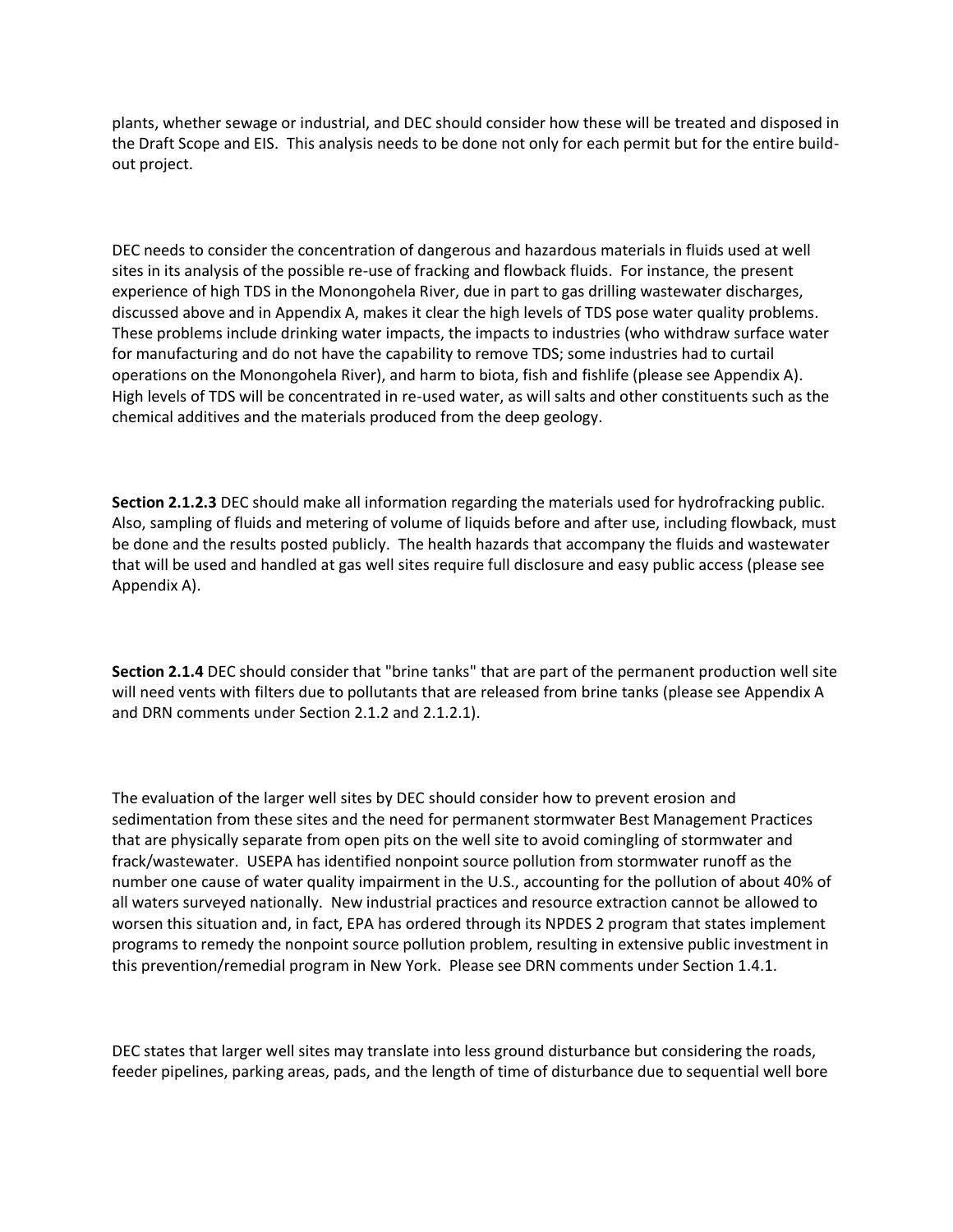development at a pad, this is not likely. DEC should consider that larger well pads will mean greater intensity of use, increasing pollution pathways and opportunities.

**Section 2.1.5** DEC should consider post-production well monitoring for gas wells and water wells within the zone of influence of the gas well and of monitoring wells installed by the gas well company. Also, after closure, there should be consideration of a minimum safe separation distance for future water wells, ponds and stormwater systems.

**Section 2.1.6** DEC should consider requiring recovery of soils to natural condition and full restoration to native vegetation conditions, including a range of plants, trees, and age of vegetation to match as much as possible the original condition and the region. Planting with grass is not enough. Turfed or grassed areas without mixed vegetation generate significantly more stormwater runoff than meadow, scrub vegetation or forests[,\[12\]](http://delawareriverkeeper.org/newsresources/factsheet.asp?ID=86#_ftn12) and can approach the imperviousness of asphalt if soil has been severely compacted[.\[13\]](http://delawareriverkeeper.org/newsresources/factsheet.asp?ID=86#_ftn13) Clearing and grading results in significant soil compaction, which reduces infiltration capacity and increases overland flow and runoff. $[14]$ 

Vegetation (other than turf grass) significantly enhances the infiltration capabilities of the underlying soil[.\[15\]](http://delawareriverkeeper.org/newsresources/factsheet.asp?ID=86#_ftn15) By allowing vegetation to become established with a well-developed root zone, poor soil permeability can be greatly improved. Whether damaged from construction practices or of a class of soil that doesn't percolate well naturally, vegetation, such as trees and shrubs, allows the land to capture and infiltrate stormwater runoff quite effectively. $[16]$ 

Woodlands renovate compacted and disturbed soils most effectively. As the humus layer builds in a succession forest, the soils change, becoming better able to support more mature vegetation and more able to infiltrate rain. "A mature forest can absorb as much as 14 times more water than an equivalent area of grass.["\[17\]](http://delawareriverkeeper.org/newsresources/factsheet.asp?ID=86#_ftn17)

DEC should consider that well spacing does impact environmental reviews. DEC ASSUMES that certain well spacing will occur, which is not a valid assumption. See DRN comments in Section 2.1.

**Section 3.0** Please see DRN comments in Section 2.1 and Appendix A.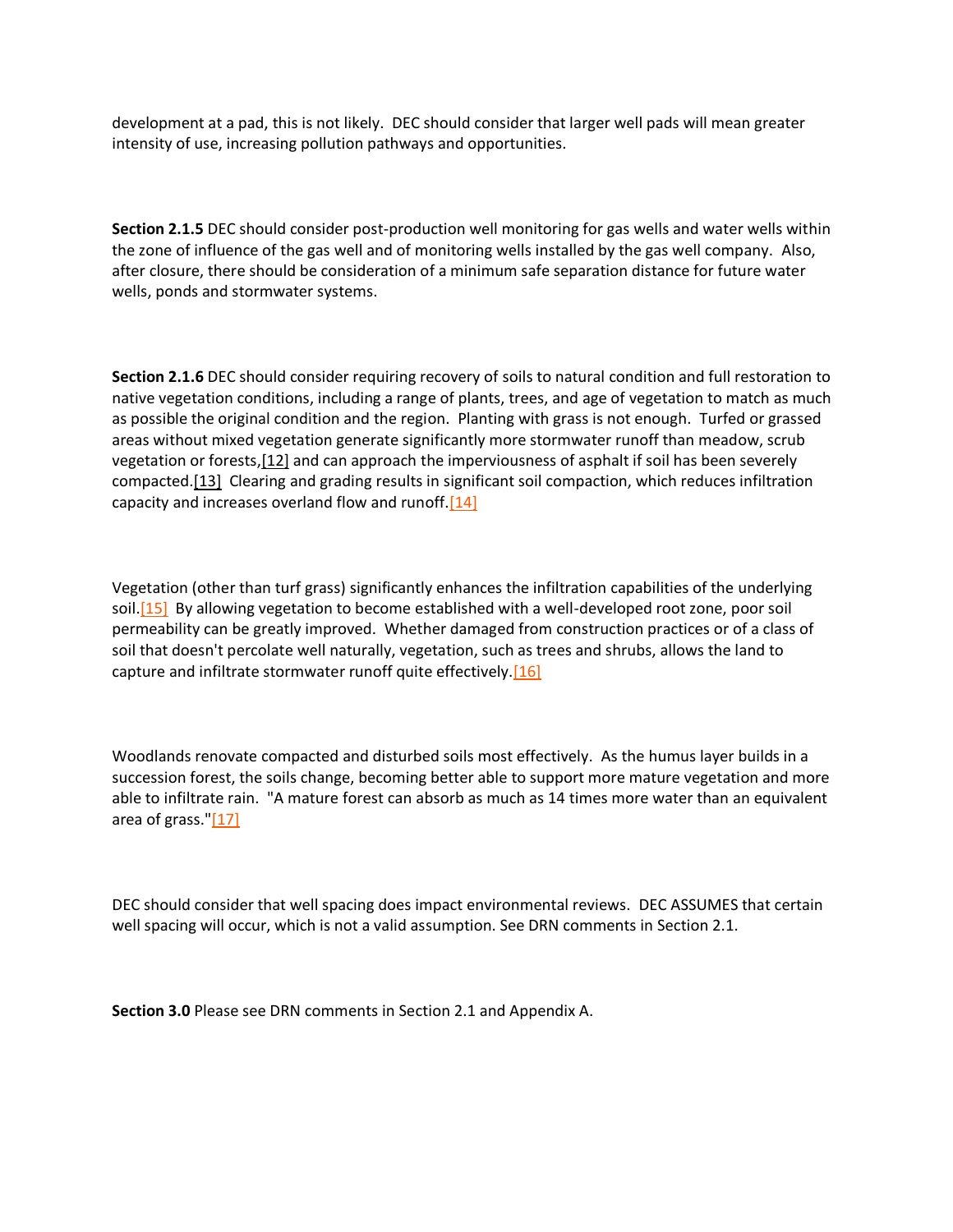**Section 4.0-4.1.**2 DEC should consider that noise from the well site will be more intense due to the equipment used and the length of time that wells on multiple well pads will be constructed. Outside of the drilling equipment, compressors are especially noisy, estimated to produce about 95 decibels of noise in a consistent, low frequency pattern.  $[18]$  For comparison, a jackhammer is 100 decibels, truck traffic or a train whistle at 500 feet is 90 decibels.<sup>[19]</sup> Prolonged exposure to sounds over 90 to 95 decibels can cause hearing loss[.\[20\]](http://delawareriverkeeper.org/newsresources/factsheet.asp?ID=86#_ftn20) While the use of compressors may be limited to the period of well development - which takes several weeks to several months for each well - the permanent infrastructure that is required for gas pipelines require permanent compressor stations. Noise has documented human health impacts and has negative impacts on wildlife. DEC should consider these impacts in the Draft Scope and EIS.

Visual impacts are great during the construction and development phase. Greater numbers of permanent tanks will be needed on site for the Marcellus shale because the wells will be deeper and longer, yielding more gas to be processed before entering the feeder pipelines; this means greater visual impact. There are scenic vista impacts from other elements such as machinery, cleared and disturbed areas, and installation of overhead electric wires which is especially important where scenic and cultural resources are located, such as in the Upper Delaware Wild and Scenic River, Catskill Park and Forest Reserve, other parks and historic locations. The completed well site also requires some permanent vegetation removal and control, impervious surface, and access.

Lights are required for safety on the rig and at the operation during construction and, to some extent, at the finished well, disturbing natural light and causing glare into the night sky ("sky glow"). Light pollution can confuse wildlife; including migrating birds, and has human health impacts by disturbing sleep[.\[21\]](http://delawareriverkeeper.org/newsresources/factsheet.asp?ID=86#_ftn21)

Depending on the density of the gas wells in "fields" of wells, the visual impact may be greater at buildout when in-fill wells are in place. In Pennsylvania, the Allegheny National Forest is visually scarred by gas and oil well pads and their access roads through what was once deep forest[.\[22\]](http://delawareriverkeeper.org/newsresources/factsheet.asp?ID=86#_ftn22) The intact forest no longer exists and cannot be reclaimed within a lifetime; there are no plans to restore the forest. Aerial views prove the indelible disruption of the scenic forest. The scenic and visual impacts of a builtout well "field" should be considered in the Draft Scope and EIS.

DEC states that "grading and seeding" is required if the well is a dry hole. This is not adequate. Grass or turf alone does not replace a vegetative community and has negative environmental impacts. Soil compaction is likely to be severe when a well is being developed. Repairing soil compaction and replanting with mixed vegetation is necessary in order to prevent stormwater runoff, restore negative environmental functions, and repair scenic degradation. DEC should consider requiring compete restoration to the original condition or to match regional vegetative conditions, whichever is more protective and in keeping with the visual setting; please see DRN comments in Section 2.1.6.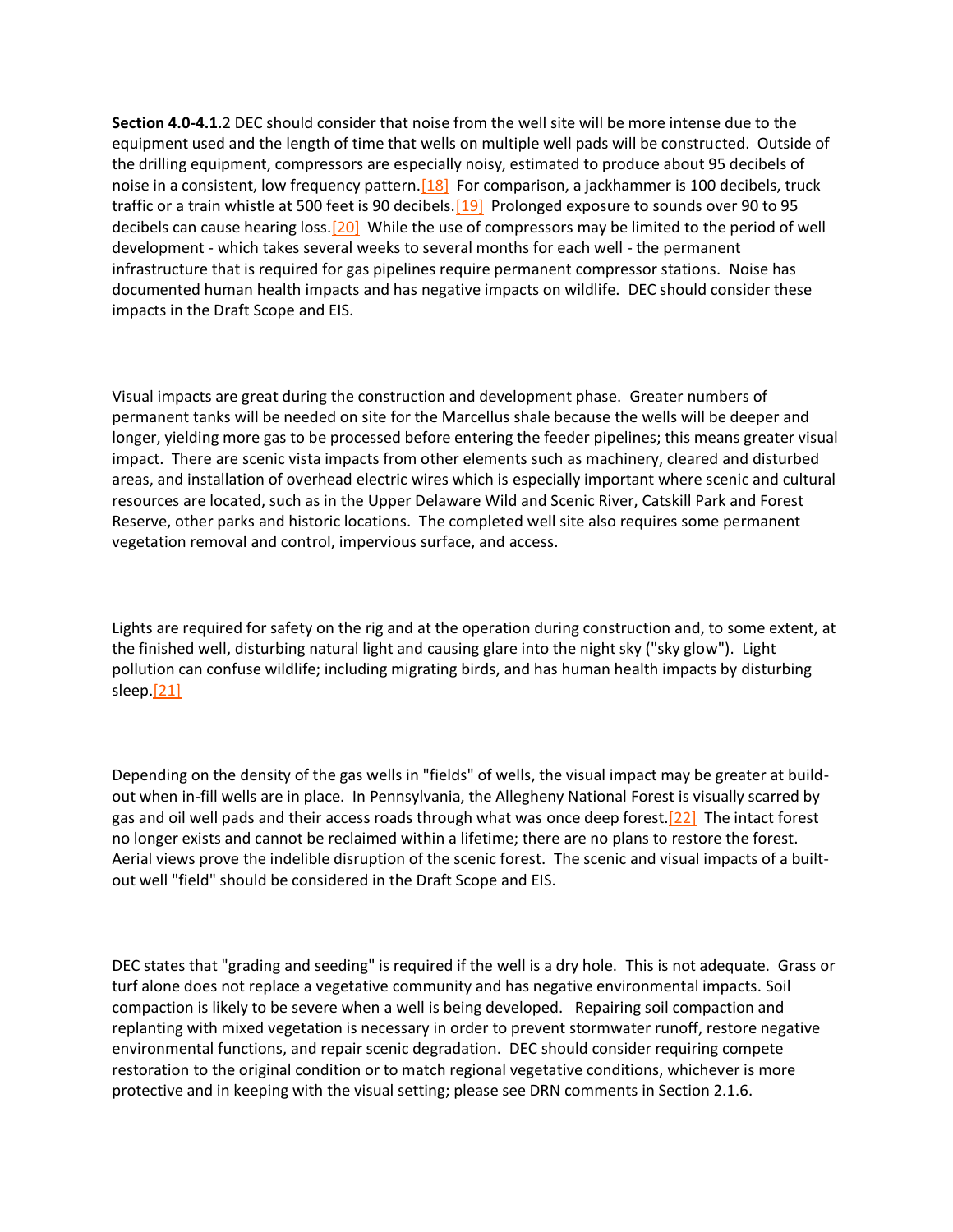**Section 4.1.3 and 4.1.3.1** DEC should consider air quality impacts (please see DRN comments in Section 2.1.2 and 2.1.2.1), hydrogen sulfide, and greenhouse gas emissions such as methane and their impact on global climate change as part of the EIS.

**Section 4.2- 4.2.1.2, 4.2.3, 4.2.3.1** DEC needs to consider the consumptive and depletive impacts that will accompany the large amounts of water that will be withdrawn for Marcellus shale development. Please see DRN General Comments and Section comments above.

It takes between many million of gallons of water (2 to 9 mg) to frack a well in the Marcellus Shale. [23] Amounts vary, depending on equipment, site specific conditions and the depth of the well (Marcellus shale wells are expected to be 5,000 to 8,000 feet deep). $[24]$  In addition to the volume of water used in fracking, produced water or flowback expelled by the gas well when fluids and gas rise to the surface during the fracking process is an additional depletive loss; the black Devonian shale that holds the Marcellus formation is known to produce higher quantities of water than some other natural gas geologies[.\[25\]](http://delawareriverkeeper.org/newsresources/factsheet.asp?ID=86#_ftn25)

Potential impacts of over-withdrawal include aquifer depletion, stream flow depletion and disruption of natural flow regime, interference with hydroperiod flow to wetlands and other water dependent ecosystems. In turn, aquatic life, fish, wildlife and plant life can be affected. Drinking water supply can be depleted.

Water in the Delaware River is hotly contested and has been for nearly a century. The demands placed on the natural Delaware River are a perennial strain and over history the growth of the New York-Philadelphia Metropolitan region required the intervention of politics and the Courts to keep the needs met and the managed system functioning. From the settlement of Bethlehem in 1754 when the first public water supply system was built<sup>[26]</sup> to the present wrangling that has birthed the Delaware River Basin Commission's (DRBC) Flexible Flow Management Plan (FFMP[\)\[27\],](http://delawareriverkeeper.org/newsresources/factsheet.asp?ID=86#_ftn27) the River has been forced to perform mightily. This despite the truth that the Delaware is long (330+ miles) and spans 4 states but is actually not a huge river with colossal flows. It is more aptly called a "Little Giant", as recounted by Richard Albert, River historian, because of the command performances it is required to meet every da[y\[28\].](http://delawareriverkeeper.org/newsresources/factsheet.asp?ID=86#_ftn28)

The Supreme Court Decree sets out requirements for flow maintenance to protect the uses that the River fulfills. In addition to New York City and State, Delaware, Pennsylvania, and New Jersey rely on the river for water supply. The NYC reservoirs are used during dry times to add water that maintains flows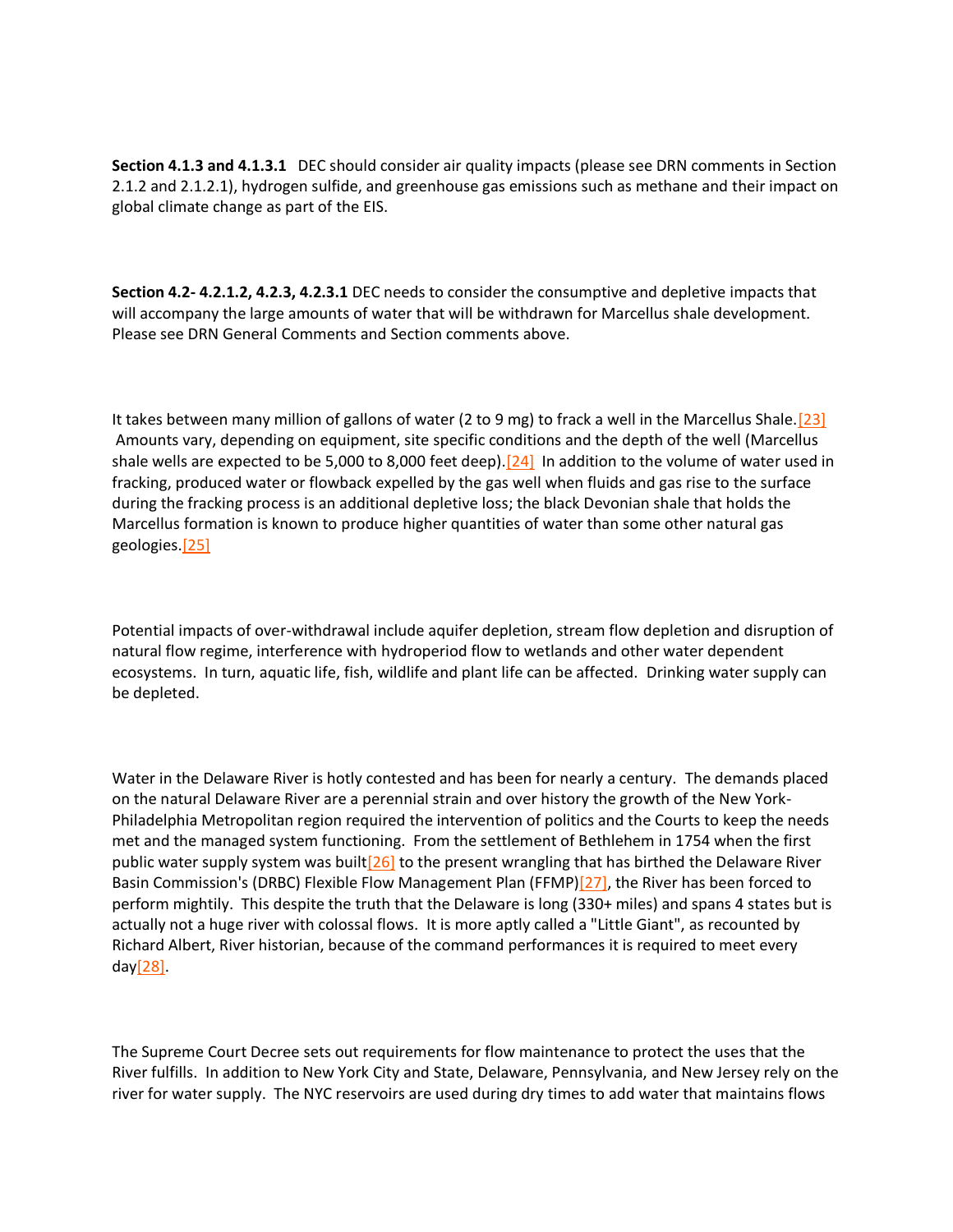to meet these demands and the needs of downstream aquatic life and recreational uses ("conservation releases"). Fresh water releases from New York allow minimum flow targets to be met downstream and keep the salt line from spoiling the drinking water supply for Philadelphia and New Jersey American Water Company and allow water supplies throughout the watershed to be provided. The City of Philadelphia, for instance, gets over half of its water from the Delaware River and its intakes are located in the tidal river, constantly exposing it to risk of salt water intrusion.<sup>[29]</sup> Flow management in the Upper Delaware River is a critical issue for these major downstream water supplies.

Unfortunately, the possibility of drought is always present. Drought conditions can develop quickly within a season; the water source for 15 million people is at stake and requires conservative management. DRBC points out that in 2001, the season began with 100% full, spilling reservoirs (holding 271 billion gallons of water) but less than 8 months later, the reservoirs were at 23.4% of capacity, holding just 63.348 billion gallons combined. It took until spring 2003 to refill.<sup>[30]</sup> There have been 11 droughts managed by the DRBC since 1980.<sup>[31]</sup> While other reservoirs exist in the Watershed for various purposes, NYC's reservoirs were built only for water supply.

The use of water for natural gas drilling from the Delaware River Watershed will have to fit into this picture. DEC will need to consider this reality when assessing the impacts of water withdrawals in the Delaware River watershed in the Draft Scope and the EIS.

DEC should consider management of water transfers to prevent worsening of emerging invasive species, flora and fauna. The zebra mussel is a known invader. Also, "rock snot", *Didymosphenia geminata*, also known as didymo, a species of [diatom](http://en.wikipedia.org/wiki/Diatom) that grows in shallow water  $[32]$  is emerging as a seriously invasive species in the Upper Delaware River's streams below the reservoirs, apparently fueled by releases from the reservoirs. The algae can smother the bottom of streams, killing biota and the critters that are essential for fish life. Trout are directly affected in the streams below NYC's reservoirs.

DEC should not consider the SGEIS complete until DRBC and DEC regulations are aligned and there should be a clear understanding of primacy.

**Section 4.2.1.4** Please see DRN comments on water supply and withdrawals in General Comments and in Section comments above. It is DRN's opinion that to successfully manage the water use for the natural gas "project", regulatory and legal reforms will be needed. DEC itself has stated that additional information, regulatory controls and funding needs to be put in place to protect the State's water resources[.\[33\]](http://delawareriverkeeper.org/newsresources/factsheet.asp?ID=86#_ftn33) Indeed, compared to other Delaware River Watershed states, New York is poorly equipped to regulate water use. DRN suggests DEC investigate and adopt regulations such as those in New Jerseys' Water Allocation Program (which is not perfect but is better than New York's) and,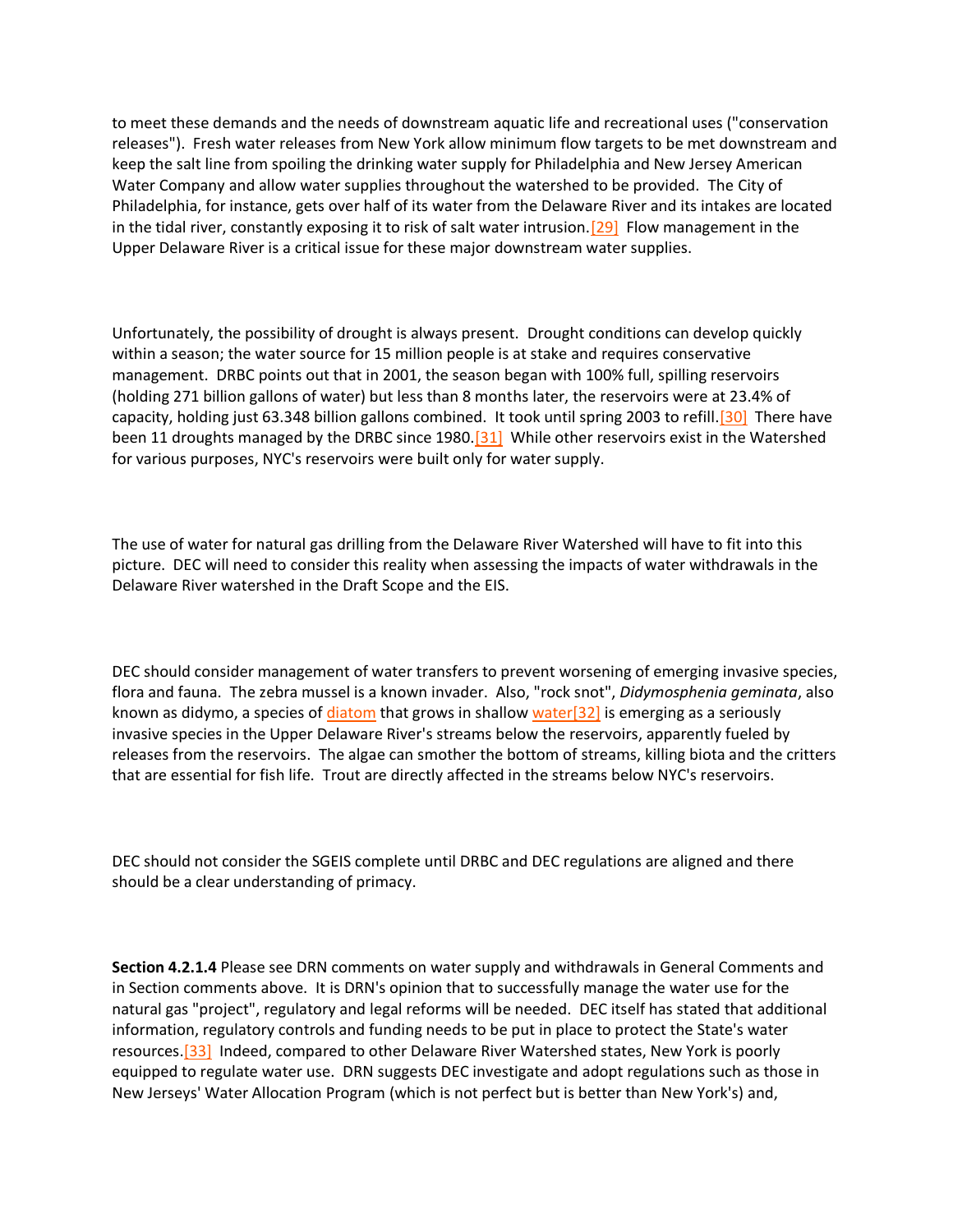specifically the Low Flow Margin of Safety in place in New Jersey's Highlands (mentioned in General Comments) and the drought restrictions in place in New Jersey and DRBC which limit water withdrawals under certain conditions, restricting nonessential uses such as gas well development.

Further, to accurately track groundwater impacts DEC should consider requiring the installation of continuous water level monitoring devices in groundwater wells that will monitor the long term impacts to the static water level of the water table near wells and in the areas where water withdrawals are made.

DEC should consider the need to require best available technology to protect aquatic species from entrainment and impingement when withdrawals are made from surface water bodies.

Please see DRN comments above regarding the concentration of pollutants when used "brine", "flowback", and other non-fresh water sources are used for the fracking process.

**Section 4.2.2** Please see DRN comments above and Appendix A. DEC should consider a wellhead protection program that is not based on a standard concentric circle but is based on aquifer testing that reveals the fractures and strike and dip of the underground geology in order to map the contributing aquifer to a well. Through the use of fracture trace analysis and other hydrogeologic analyses, the zone of influence can be mapped and the wellhead protection program organized on the protection of the contributing zones, which will likely not look like a circle in fractured shale. This method will be more effective in reaching a goal of well water quality protection. Pollution removal in groundwater is expensive and difficult and time consuming to accomplish, if it can be accomplished at all. Pollution prevention is more economical and protective of human health. DEC should consider the wellhead protection program developed by New Jersey Geologic Survey, a Division of NJ Department of Environmental Protection (NJDEP[\)\[34\].](http://delawareriverkeeper.org/newsresources/factsheet.asp?ID=86#_ftn34)

DEC should also consider the impacts to quantity of yield for existing water wells in proximity to gas wells that will be fracked. Hydraulic fracturing used for water well development has been studied by NJDEP and the NJ Well Drillers Board; this water well development method is fairly commonly used in certain parts of New Jersey. There are known instances where water well fracking has caused nearby wells to lose production and some municipalities have regulated its use to protect residents' existing water wells<sup>[35]</sup>. Aquifer testing employing a pump test should be considered by DEC as a requirement for all proximate wells before a new gas well is fracked to measure possible impacts to yield of adjacent water wells. This is needed to protect existing well users from losing well water capacity.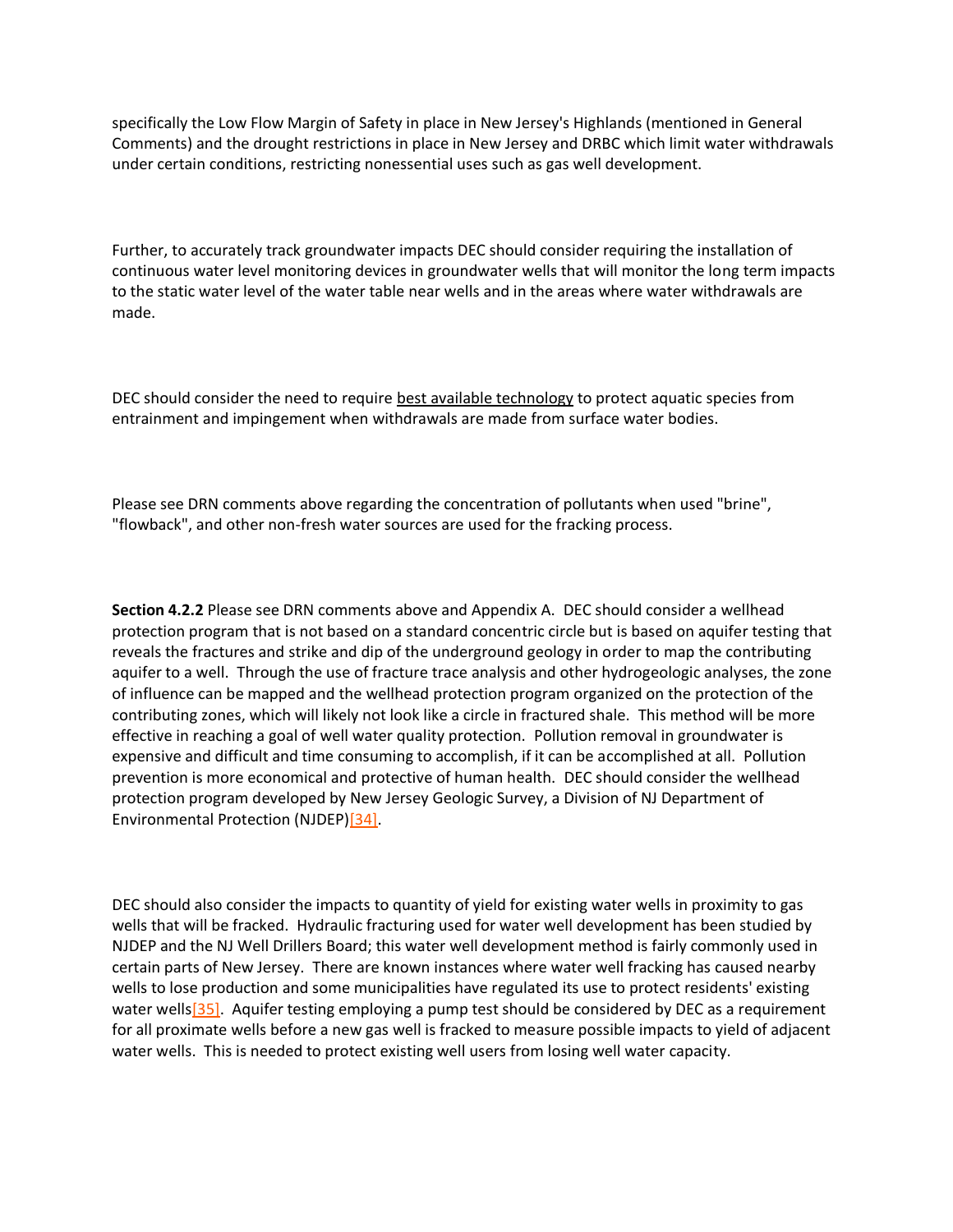**Section 4.2.3.**1 Please see DRN General Comments and Section comments above. Surface reservoir drainage areas for the New York City reservoirs (Pepacton, Cannonsville and Neversink) as well as other reservoirs for other municipal supplies should be designated as "no-drill" areas to prevent pollution of these water supplies.

The City's Watershed Program that was adopted to protect the water quality of the reservoirs has been a national, indeed an international, success story. By strictly controlling land use and stream discharges in the contributing watersheds of the reservoirs, including cleaning up existing pollution sources, New York City has been able to preserve the exceptionally high water quality of its drinking water, making it the largest unfiltered drinking water supply in the nation, according to Jim Dezolt of NYSDEC. [36]

DRN has supported the watershed program since its inception. Cleaning up pollution in headwater streams and comprehensively managing land use in the watershed drainage area protects these source reservoirs, supplying drinking water for 9 million New York City residents every day. This water quality effort has also benefited the entire downstream Delaware River by protecting the quality of the tailwaters and releases from the reservoirs.

Due to the depletive nature of water withdrawals for gas well development, water supply withdrawals from the watershed that flows to the NYC reservoirs should also be made off-limits. The quantity of water that is managed for NYC use in the reservoir system is, as discussed above and IN DRN's General Comments, a delicate balance that needs protection in terms of both quality and quantity. Each gallon taken has a direct impact on safe yield of the Delaware/Catskill reservoir system for NYC and the downstream Delaware River. In order to protect that supply, both well drilling and water supply withdrawals should be prohibited there.

Section 4.2.3.2 DEC should consider requiring stream disturbance permitting for all stream crossings for gas wells, even those that are directionally drilled under the stream bed. Erosion and sedimentation is not being well controlled at the Millennium Pipeline, as reported through New York's' Hotline pollution reporting system. To improve this record, all stream "jacking" and under-stream drilling should require stream disturbance permitting.

Section 4.2.3.3-4.2.3.3.1 Please see DRN Section comments above and General Comments. Uniform and prescriptive erosion and sedimentation plans must be required and implemented and permanent stormwater Best Management Practices required, as stated above. This will require gas well-specific stormwater permits for all land disturbance related to gas well development. In proximity to high value streams, special buffers and individual stormwater permits must be required to protect those special resources. DEC should refer to DRBC's Special Protection Waters program, in place for the Upper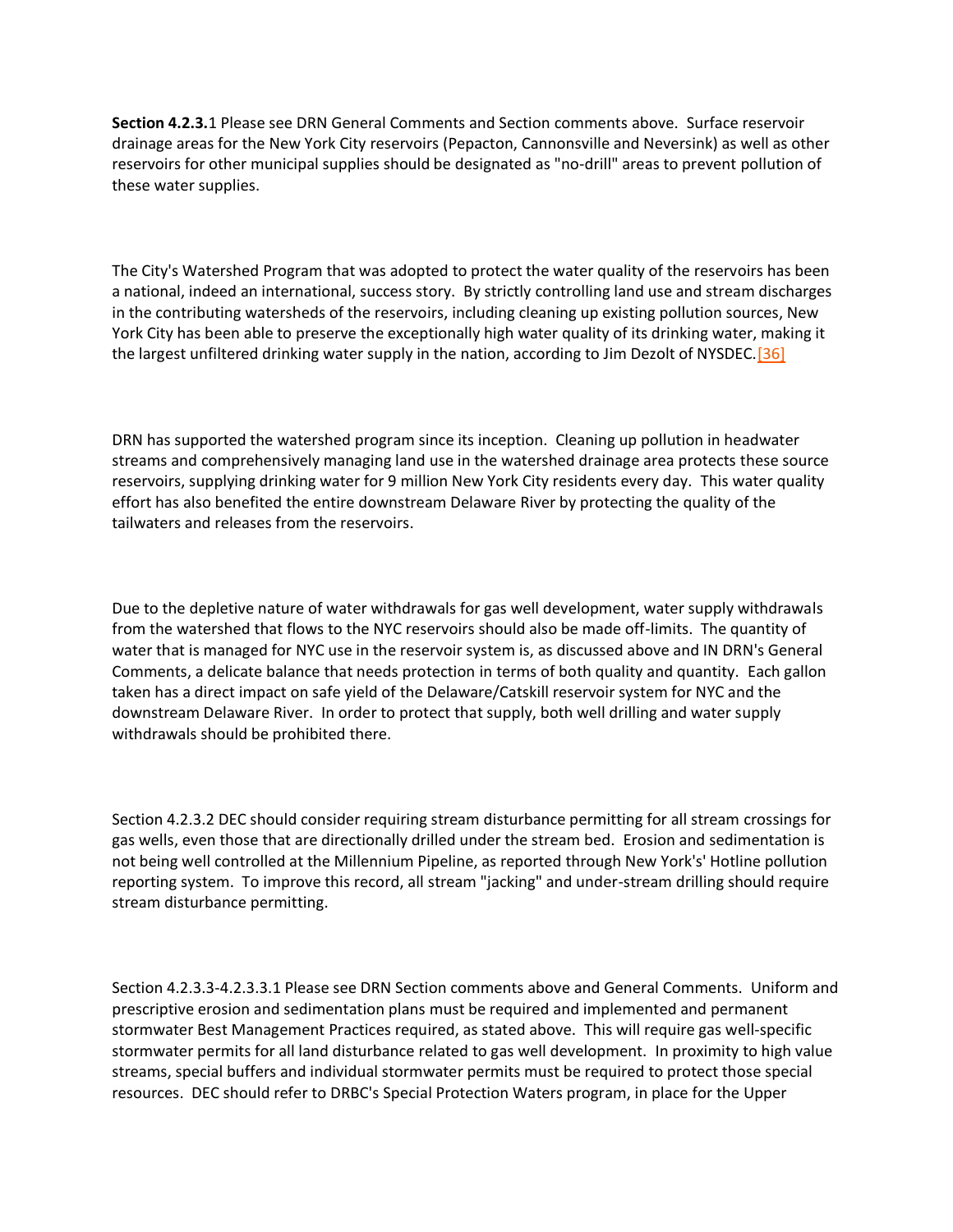Delaware River Watershed, for guidance. The exemption under federal regulation should not apply to state regulation of this critical issue.

Section 4.2.4 Please see DRN General Comments and Section comments above.

Section 4.3 Please see DRN General Comments. DEC should consider that the degraded habitat and forest fragmentation that results from gas well development will cumulatively change the region which is a key reason why a build-out analysis is needed. Further, the information needed on the location of critical habitats for species is not well enough developed and is not mapped and these must be done before gas well drilling proceeds in New York.

Section 4.4 Please see DRN General Comments. No gas well drilling should be allowed in the regulated floodplain and riparian areas, defined by riparian soils. It is essential that the flood damages that have occurred in New York and the Delaware River Watershed since 2004 not be exacerbated by gas wells. The flood frequency alone is reason enough not to allow gas wells to be placed in the floodplain, where they can be damaged and can cause damage and pollution. The most effective way to prevent flood damages is not to place structures, including gas wells and their required equipment, in the floodplain where they will be flooded.

**Section 4.5** Please see DRN General Comments. Wetlands are impacted in a variety of ways by gas well development-through the construction itself, through required facilities, through access roads and feeder pipelines, through increased impervious surface that alters hydrologic regime, through stormwater runoff that can change hydroperiods and cause runoff into wetlands and by water withdrawals that affect hydrologic balance for the wetland's water sources. DEC should consider all of these when setting buffers, which must be wide enough to protect from these different means of impact. 100 feet is not adequate and if regulatory change is needed to provide protective buffers, this must be considered by DEC as part of the Scope.

**Section 4.6** DEC should consider that Pennsylvania DEP representatives have stated that each well, at a minimum, requires 1400 truck trips for the frack process. The number of trips increases with multiple fracks and the need for many more millions of gallon of water hauled typically to the well site in 4000- 5000 gallon trucks.

**Section 4.7** Please see DRN General Comments. DEC ASSUMES that a limited number of rigs will be used on sites because that is the condition now and there will be less significant "rolling impact". But once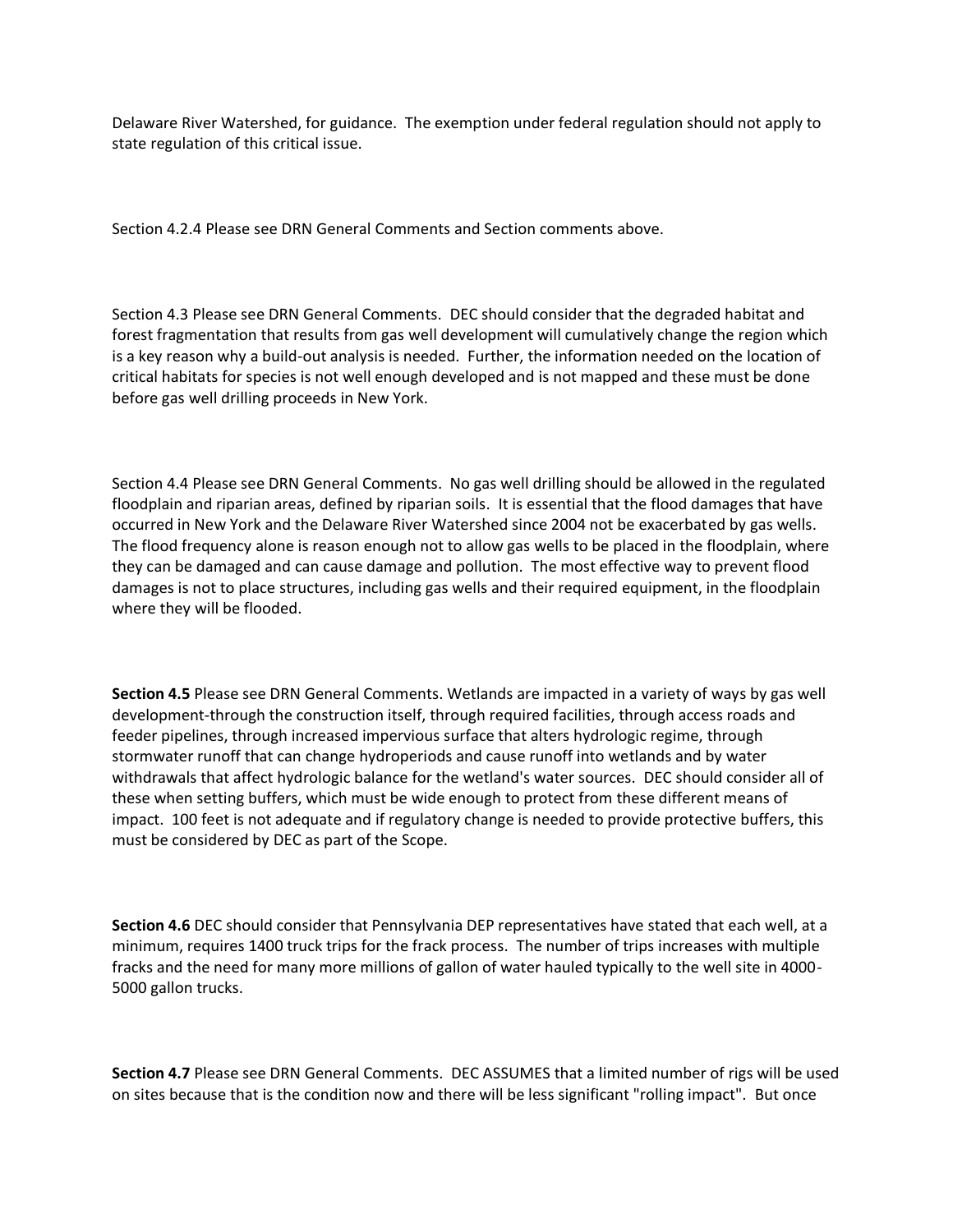the shale play is in progress, it is logical that more equipment will be brought in and made available and activity will be intense while "fields" are developed by companies. Further, DEC states that the development will take years but does not recognize that this means that the landscape will be disturbed in substantial ways for those many years as the wells are put in and go into production. The presently required site restoration is minimal, which will mean a degraded habitat and fragmented landscape. DEC cannot ASSUME that water withdrawals will be non-continuous. If the enormity of the reserves proves true (see DRN comments above) the develop of the Marcellus shale play and other shales will continue for years, equaling a continuous withdrawal and depletion of water, which will need to be assessed at a build-out level.

The cumulative impacts of natural gas development in the Marcellus and other shales requires, as stated in DRN General Comments, a build-out analysis before gas well drilling begins. This is the only way to accurately assess and prevent substantial environmental damages. There will need to be limits of water withdrawals and density of wells. There will need to be "no drill" areas.

**Section 4.8** DEC should consider that natural gas development will be a new industrial activity in many areas that are predominantly rural and areas that are suburban and urban that are not accustomed to large scale gas well development. This will transform parts of these communities. Apart from environmental pollution and human health impacts related to pollution, safety issues include risk of explosion, blowouts, fire, and accidents, hazardous material releases, and other emergencies. For example, in Greene County, PA a worker was killed and another badly injured when a coalbed methane gas well exploded.<sup>[37]</sup> In Leidy Township, Clinton County, PA, a gas well exploded into flames Sept. 14, 2008; special firefighters from Texas were brought in to contain the fire, which was expected to burn for weeks.<sup>[38]</sup> In Appomattox County, also on September 14, a Williams Gas Co. pipeline that runs from the Gulf Coast to New York exploded without warning, destroying 2 homes and damaging 6 others, hurting 5 people, causing the evacuation of a neighborhood of hundreds, and leaving a 50 foot crater behind[.\[39\]](http://delawareriverkeeper.org/newsresources/factsheet.asp?ID=86#_ftn39)

Emergencies like these require emergency personnel and the expense attached to providing adequate response, rescue and interim care. Additional human impacts include trauma<sup>[40]</sup>, worker health and safety risks, reduction of quality of life, loss of recreational use and customary vistas and the economic impact of harm to established ecotourism and nature-based economies, such as fishing and hunting.

**Section 5.0** DEC should consider that there may be, as stated above, the need for new laws and regulations to adequately address all the important issues. Certainly DRBC cannot be the only regulator in the Delaware River Watershed, but there should be harmony of regulation and primacy should be established. DEC should consider adopting the Special Protection Waters Program that is in place in the Upper Delaware River Watershed for all of New York.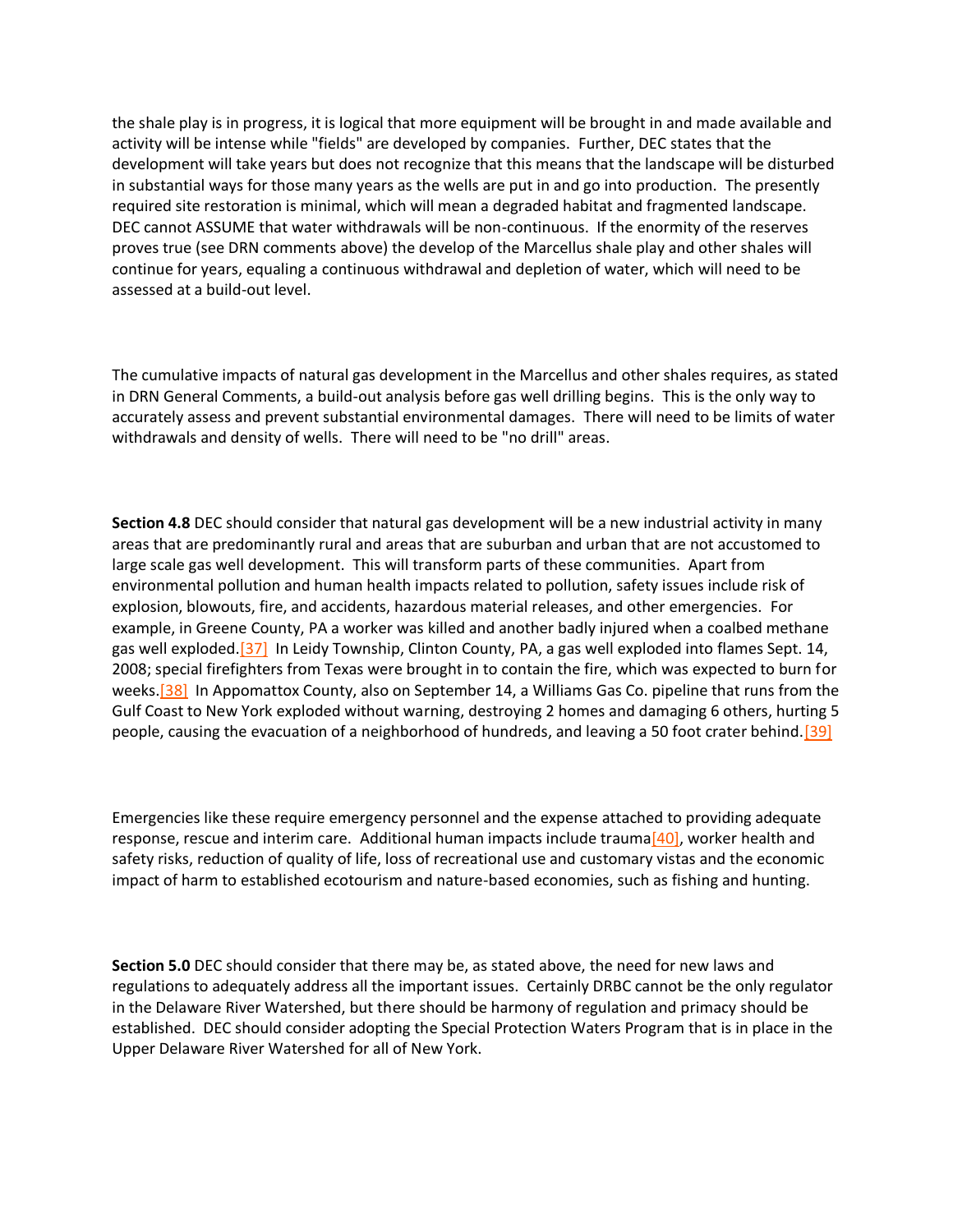**Section 5.1** DEC should consider requiring notification of local and county governments and the public of all gas well activity well in advance and work with local government to handle the disruptions that will occur. There should be a publicly accessible website where all approvals are posted with projected start dates for activities. Full public disclosure of well information will be of great help in preparations for the start-up of new wells. Funding of local costs should be born by the industry, not government. Notification of well construction within 100 feet of a flood hazard area is wholly inadequate. Please see DRN General Comments and Section 4.4 Comments above.

Thank you for the opportunity to comment on the Draft Scope. DRN advocates for an extension of the public comment period so hearings to be held in New York City and the New York City Watershed. DRN also advocates for at least one hearing in the downstream Delaware River Watershed, as expressed in our Verbal Comments submitted December 4, 2008. Finally, DRN advocates for a new Draft Scope that reflects the public input received so far and contains greater specificity as to how the EIS will be prepared and impacts measured, that corrects invalid assumptions in the Draft Scope and that contains definitions and a more fully developed Scope.

Sincerely,

| Maya K. van Rossum       | <b>Tracy Carluccio</b> |
|--------------------------|------------------------|
| the Delaware Riverkeeper | Deputy Director        |

### **APPENDIX A Water Quality**

The use of chemicals and the contaminants that are produced by well development processes expose water resources and features, including drinking water supplies, to significant risk of pollution.<sup>[41]</sup> The pathways for this pollution are multiple.

The extensive long-bore drilling and hydraulic fracturing ("fracking") processes introduce chemicals into the well and also disturb, distribute, and bring to the surface chemicals from various rock formations (such as salts, sulfides, and "normally occurring radioactive materials" or NORMS, which occur in the region; NORMS have required decontamination elsewhere such as at 140 sites since January 2005 in Texas in Barnett Shale[\)\[42\].](http://delawareriverkeeper.org/newsresources/factsheet.asp?ID=86#_ftn42) Chemicals are used in the fracking fluids and drilling muds. It is estimated that 20%-60% of the fracking fluids and the chemicals they contain can remain underground and can spread into deep aquifers. The storage of the fracking fluids in open pits and the action of the well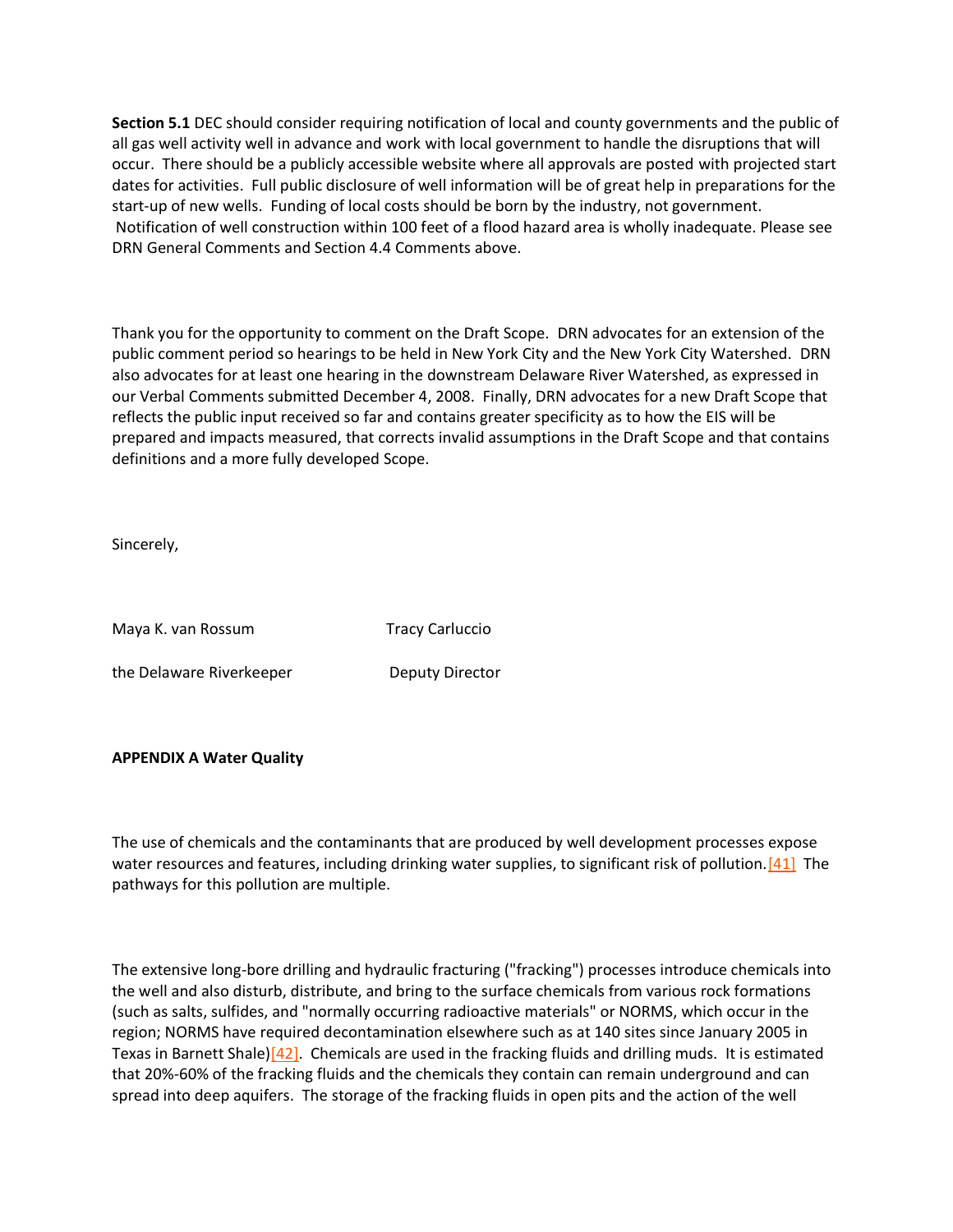development process exposes the chemical mix to the land surface, which provides another pathway for pollution to groundwater through infiltration and to surface water through overland flow and deposition on water from the volatilization of chemicals into the air.

Looking to the west, in Pennsylvania it is forecasted that the resulting volume of wastewater to be treated and discharged is beyond the capacity of existing treatment plants in the region. $[43]$  This is due to the large amount of water used for fracking -- 2 to 9 million gallons per well, depending on the number of fracks, the depth of the well vertically and the length horizontally. Even if the toxics are removed from the fresh water or liquids used, the amount of toxics in liquid or solid form that will need to be treated and disposed is beyond present treatment capability, which begs the question: "Where will this waste go and how will it be treated"?

Existing sewage treatment plants are not equipped to process or safely manage the contaminants in the wastewater - particularly since the wastewater is high in total dissolved solids (TDS) and salts -- but some municipal facilities in the Delaware River Watershed and New York State are considering importing it nonetheless, including the Central Wayne Regional Authority in Honesdale, PA.<sup>[44]</sup>

Wastewater treatment facilities further west in Pennsylvania are already accepting the waste - and are experiencing serious consequences. The discharge of wastewater from gas development in the Marcellus shale in Pennsylvania has contributed to a currently unfolding contamination emergency for the Monongahela River, according to a PADEP news release October 22, 2008. PADEP is investigating unusually high levels of total dissolved solids (TDS) in the river that has affected 11 public water supplies that serve 325,000 customers.

TDS represents the dissolved elements in water and can include carbonates, chlorides, sulfates, nitrates, sodium, potassium, calcium and magnesium and causes water to be discolored and of poor taste. [45] PADEP issued a water quality advisory for consumers to use bottled water until the problem is addressed and has all but banned the acceptance of wastewater from gas well hydrofracking by local sewage treatment plants (requiring reduction of gas drilling wastewater to 1% of the daily sewage flowsome plants were taking in as much as  $20\%$ ).<sup>[46]</sup> Water treatment facilities are not equipped to remove the TDS that has fouled the Monongahela River.

Total Dissolved Solids Search Results

Total Dissolved Solids (TDS)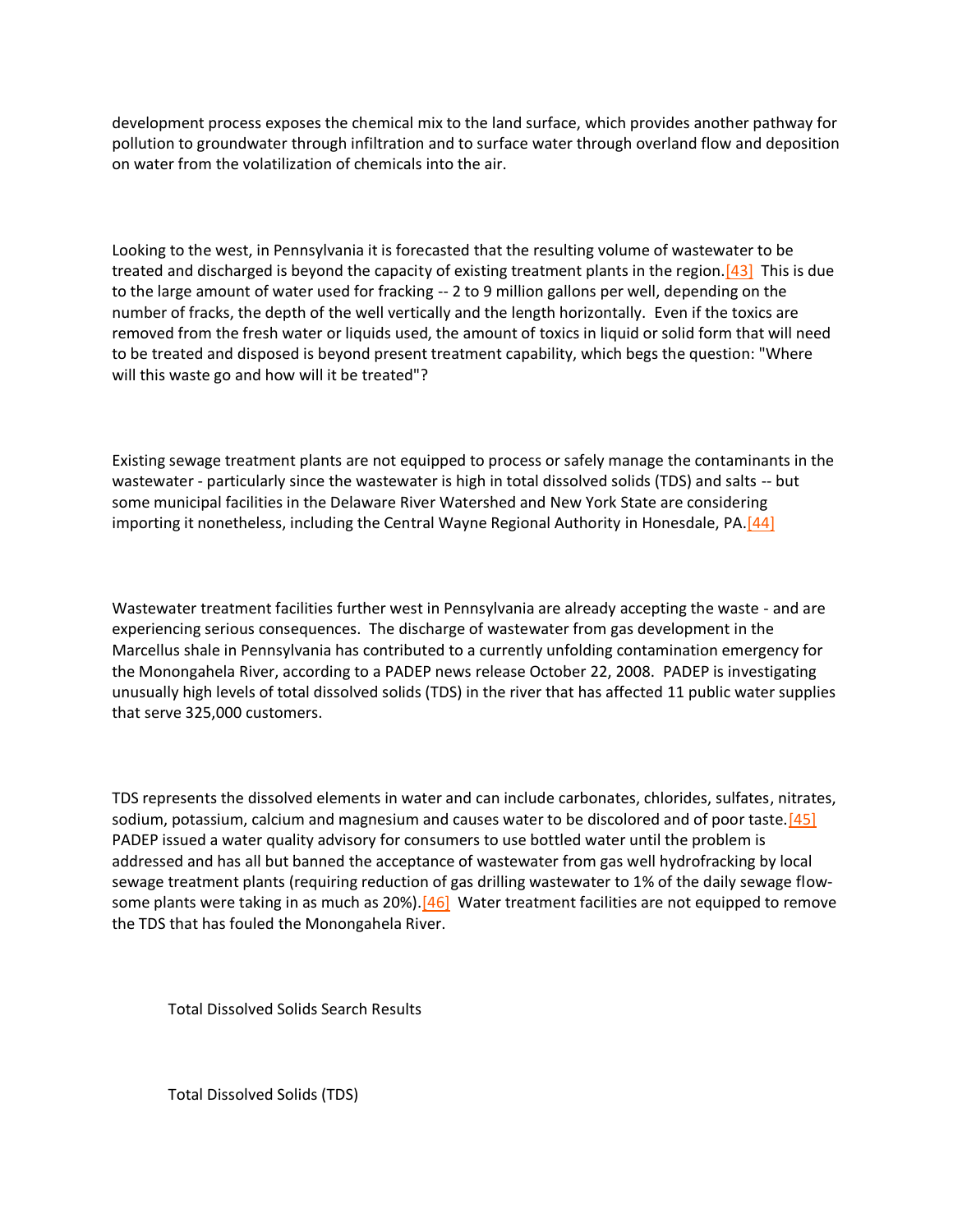Effect on Industry and Agricultural Operations

Irrigation water, withdrawn from a stream may adversely affect these industry

operations if elevated in-stream levels of pollutants such as chlorides and total dissolved solids (TDS) are present. (PADEP Response to Triennial Review of Water Quality Standards Comments. July 2008)

### From Wikipedia

Generally, TDS is considered not as a primary pollutant (e.g. it is not deemed to be associated with health effects), but it is rather used as an indication of aesthetic characteristics of drinking water and as an aggregate indicator or presence of a broad array of chemical contaminants (wikipedia.org).

The US established a secondary water quality standard of 500 mg/l to provide for palatability of drinking water (wikipedia.org).

High TDS generally indicates hard water which can cause scale buildup in pipes, valves and filters-adding maintenance costs.

Most aquatic ecosystems involving mixed fish fauna can tolerate TDS levels of 1000 mg/l (Boyd, Claude E (1999) Water Quality: An Introduction. The Netherlands: Kluwer Academic Publishers Group.ISBN 0-7923-7853-9.

The Fathead [minnow](http://www.medbib.com/Minnow) (*Pimephales promelas*), for example, realizes an [LD50](http://www.medbib.com/LD50) concentration of 5600 ppm based upon a 96 hour exposure. LD50 is the concentration required to produce a lethal effect on 50 percent of the exposed [population.](http://www.medbib.com/Population) *[Daphnia](http://www.medbib.com/Daphnia) magna*, a good example of a primary member of the [food chain,](http://www.medbib.com/Food_chain) is a smal[l planktonic](http://www.medbib.com/Plankton) [crustacean,](http://www.medbib.com/Crustacean) about five millimeters in length, having an LD50 of about 10,000 ppm TDS for a 96 hour exposure.<sup>[\[5\]](http://www.medbib.com/#cite_note-4)</sup>

[Spawning](http://www.medbib.com/Spawn_(biology)) [fishes](http://www.medbib.com/Fish) and juveniles appear to be more sensitive to high TDS levels. For example, it was found that concentrations of 350 mg/l TDS reduced spawning of [Striped bass](http://www.medbib.com/Striped_bass) (*Morone*  saxatilis) in the [San Francisco Bay-](http://www.medbib.com/San_Francisco_Bay)Delta region, and that concentrations below 200 mg/l promoted even healthier spawning conditions.<sup>[\[6\]](http://www.medbib.com/#cite_note-5)</sup> In th[e Truckee River,](http://www.medbib.com/Truckee_River) the EPA found that juvenil[e Lahontan cutthroat trout](http://www.medbib.com/Lahontan_cutthroat_trout) were subject to higher mortality when exposed to thermal [pollution](http://www.medbib.com/Thermal_pollution) stress combined with high total dissolved solids concentrations.<sup>[\[2\]](http://www.medbib.com/#cite_note-hogan-papineau-1)</sup>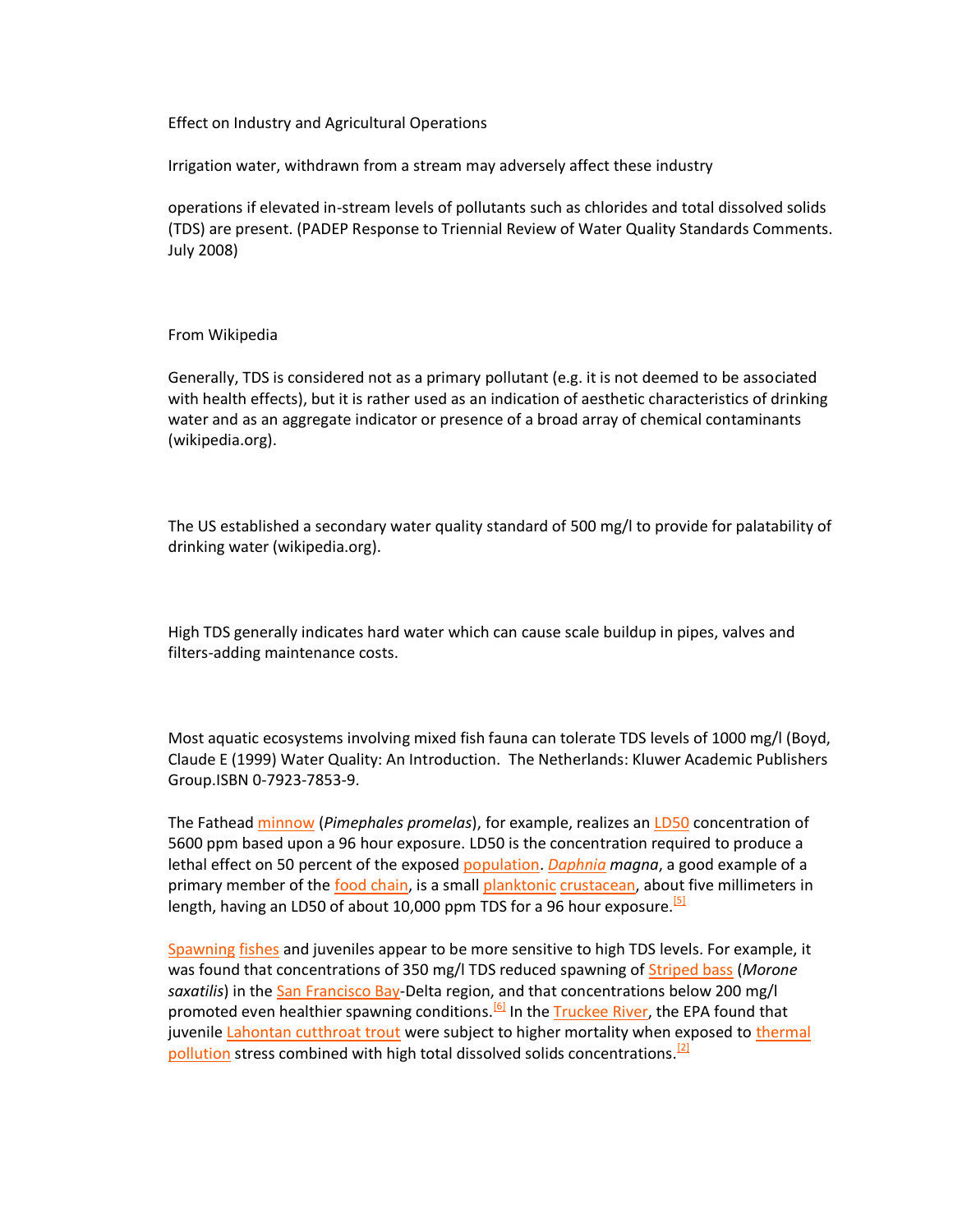For terrestrial animals, poultry typically possess a safe upper limit of TDS exposure of approximately 2900 mg/l, while dairy cattle are measured to have a safe upper limit of about 7100 mg/l. Research has shown that exposure to TDS is compounded in toxicity when other [stressors](http://www.medbib.com/Stressor) are present, such as abnormal pH, high [turbidity](http://www.medbib.com/Turbidity) or reduce[d dissolved oxygen](http://www.medbib.com/Dissolved_oxygen) with the latter stressor acting only in the case of animalia. $^{[7]}$  $^{[7]}$  $^{[7]}$ 

Waters with high dissolved solids generally are of inferior palatability and may induce and unfavorable physiological reaction in the consumer. For these reasons, a limit of 500 mg dissolved solids/L is desirable for drinking waters. (Standard Methods: Examination of Water and Wastewater,  $20^{th}$  edition.1998.)

# **References**

- •1. [^](http://www.medbib.com/#cite_ref-0) DeZuane, John (1997). *Handbook of Drinking Water Quality* (2nd edition ed.), John Wiley and Sons. [ISBN 0-471-28789-X.](http://www.medbib.com/Special:BookSources/047128789X)
- •2. [^](http://www.medbib.com/#cite_ref-hogan-papineau_1-0)  $A$ <sup>*a [b](http://www.medbib.com/#cite_ref-hogan-papineau_1-1)*</sup> C.M. Hogan, Marc Papineau et al. *Development of a dynamic water quality simulation model for the Truckee River*, Earth Metrics Inc., Environmental Protection Agency Technology Series, Washington D.C. (1987)
- •3. [^](http://www.medbib.com/#cite_ref-2) USEPA. 1991. *Guidance for water quality-based decisions: The TMDL process*. EPA 440/4-91-001. U.S. Environmental Protection Agency, Office of Water, Washington, DC.
- •4. [^](http://www.medbib.com/#cite_ref-3) Boyd, Claude E. (1999). *Water Quality: An Introduction*. The Netherlands: Kluwer Academic Publishers Group. [ISBN 0-7923-7853-9.](http://www.medbib.com/Special:BookSources/0792378539)
- •5. [^](http://www.medbib.com/#cite_ref-4) *Position Paper on Total Dissolved Solids*, State of Iowa, IAC 567 61.3 (2)g et sequitur updated March 27, 2003
- •6. [^](http://www.medbib.com/#cite_ref-5) Kaiser Engineers, California, *Final Report to the State of California, San Francisco Bay-Delta Water Quality Control Program*, State of California, Sacramento, CA (1969)
- •7. [^](http://www.medbib.com/#cite_ref-6) Hogan, C. Michael; Patmore, Leda C.; Harry Seidman (August 1973). "*[Statistical](http://cave.epa.gov/cgi/nph-bwcgis/BASIS/ncat/dba/ncat/DDW?M=145&W=DATETAG++%3D++1060217)  [Prediction of Dynamic Thermal Equilibrium Temperatures using Standard Meteorological](http://cave.epa.gov/cgi/nph-bwcgis/BASIS/ncat/dba/ncat/DDW?M=145&W=DATETAG++%3D++1060217)  [Data Bases](http://cave.epa.gov/cgi/nph-bwcgis/BASIS/ncat/dba/ncat/DDW?M=145&W=DATETAG++%3D++1060217)*". EPA-660/2-73-003. U.S. Environmental Protection Agency. Retrieved on [2007](http://www.medbib.com/2007)[-03-06.](http://www.medbib.com/March_6)

# •8. <u>[^](http://www.medbib.com/#cite_ref-7) [ISBN 0-13-148193-2](http://www.medbib.com/Special:BookSources/0131481932)</u>

Dissolved-solids values, in spite of the handicaps noted above, are widely used in evaluating water quality and are a convenient means of comparing waters with

one another. The residue left after evaporation can be used as an approximate check on the general accuracy of an analysis when compared with the computed dissolved-

solids value. In regions of high rainfall and relatively insoluble rocks, dissolved-solids concentrations in runoff may be as low as 25 mg/L. A saturated sodium chloride brine,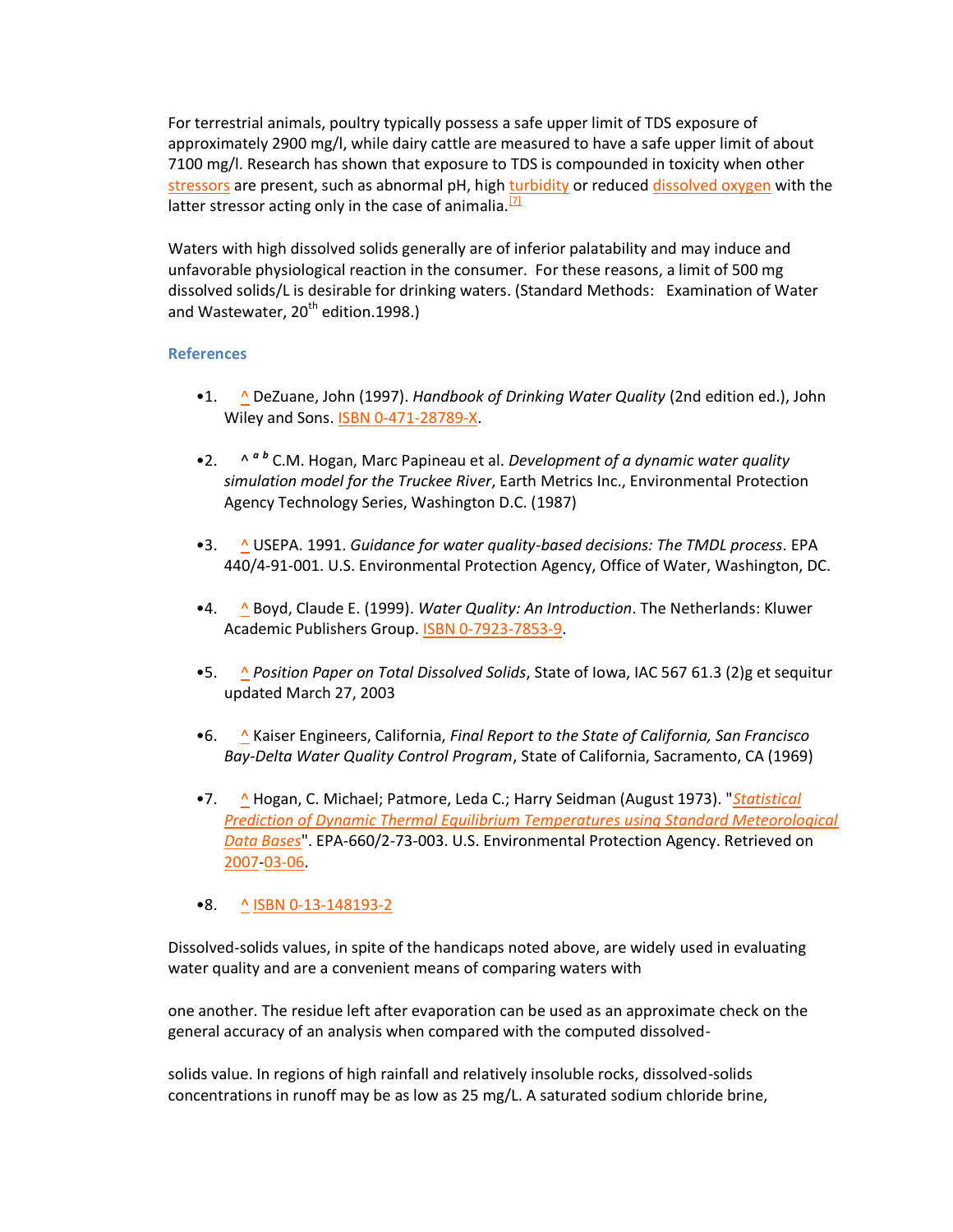on the other hand, may contain more than 300,000 mg/L. Robinove and others (1958) Assigned terms for water of high dissolved solids as follows:

U,uoIwd ,ohd, (mg/L)

Slightly saline \_ l.OOO-3,000.

Moderately sahne ..\_ 3.000-10,000.

Very saline \_\_ \_ \_ lO,OOO-35,000.

Bryny .\_ \_\_ \_ \_ \_ \_ More than 35,000.

RANGE OF HARDNESS CONCENTRATION

The adjectives "hard" and "soft" as applied to

water are inexact, and some writers have tried to improve

on this situation by adding qualifying adverbs. Durfor

and Becker (1964, p.27) used the following classification:

# (mg/L of CaC03) Descrrprron

| . . |
|-----|
|     |

61-120 \_\_.\_\_\_\_\_\_\_\_\_\_\_\_\_\_\_\_\_.................................M...o..d..e..r.a..t.e..l y hard.

121-180 \_\_\_.\_.\_........\_................................................H.. ard.

More than 180 **More than 180 We all the Contract Contract Contract** Contract Contract Contract Contract Contract Contract Contract Contract Contract Contract Contract Contract Contract Contract Contract Contract Contract

In some areas of the United States, however, where most water has a low dissolved-solids content, a water containing 50 mg/L of hardness would be considered hard

by most residents. The standards by which water hardness is judged have tended to become more rigorous over the years. Many public water supplies now are softened to less than

100 mg/L of hardness. The U.S. Public Health Service (1962) and later U.S. drinking water standards do not specify any value for hardness. The World Health Organization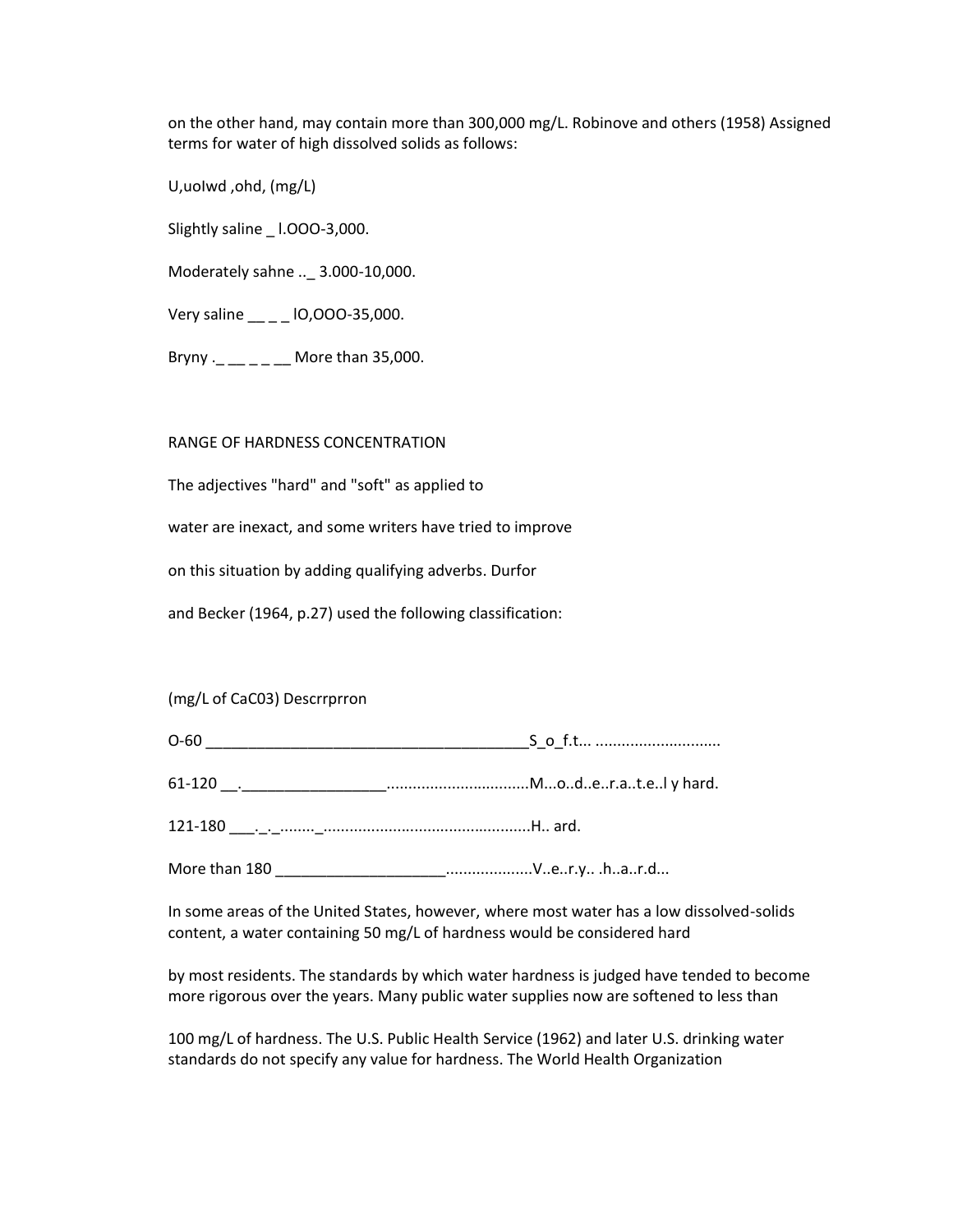(1971) suggested an upper limit of 500 mg/L. According to the American Water Works Association (Bean, 1962), however, "ideal" water should not contain more than 80 mg/L of hardness.

Incidences of water contamination and environmental pollution have been reported around the country near natural gas wells either from spills, accidents or through customary practice  $[47]$ . For example, a recent incident reported in Newsweek recounted a fracturing fluid spill that sent a worker to the hospital and is being investigated as the cause of his nurse's near-death illness $[48]$ . Incidents of methane from gas wells leaking into water wells have been reported in Ohio, ruining private wells and requiring water to be imported for a neighborhood. $[49]$  Other incidents of pollution near natural gas wells include water wells in the Pinedale Anticline, a natural gas rich area in Wyoming where six wells are emitting potentially flammable gas in such high levels that they can't be safely tested [50] and also in Wyoming where hydrocarbons have been found in a water well for livestock $[51]$ . The composition of the frack fluid is protected from disclosure despite health and environmental impacts.

There is a need for thorough study of the environmental and health impacts of well drilling and development; there is very little on the record. For instance, in Colorado a Health Impact Assessment has been called for as part of an Environmental Impact Statement due to documented pollution problems from natural gas development in Garfield County that require scientific analysis[.\[52\]](http://delawareriverkeeper.org/newsresources/factsheet.asp?ID=86#_ftn52)

Several issues compound the water quality impacts of natural gas development:

•· What specific chemicals and materials are used in each fracking formula are not known, which poses pollution hazards because proper handling may not occur and exposure to the environment leads to unknown public health risks and pollution incidents. Drilling wastes, either from fracking or from the brines themselves, tend to be high in some trademark contaminants like chloride, sodium, iron, manganese, total dissolved solids and barium. Beyond that, commonly found in lab analyses of frack water (also called "slick water") are elevated levels of metals (arsenic, lead and others), surfactants and detergents (used in the drilling) and a variety of organic compounds, oftentimes toxic. The organics used in fracking have been extremely difficult to determine because the information is not released and they are very expensive to test for. Routinely benzene and toluene is found but other substances, considered protected from public disclosure, are difficult to indentify in lab analyses. Often labs use total dissolved solids (TDS) or chlorides as markers when looking for evidence of frack fluids and track these levels to determine when more specific testing is needed. (email communication to Faith Zerbe, DRN, Bryan Swistock, Penn State University, 12.04.08) The difficulty that arises from lack of information (even if the chemicals are revealed, the recipes and amounts of each chemical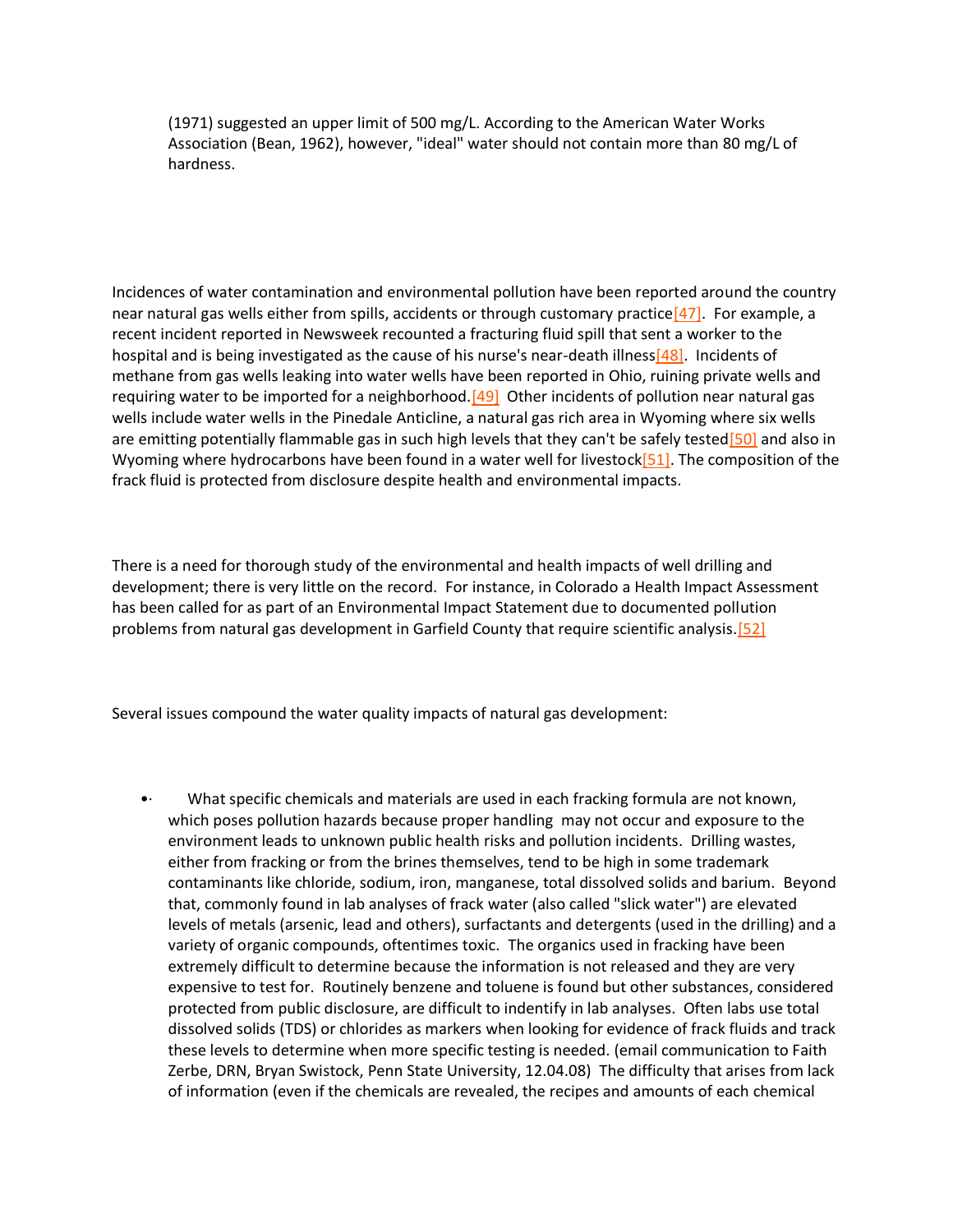may not be made available to agencies or the public due to exemptions for the naturals gas industry) confounds the goal of protecting the environment from pollution from frack fluids.

- EPA's list of common fracking fluids and additives include liquid carbon dioxide, liquid nitrogen, crude oil, kerosene, and various lubricants, friction reducers, gels, surfactants, defoamers, biocides, polymers and proppants.<sup>[53]</sup>
- During well development, frack water is usually stored on site in an open pit, usually mixed with fresh water that is imported and stored for use in fracking. In New Mexico the state tested pit water to find out what was in it. They found that 30% of the tests showed the presence of chemicals being tested for, including polycyclic aromatic hydrocarbons (PAHs), volatile organic compounds (VOCs), semi volatile organics (SVOs), including arsenic, lead, mercury, 2,4- Dinitrotoluene, 2-Methylnaphthalene, phenol, benzene, m,p-Xylene, sulfate, barium, cadmium, chromium. Most of the 154 constituents found in the pits can be classified as hazardous[.\[54\]](http://delawareriverkeeper.org/newsresources/factsheet.asp?ID=86#_ftn54) Impacts to water quality from the pits occur when liners fail or the pit is breached and pollutants escape into the environment, contaminating soil and surface water and putting groundwater at risk.
- A report submitted to Congress by an EPA whistleblower employee in 2004 revealed that acids, BTEX, formaldehyde, plyacrylamides, chromates, and other toxic substances may be introduced underground and to deep aquifers during fracking.<sup>[55]</sup> The concerns reported were ignored by EPA in their decision that fracking fluids do not pose significant environmental threats to drinking water.
- The fracking chemicals and drilling muds have health impacts for humans and animals that range from mild to severe skin and eye irritation to brain and nervous system effects. Some cause acute problems, others lead to slowly developed disorders. [56] Some chemicals are known carcinogens. The environmental and health impacts are not tracked or closely studied since well and stream monitoring, pit testing and disclosure of constituents used in well development have not been routinely required for natural gas well drilling.
- "Produced water" or "flowback" is fluid that is brought to the surface when gas is released from a well bore during natural gas development procedures. The constituents of produced water vary depending on the geologic conditions, the composition of the gas, and the chemical properties of any injected fluids, such as fracking fluids; produced water requires treatment before discharge under Clean Water Act requirements.<sup>[57]</sup> During natural gas production, produced water is separated from the gas.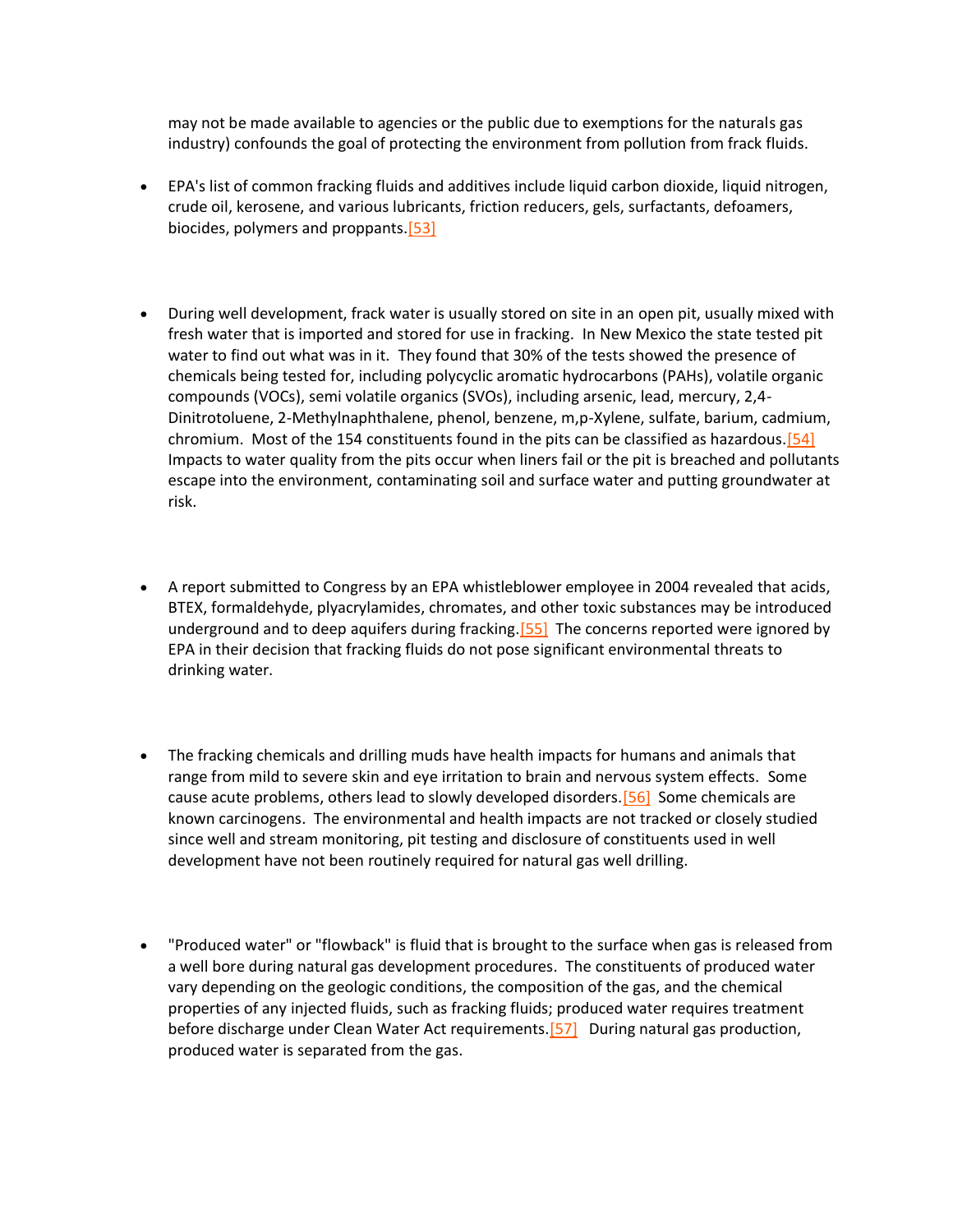The Department of Energy has found that this wastewater product has "higher contents of low molecular-weight aromatic hydrocarbons such as benzene, toluene, ethylbenzene and xylene (BTEX) than those from oil operations; hence they are relatively more toxic than produced waters from oil production.["\[58\]](http://delawareriverkeeper.org/newsresources/factsheet.asp?ID=86#_ftn58) The fluid also may contain salts (chlorides can be so high that the liquid, called "brine", is 10 times saltier than sea water) and may be acidic (typical range is 3.5-5.5).<sup>[59]</sup> It is estimated that the produced waters discharged by natural gas operations are about 10 times more toxic than those from offshore oil wells.<sup>[60]</sup> USGS also reports that natural gas condensates may also contain the chemicals known as "BTEX"[.\[61\]](http://delawareriverkeeper.org/newsresources/factsheet.asp?ID=86#_ftn61)

#### **BTEX Search Results**

The information summarized below are excerpts from the online Environmental Contaminates Encyclopedia [\[62\].](http://delawareriverkeeper.org/newsresources/factsheet.asp?ID=86#_ftn62) Numbers in parentheses include citations available in the NPS reports for each constituent and are not listed here.

The BTEX compounds represent some of the most hazardous

components of gasoline. A variety of test are used to

identify BTEX contamination (see the Laboratory section

below for details).

Short term (acute) hazards of lighter, more volatile and

water soluble aromatic compounds (such as benzenes,

toluene, and xylenes) include potential acute toxicity to

aquatic life in the water column (especially in

relatively confined areas) as well as potential

inhalation hazards.

Long term (chronic) potential hazards of lighter, more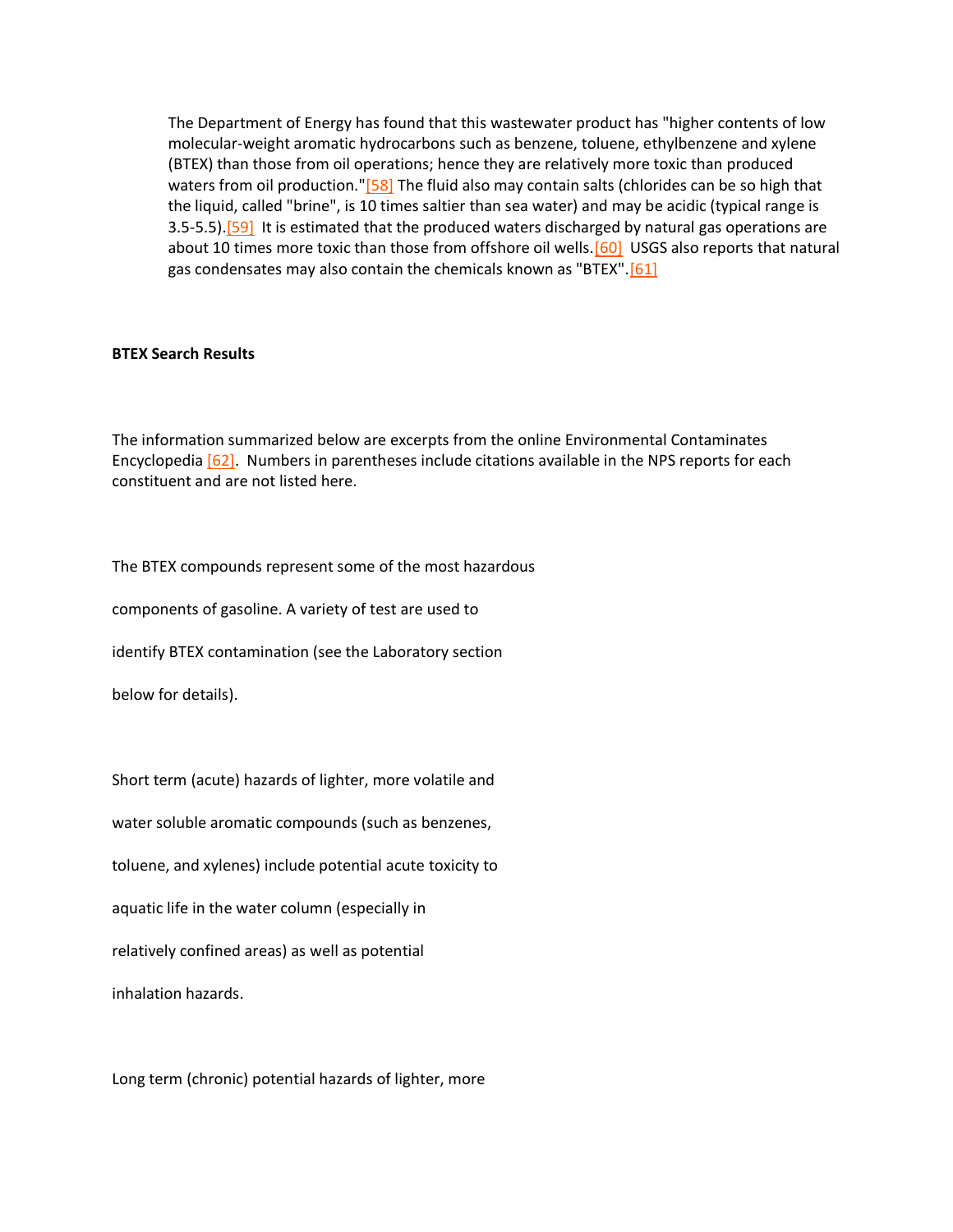volatile and water soluble aromatic compounds include contamination of groundwater. Chronic effects of benzene, toluene, and xylene include changes in the liver and harmful effects on the kidneys, heart, lungs, and nervous system [609,764,765,767].

Except for short term hazards from concentrated spills, BTEX compounds have been more frequently associated with risk to humans than with risk to non-human species such as fish and wildlife. This is partly because only very small amounts are taken up by plants, fish, and birds and because this volatile compound tends to evaporate into the atmosphere rather than persisting in surface waters or soils [764]. However, volatiles such as BTEX compounds can pose a drinking water hazard when they accumulate in ground water.

#### **Brief Summary of Carcinogenicity/Cancer Information:**

Certain carcinogenic effects have been associated with benzene [465,609,767] (see the Benzene entry for more details). BTEX compounds are often found in association with a mixture of PAH compounds, many of

# **Fate of BTEX Compounds:**

BTEX compounds have the potential to move through soil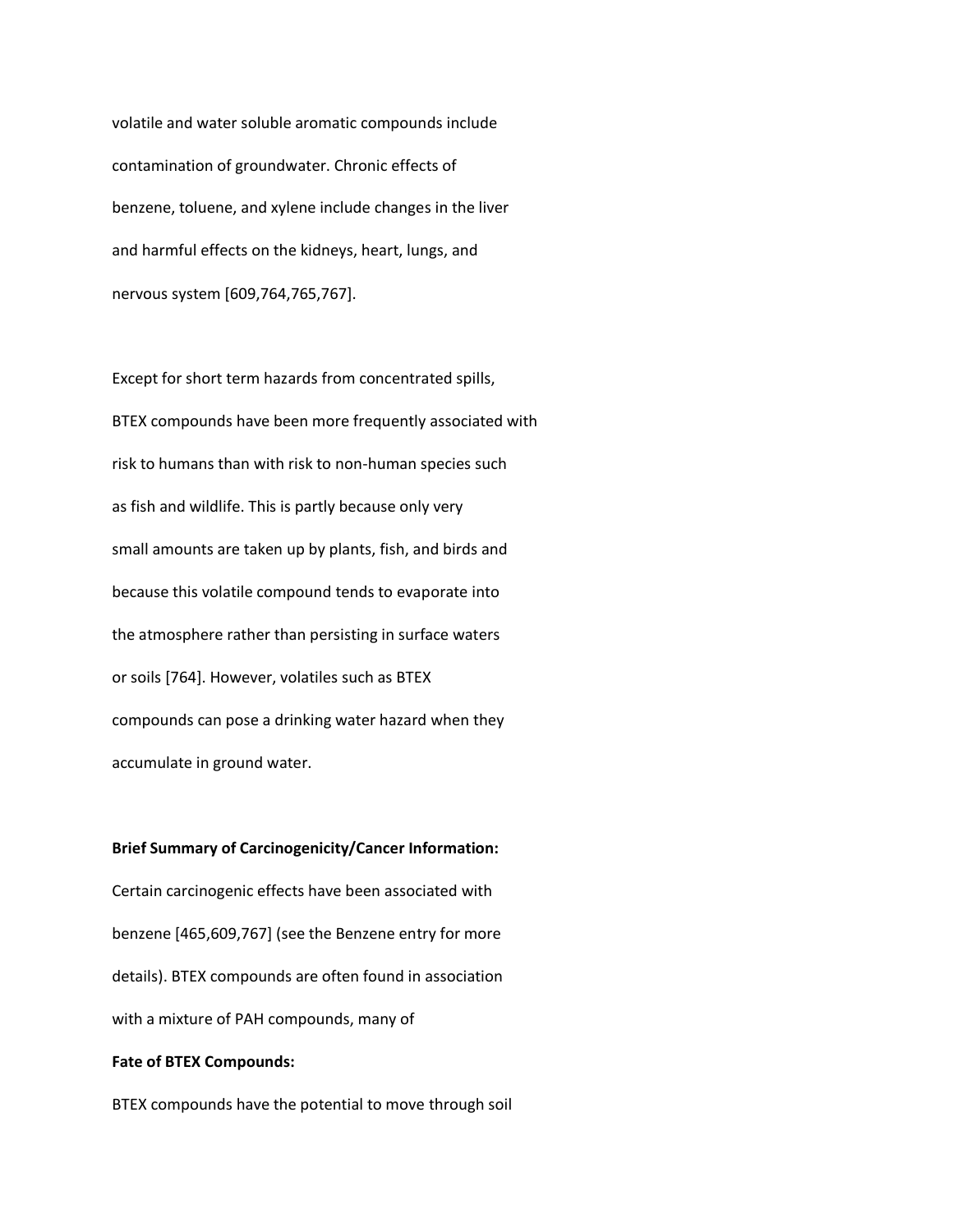## and contaminate ground water, and their vapors are highly

flammable and explosive [465].

### **Literature on Removing Contaminated Sediments with BTEX**

The California State Leaking Underground Fuel Task Force in 1987 stated that (to protect groundwater)soils having a low leaching potential should be removed if the toluene, ethyl benzene, or xylene concentration exceeds 50 ppm; soils having a medium leaching potential should be removed if the

concentration exceeds 0.3 ppm benzene, 0.3 ppm toluene, 1 ppm ethyl benzene, or 1 ppm xylene [347]. State Total BTEX cleanup guidance levels range from 1 to 100 ppm [806].

#### **Soil Concern Levels**

**Soil for Humans - Concern Levels**(Soil Concentrations vs. Human):

**Benzene:**

Health Based Cleanup Levels [806].

Residential: 2.5 ppm

Industrial: 14 ppm

Recreational: 250 ppm

Agricultural: 400 ppm

Groundwater: Site-Specific

Runoff: Site-Specific

Wildlife: Site-Specific

#### **Toluene:**

Health Based Cleanup Levels [806].

Residential: 2,000 ppm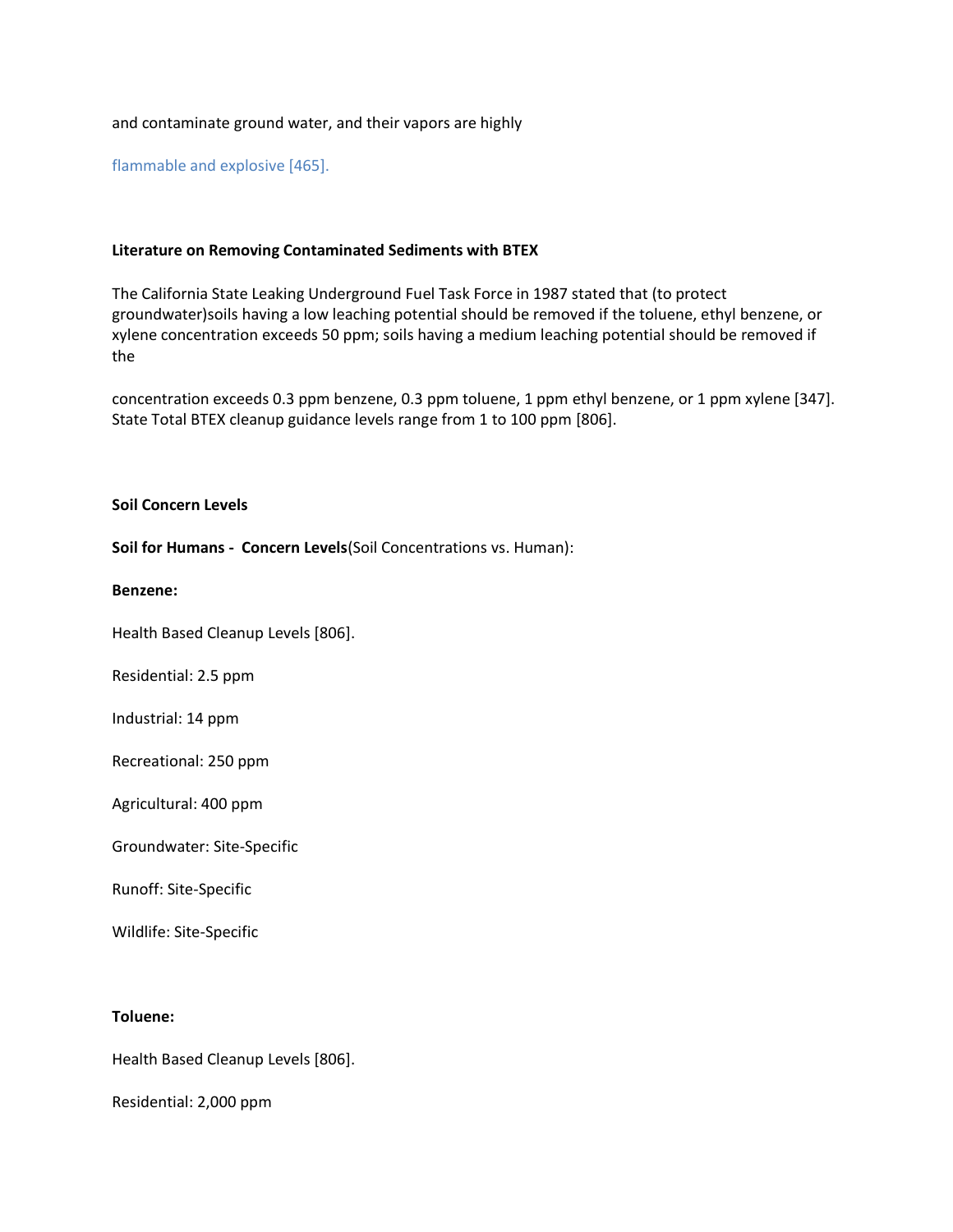Industrial: 10,000 ppm Recreational: 170,000 ppm Agricultural: 2,000 ppm Groundwater: Site-Specific

Runoff: Site-Specific

Wildlife: Site-Specific

# **Xylene:**

- Health Based Cleanup Levels [806].
- Residential: 300 ppm
- Industrial: 1,400 ppm
- Recreational: 25,000 ppm
- Agricultural: 1,000 ppm
- Groundwater: Site-Specific
- Runoff: Site-Specific
- Wildlife: Site-Specific

# **Soil for Wildlife - Concern Levels** (Soil Concentrations vs. Wildlife or

Domestic Animals):

Soil cleanup levels for protection of wildlife,

like protection levels for groundwater, will be

very site specific for BTEX because of the variety

of species that could be involved [806].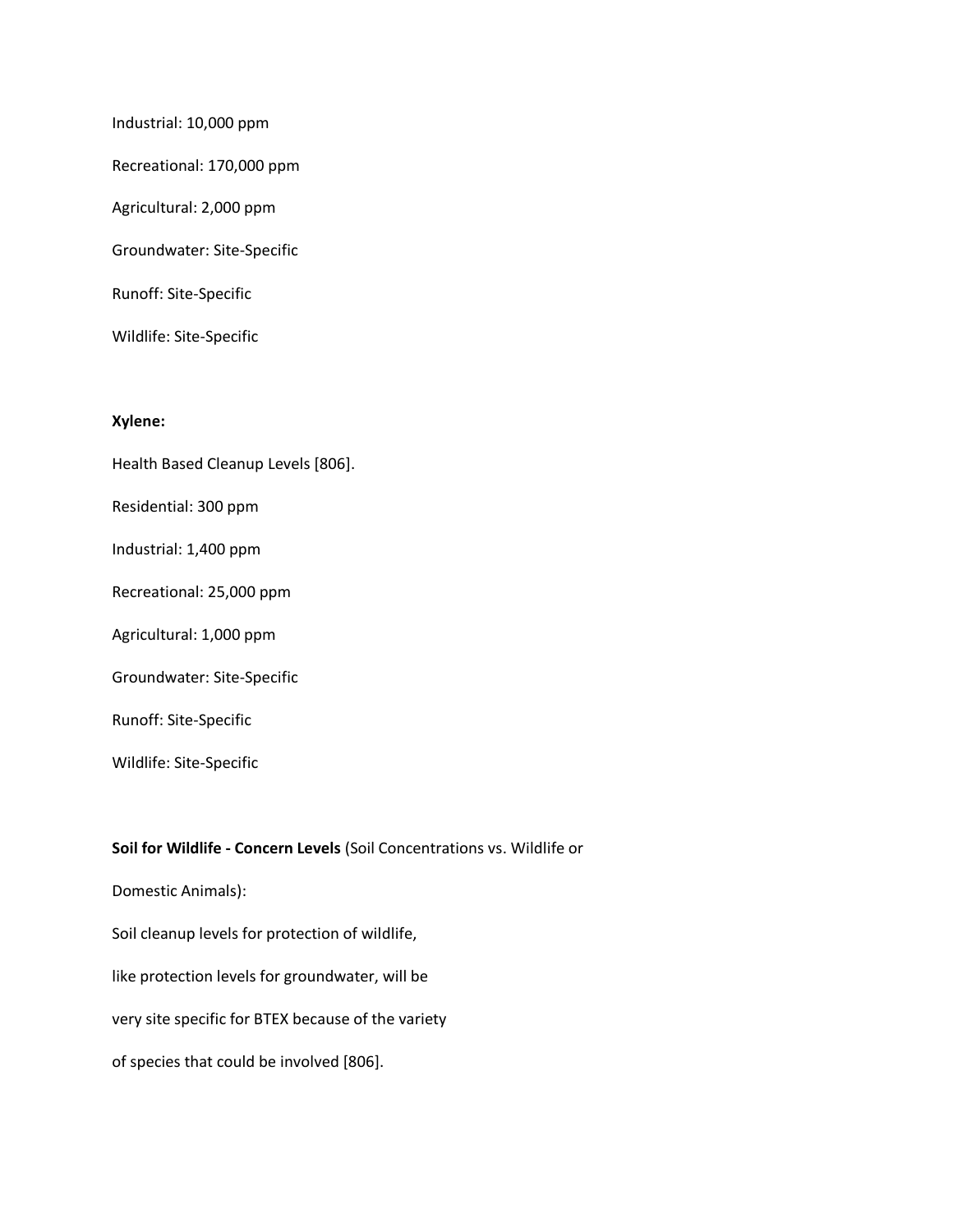BTEX compounds are important in sampling strategies and

contamination studies since:

- •1) they are readily adaptable to gas chromatographic detection;
- •2) they pose a serious threat to human

health (benzene is a carcinogen);

- •3) they have the potential to move through soil and contaminate ground water; and
- •4) 4) their vapors are highly flammable and explosive [465].

#### **BENZENE**

Although most public drinking water supplies are free of benzene or contain <0.3 ppb, exposure can be very high from consumption of contaminated sources drawn from wells contaminated by leaky gasoline storage tanks, landfills, etc.

While the major concern about the toxicity of benzene is its chronic effects, benzene is nevertheless an acutely toxic substance, with an estimated lethal oral dose being 1 teaspoon to 1 ounce for a normal adult [609]. Benzene is causally linked with central-nervous-system disorders [335].

Harmful amounts of benzene may be absorbed through the skin, causing leukemia and cancer [261]. A latent period of 2-50 years can occur between benzene exposure and development of the leukemia [606].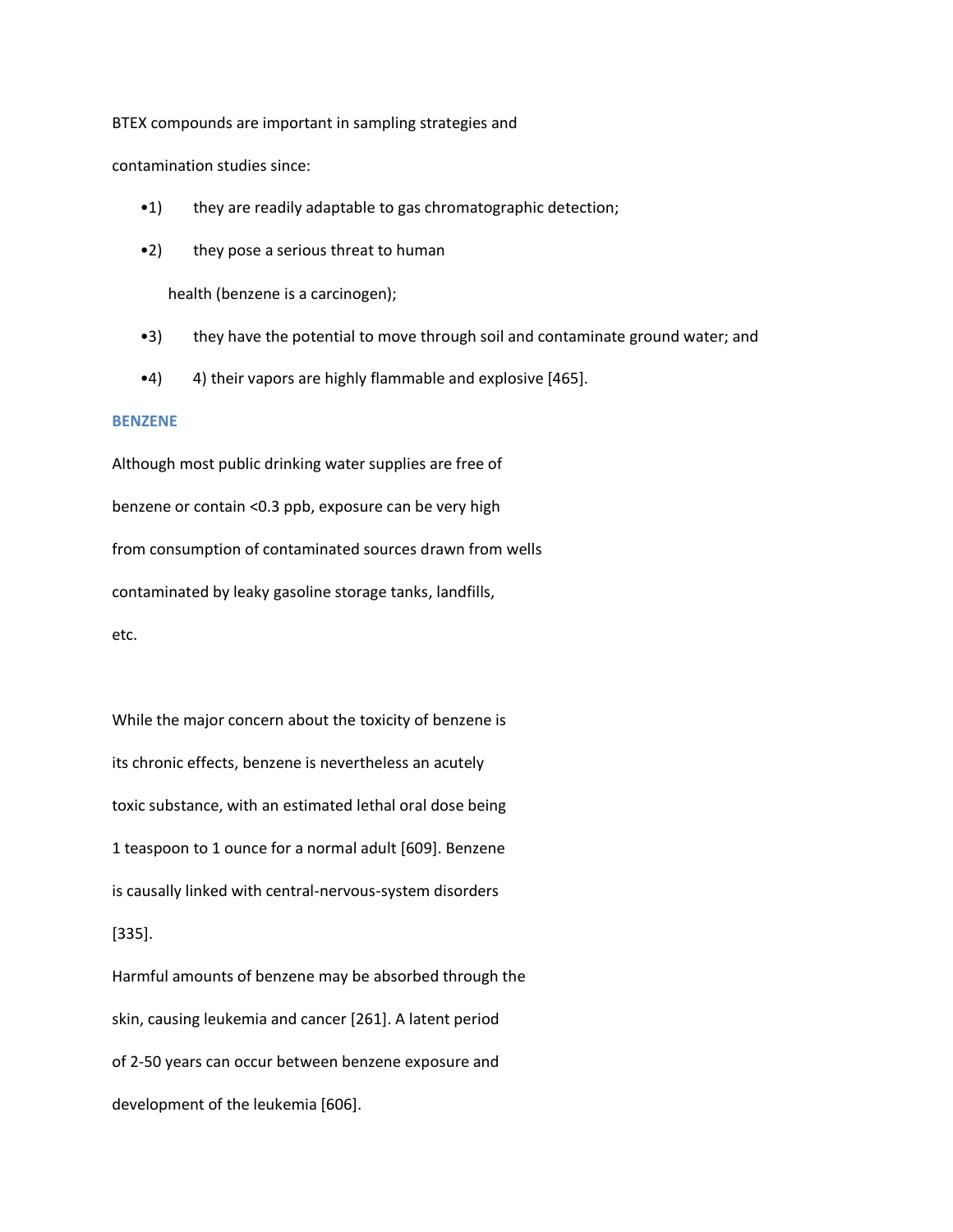Chromosome damage has been found among workers exposed to very low benzene levels [335]. Chromosome aberrations have been detected in animals and humans [368]. Occupational exposure to benzene has been associated with elevated frequencies of chromosome aberrations in peripheral lymphocytes (white blood cells) [606]. Human health issues related to this topic have been summarized by ATSDR [767].

Benzene is not teratogenic in experimental animals, although embryotoxic and fetotoxic effects have been reported at airborne concentrations less than those observed to be toxic to the mother rats [865]. Exposure to benzene has been associated with vaginal bleeding, hemorrhagic complications of pregnancy, heavy menstrual bleeding, menstrual cycle disorders, various obstetrical disorders including miscarriage, premature births, birth defects, and stillbirths [606,609]. Benzene crosses the human placenta, and similar levels are found in fetal and maternal blood [606,609]. In a few cases of benzene poisoning from high exposures during pregnancy, the fetus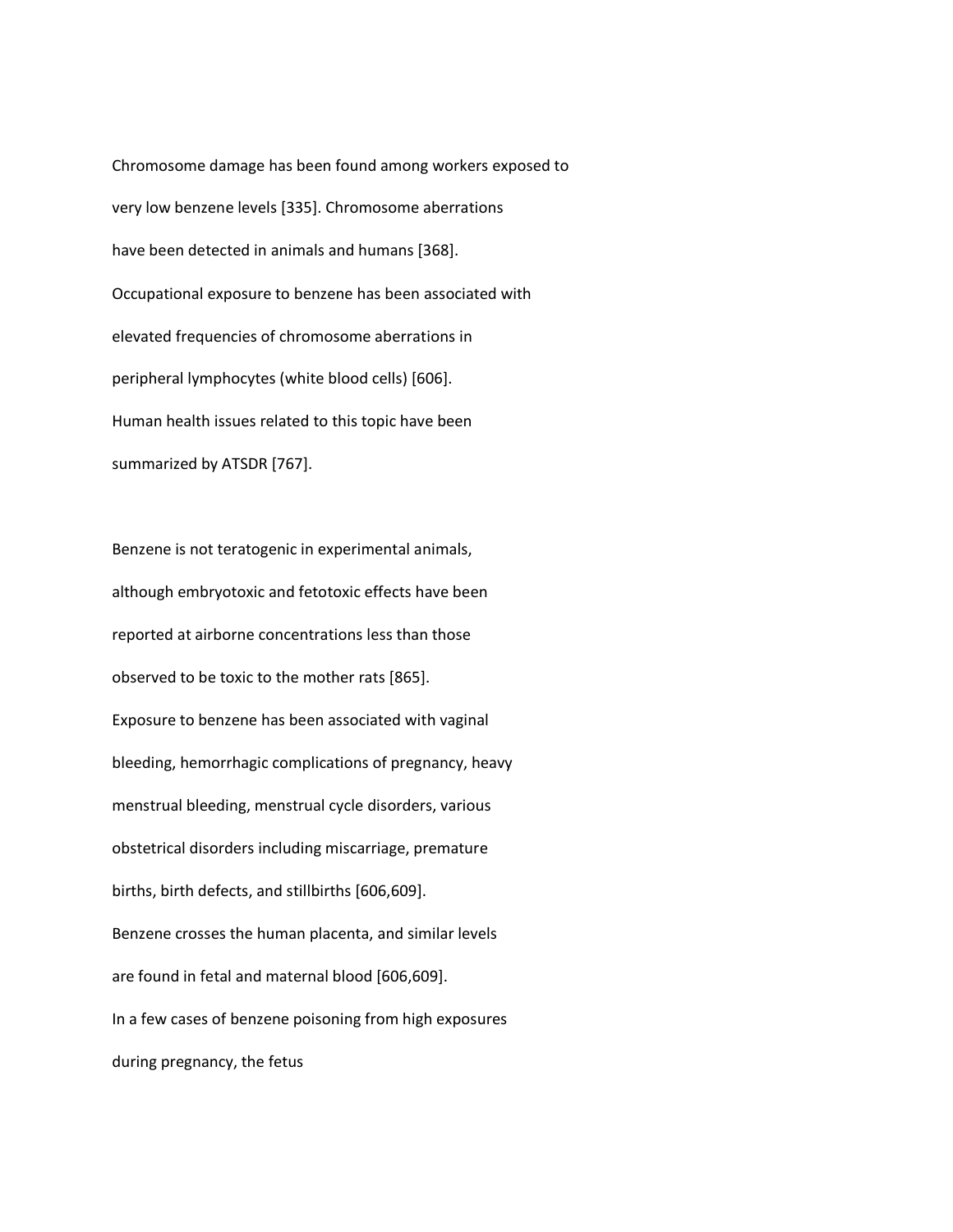#### **ETHYLBENZENE**

**Br.Class**: General Introduction and Classification Information: Ethylbenzene is a volatile organic compound (VOC) [868,903]. Like toluene and xylenes, ethylbenzene is an alkyl benzene. It is different from benzene in having an ethyl group added to (substituted for a hydrogen) on the benzene ring. Ethylbenzene has been designated as a hazardous substance under section 311(b)(2)(A) of the Federal Water Pollution Control Act and further regulated by the Clean Water Act Amendments of 1977 and 1978 (40 CFR 116.4 (7/1/87)). These regulations apply to discharges of this substance [609]. It is also a toxic pollutant designated pursuant to section 307(a)(1) of the Clean Water Act and is subject to effluent limitations (40 CFR 401.15, 7/1/87) [609].

## **Br.Haz**: General Hazard

Except for short term hazards from concentrated spills, this compound has been more frequently associated with risk to humans than with risk to non-human species such as fish and wildlife. This is partly because only very small amounts are taken up by plants, fish, and birds and because this volatile compound tends to evaporate into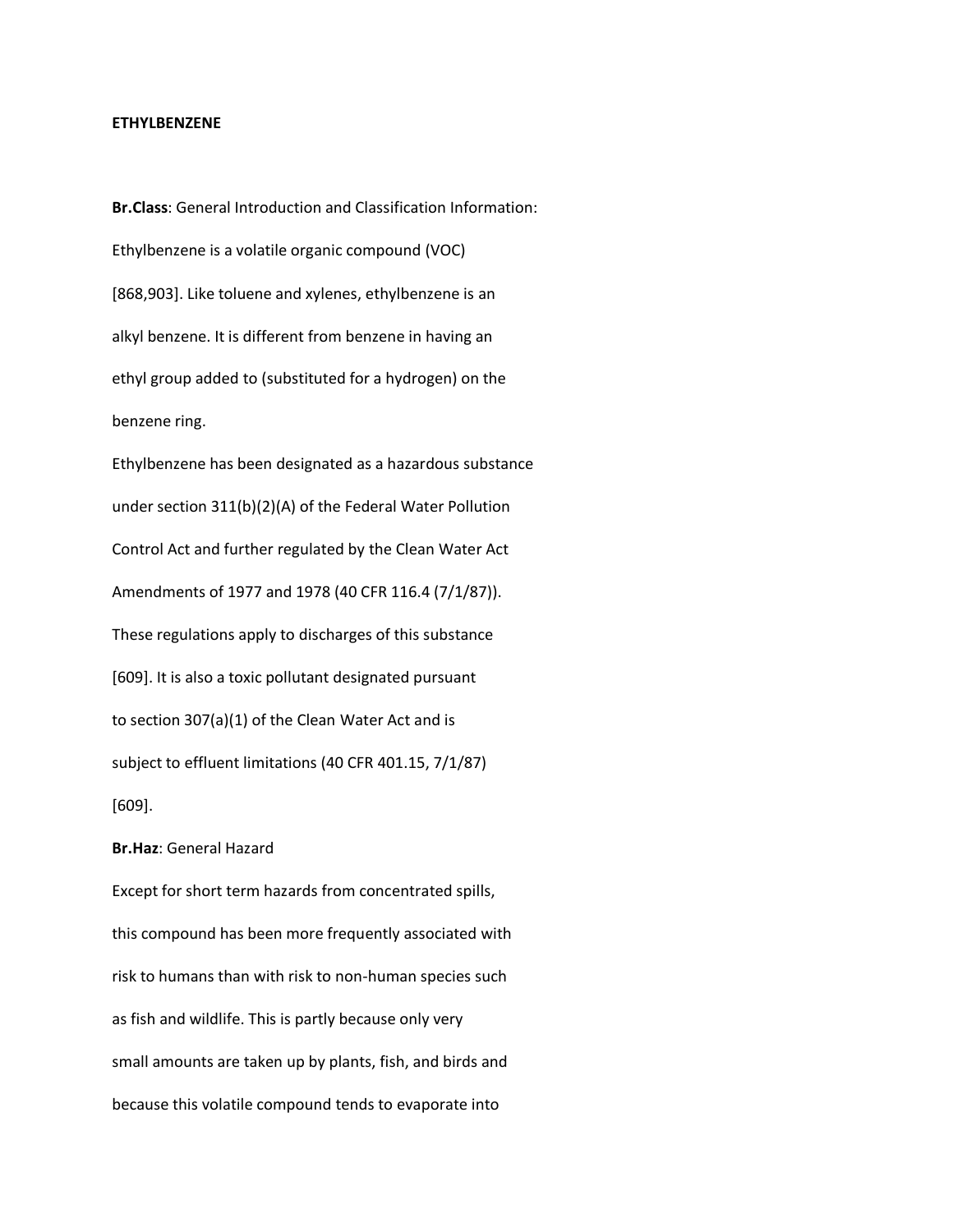the atmosphere rather than persisting in surface waters or soils [764]. However, volatiles such as this compound have can pose a drinking water hazard when they accumulate in ground water.

Effects of this volatile solvent to non-human biota would often result from high concentrations immediately after a spill (before the compound has volatilized into the atmosphere) or as the indirect result of contamination of groundwater. **For example, if highly polluted groundwater water comes into surface waters from springs or seeps, local effects may occur in the mixing zone where the groundwater enters surface water**.

**Brief Summary of Developmental, Reproductive, Endocrine, and Genotoxicity Information:** One study indicated that acute oral exposure to 500 or 1000 mg/kg ethylbenzene decreases peripheral hormone levels and may block or delay the estrus cycle in female rats during the diestrus stage [910].

**Environmental Fate/Exposure Summary [609]:** Ethylbenzene will enter the atmosphere primarily from fugitive emissions and exhaust connected with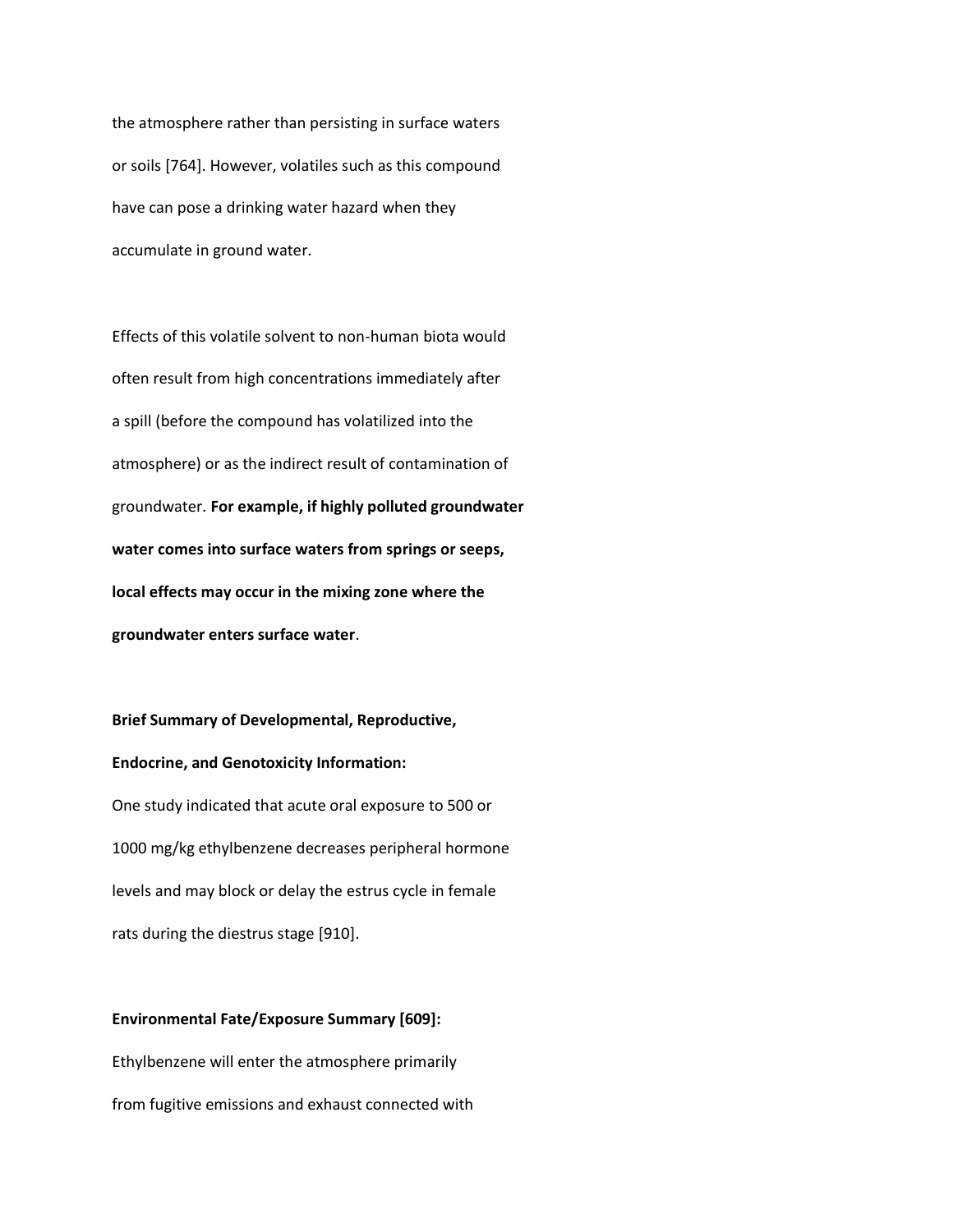its use in gasoline. More localized sources will be emissions, waste water and spills from its production and industrial use. Once in the atmosphere, ethylbenzene will photochemically degrade by reaction with hydroxyl radicals (t1/2 hrs to 2 days) and partially return to earth in rain. Releases into water will decrease in concn by evaporation and biodegradation. The time for this decrease and the primary loss processes will depend on the season, and the turbulence and microbial populations in the particular body of water. Representative half-lives are several days to 2 weeks. Ethylbenzene is only adsorbed moderately by soil and may leach into groundwater where its biodegradation is possible. The primary source of exposure is from the air especially in areas of high traffic. However, exposure from drinking water is not uncommon [609].

Water Data Interpretation, Concentrations and Toxicity (All Water

**W.Lo**w (Water Concentrations Considered Low): No information found. **W.Hi**gh (Water Concentrations Considered High):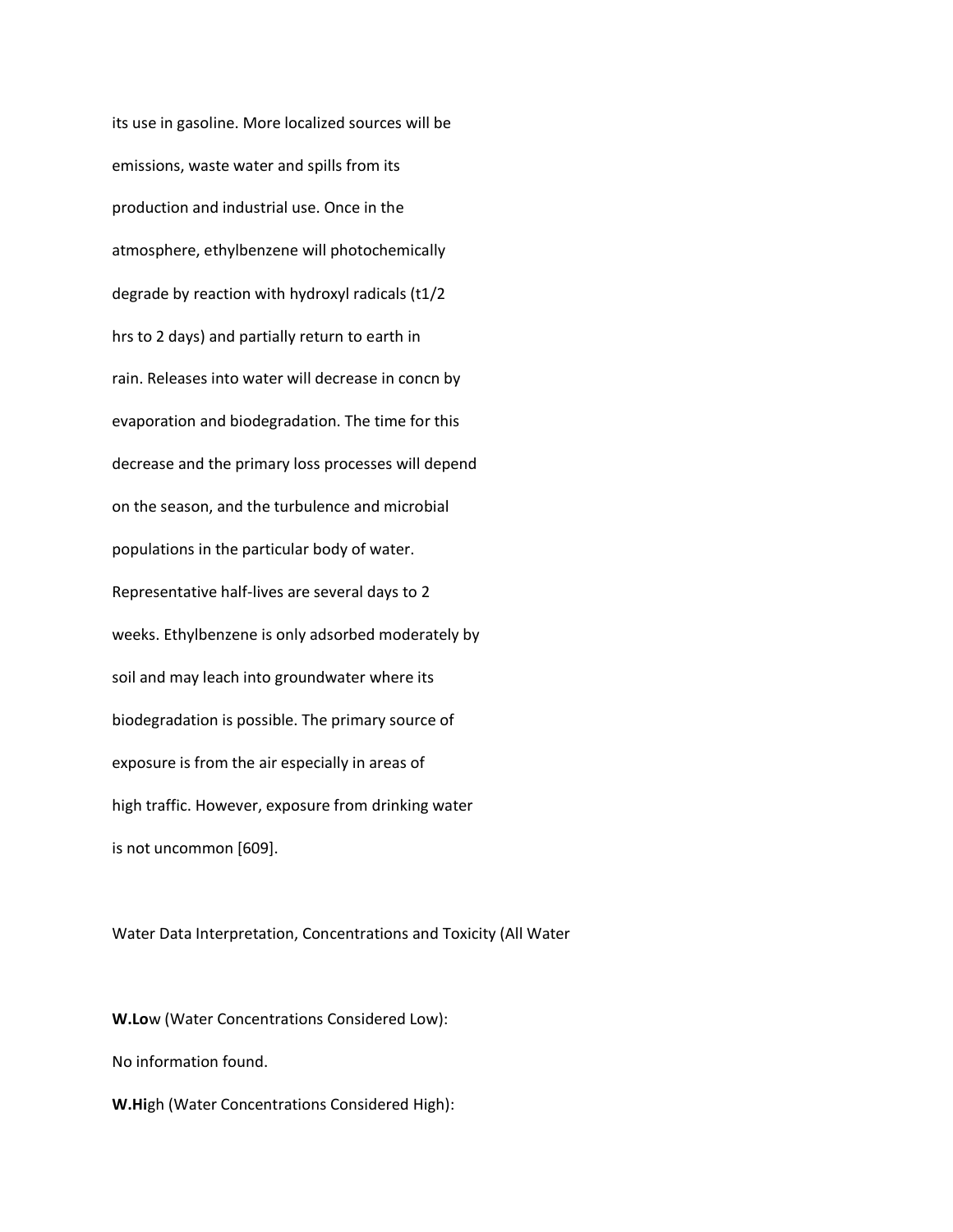The geometric mean concentrations of ethylbenzene found at hazardous waste sites on the National Priorities List was 239 ppb in surface water and 69 ppb in groundwater (non-detect samples were not included in the mean calculations) [910].

Ethylbenzene has been detected in wells downgradient from landfills in Southern Ontario at concentrations ranging from 12 to 74 ug/L (ppb). Ethylbenzene was detected in private well water in Rhode Island with concentrations ranging from 1 to 156 ug/L. Groundwater near an underground coal gasification site in northeastern Wyoming contained concentrations of ethylbenzene ranging from 92 to 400 ug/L (ppb). Groundwater samples near a fuel spill in the Great Ouse Basin in Great Britain contained ethylbenzene concentrations as high as 1110 ug/L [910].

Water Concentrations Considered Typical: The median ethylbenzene concentration in ambient surface waters in the United States in 1980-82 was less than 5.0 ug/L (ppb) according to EPA's STORET water quality data base. The chemical was detected in 10% of 1101 samples collected during that period. Ethylbenzene was detected in 7.4% of the 1368 industrial effluent samples collected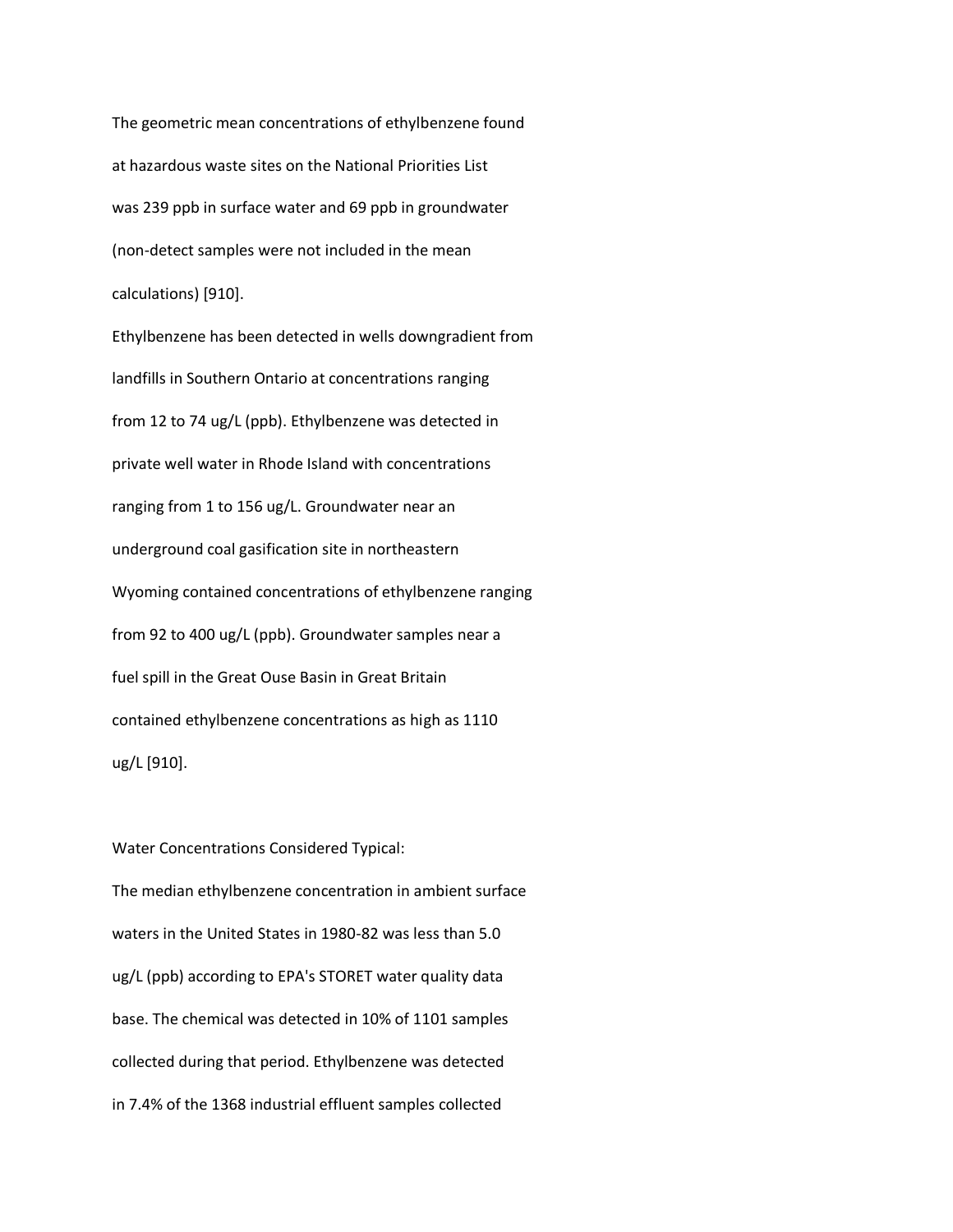during 1980-1983 at a median concentration of less than 3.0 ug/L [910].

Ethylbenzene was measured in seawater at an average

concentration of 0.011 ug/L (ppb) and a concentration

range of 0.0018-0.022 ug/L (ppb) over a 15-month

observation period at Vineyard Sound, MA. It also has

been reported in surface waters of the Gulf of Mexico at

a concentration range of 0.0004-0.0045 ug/L (ppb) [910].

Ethylbenzene was measured in 4% of the municipal runoff

samples collected in 15 cities of the United States as

part of EPA's Nationwide Urban Runoff Program. Thea concentration range of 0.0004-0.0045 ug/L (ppb) [910].

Ethylbenzene was measured in 4% of the municipal runoff

samples collected in 15 cities of the United States as

part of EPA's Nationwide Urban Runoff Program. The

measured concentration range was 1-2 ug/L (ppb) [910].

Ethylbenzene does not appear to be widespread in

groundwater used for public drinking water supplies. The

1982 Ground Water Supply Survey conducted by EPA reported

ethylbenzene in only 3 out of 466 random samples at a

mean concentration of 0.8 ug/L (ppb) and a maximum

concentration of 1.1 ug/L [910].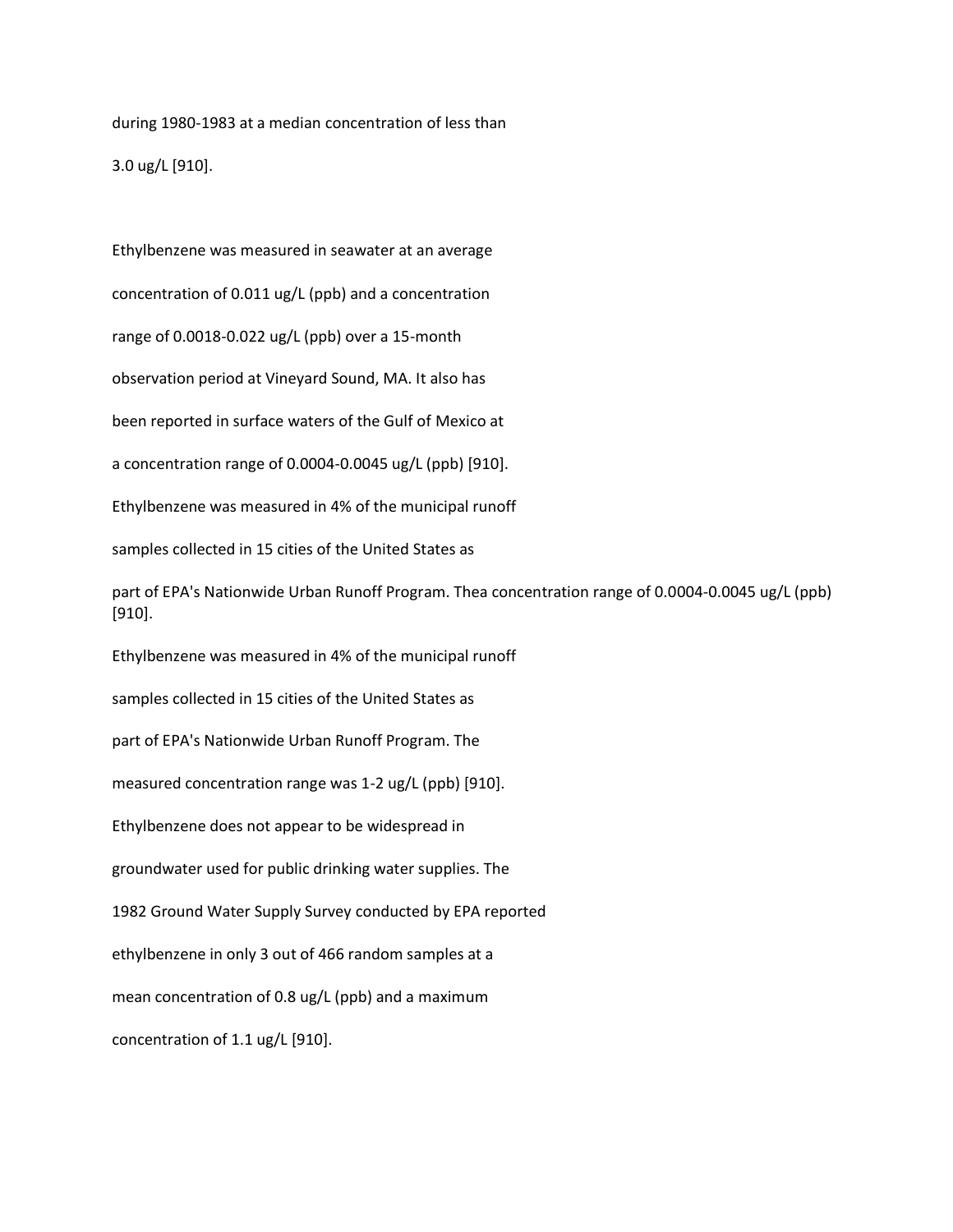Ethylbenzene was detected in public drinking water in Rhode Island with concentrations ranging from 1 ug/L (ppb) to 3 ug/L [910].

Ethylbenzene was measured in all three water plants

sampled as part of the New Orleans Area Water Supply

Study conducted by EPA in 1974 [910]. The reported

concentrations were 1.6, 1.8, and 2.3 ug/L [910].

Water Quality Criteria, LC50 Values, Water Quality Standards, Screening Levels, Dose/Response Data, and

#### **Other Water Benchmarks:**

The Netherlands' Preliminary Maximum Permissible Concentration (MPC) for the protection of all species in an aquatic ecosystem is 370 ug/L [655].

A limit of 0.25 mg/l has been recommended for the maximum level in ambient water to avoid tainting of fish and other organisms. [USEPA; Ambient Water Quality Criteria Document: Ethylbenzene (1980) EPA No 440/5-8-048] [609].

Canada's Interim Assessment Criterion for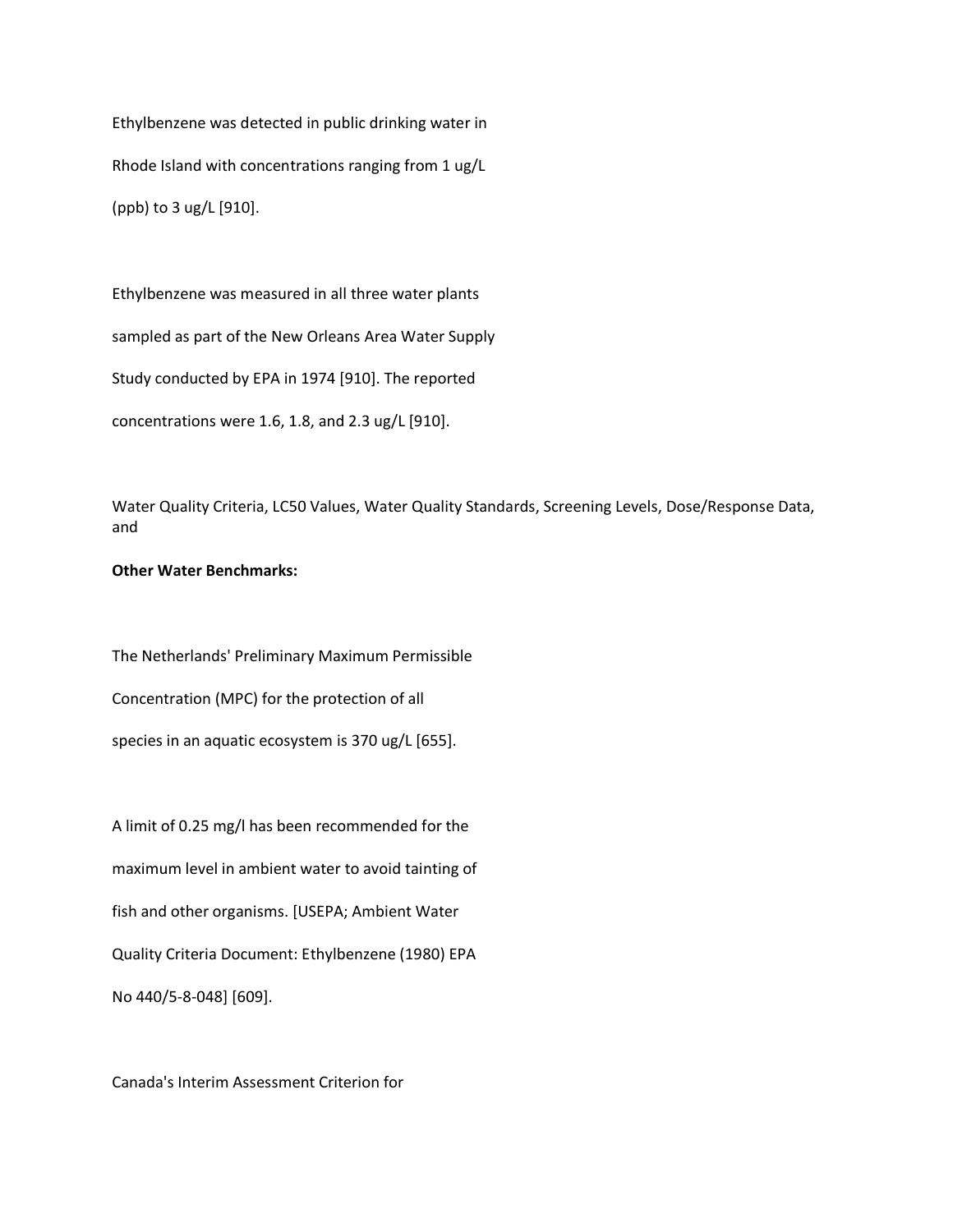ethylbenzene in water is 0.5 ug/L [656]. NOTE: a) For most of the organic chemical parameters in [656], criteria are based on analytical detection limits; b) criterion is considered "Interim" since complete supporting rationale do not exist. Canada's Remediation Criteria for ethylbenzene for freshwater aquatic life is 700 ug/L [656].

**W.Pl**ants (Water Concentrations vs. Plants): The LC50 for algae is 33 mg/L [624]. **W.Inv**ertebrates (Water Concentrations vs. Invertebrates): LC50s for Daphnia magna (water flea) were 77 and 190 mg/L for 24-hr exposures, and 75 mg/L for 48-hr exposures [998]. LC50s for Cancer magister (Dungeness or edible crab) were 40.0 and 13.0 mg/L (ppm) for 48- and 96 hr exposures, respectively [998]. LC50s for Crangon franciscorum (bay shrimp) were 2.2 and 0.49 ul/L (ppm) for 24- and 96-hr exposures, respectively [998]. LC50s for Mysidopsis bahia (Opossum shrimp) were >5.2, >5.2, 4.0 and 2.6 for 24-, 48-, 72- and 96-hr exposures. The lowest-observed-effect concentration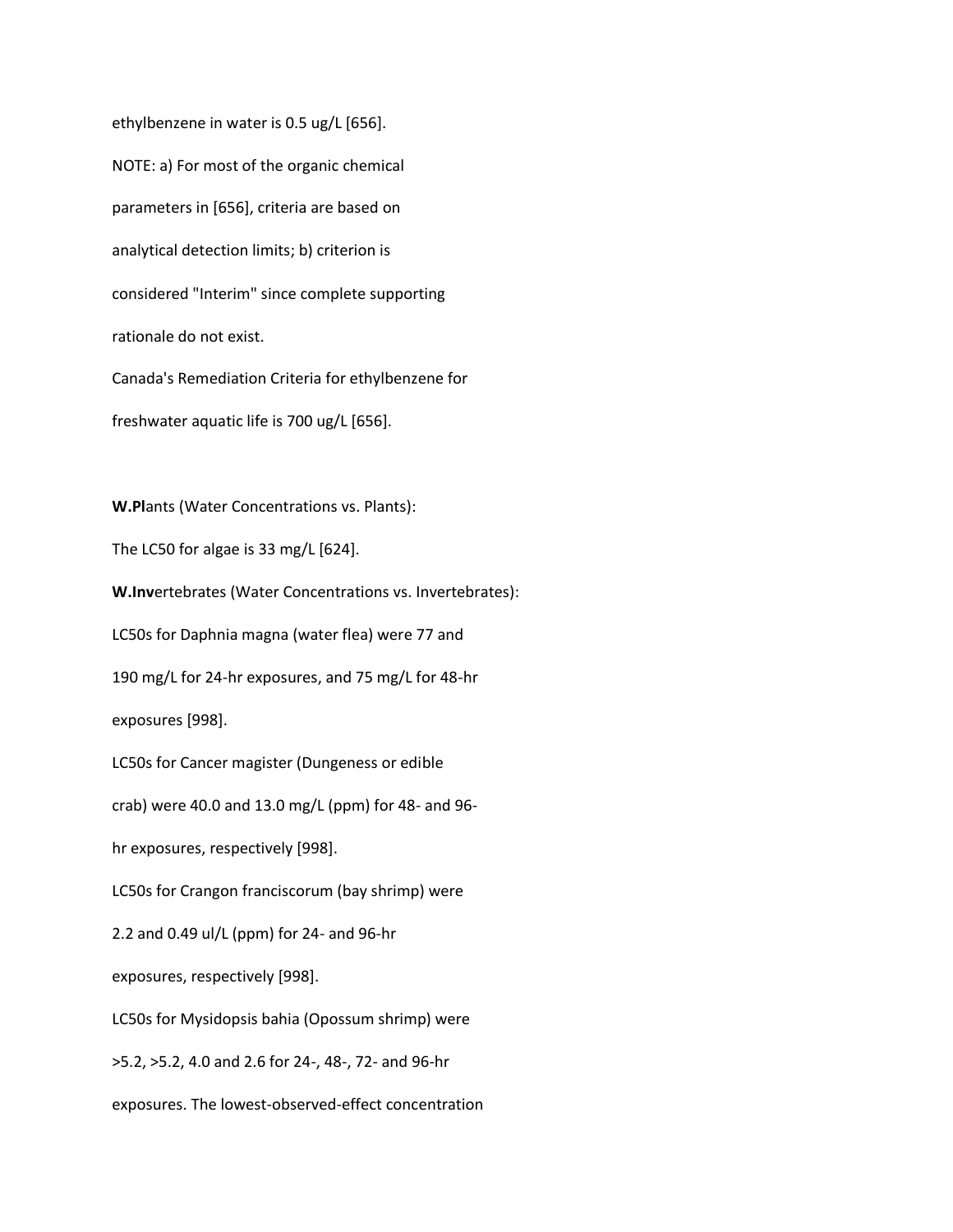(LOEC) and the no-observed-effect concentration for Opossum shrimp were 2.7 and 1.0 mg/L, respectively, both for 96-hr exposures [998].

**General Water Quality Standards, Criteria, and Benchmarks Related to Protection of Aquatic Biota in General; Includes Water Concentrations Versus Mixed or** General Aquatic Biota: Oak Ridge National Lab, 1994: Ecological Risk Assessment Freshwater Screening Benchmarks for concentrations of contaminants in water [649]. For a definition of meaning of each benchmark, see entry entitled: Benchmarks. To be considered unlikely to represent an ecological risk, field concentrations should be below all of the following benchmarks (ug/L) [649]: National ambient water quality criterion acute: no information found National ambient water quality criterion chronic: no information found Secondary acute value: 6970 Secondary chronic value: 389 Lowest chronic value - fish: >440 Estimated lowest chronic value - daphnids: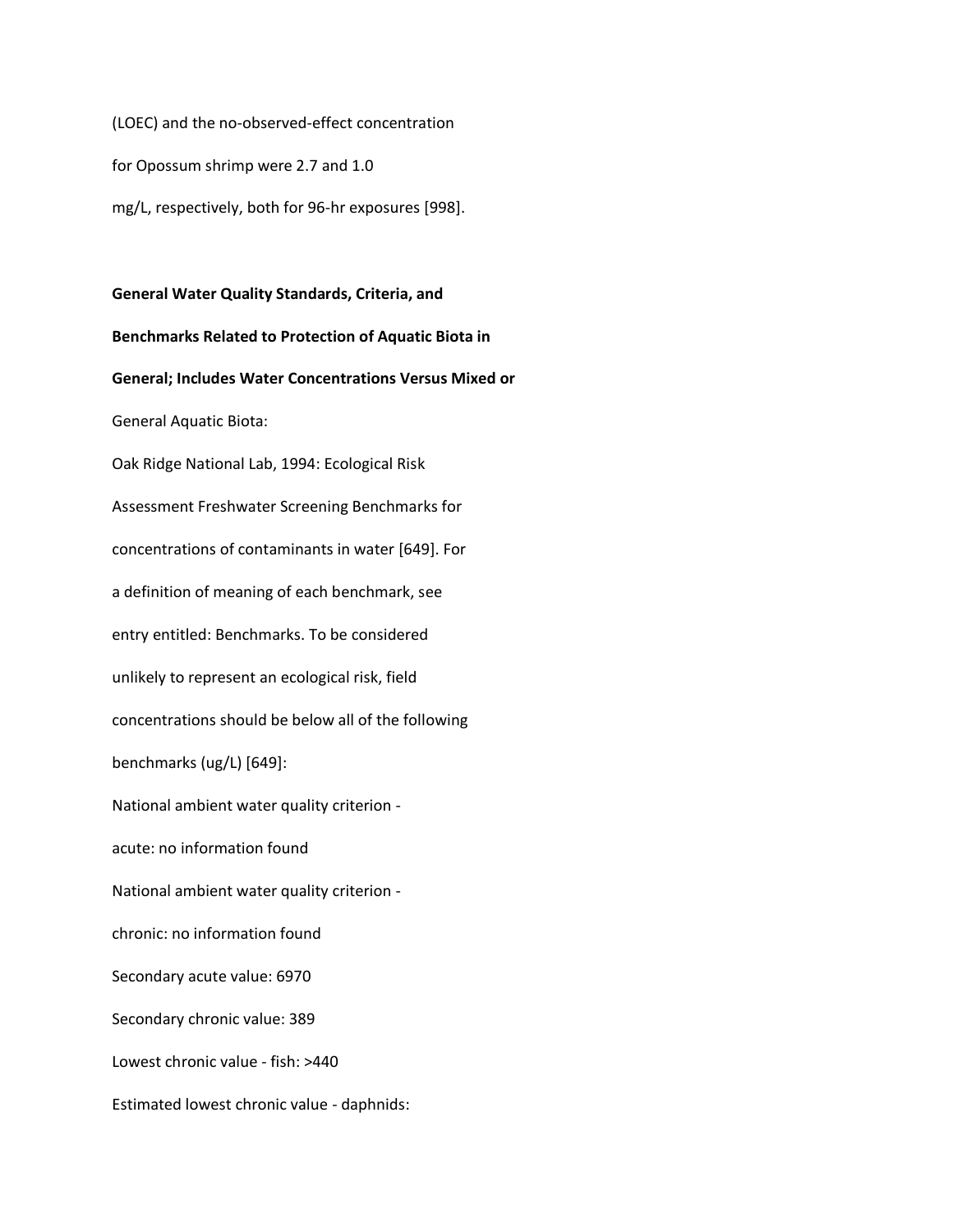#### 12,922

Lowest chronic value - non-daphnid invertebrates: no information found Lowest chronic value - aquatic plants: >438,000 All organisms: >440 Lowest test EC20 - fish: no information found Lowest test EC20 - daphnids: no information found Sensitive species test EC20: no information found Population EC2O: 398 Water Concentrations vs. Fish: LC50s for Carassius auratus (goldfish) were 94.44 and 94.44 mg/L (ppm) for 24- and 48-hr exposures, respectively [998].

LC50s for Cyprinodon variegatus (sheepshead minnow) were 300, 360 and 320 mg/L for 24-, 48- and 72-hr exposures, respectively. The no-observed-effectconcentration (NOEC) for death is 88 mg/L for a 96 hr exposure [998].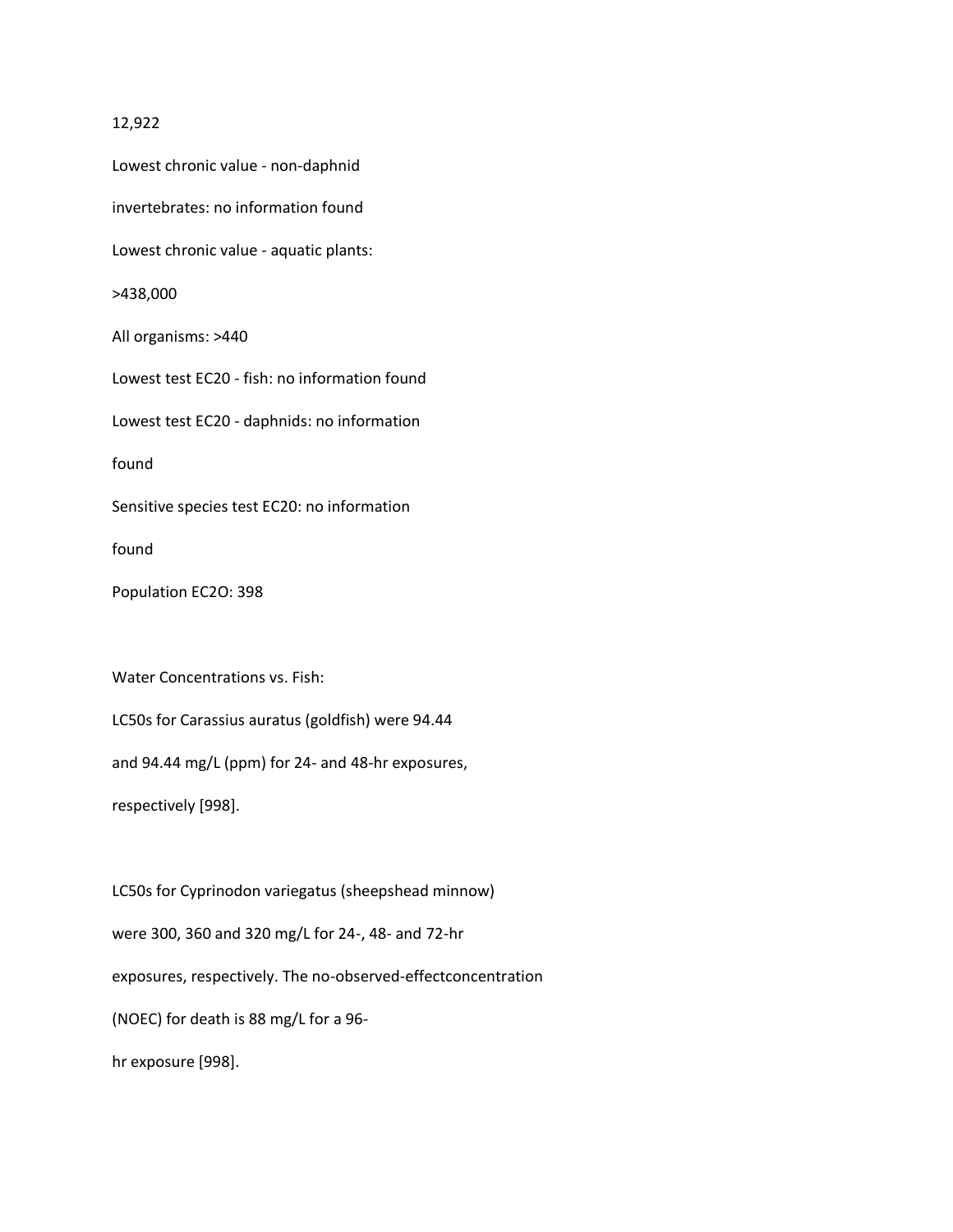LC50 for Ictalurus punctatus (channel catfish) is 210 mg/L for a 96-hr exposure [998].

LC50s for Lepomis macrochirus (bluegill) were: 35.08 and 169.0 mg/L for 24-hr exposures; 32.0 mg/L for a 48-hr exposure;

LC50s for Oncorhynchus mykiss (rainbow trout, donaldson trout) were 14.0 and 4.2 mg/L for 96-hr exposures [998].

LC50s for Pimephales promelas (fathead minnow) were: 48.51 and 42.33 mg/L for both 24- and 48-hr exposures;

[\[1\]](http://delawareriverkeeper.org/newsresources/factsheet.asp?ID=86#_ftnref1) See Appendix A

[\[2\]](http://delawareriverkeeper.org/newsresources/factsheet.asp?ID=86#_ftnref2) U.S. Congress, Public Law 90-545, sec. 1 (b)

[\[3\]](http://delawareriverkeeper.org/newsresources/factsheet.asp?ID=86#_ftnref3) PADEP ESCGP-1

[\[4\]A](http://delawareriverkeeper.org/newsresources/factsheet.asp?ID=86#_ftnref4)ppalachian Shale Water Conservation and Management Committee, http://www.oilandgasinvestor.com/Headlines/WebJuly/item5211.php

[\[5\]](http://delawareriverkeeper.org/newsresources/factsheet.asp?ID=86#_ftnref5) http://www.geosc.psu.edu/~engelder/

[\[6\]](http://delawareriverkeeper.org/newsresources/factsheet.asp?ID=86#_ftnref6) Mary Esch, Associated Press, pressconnects.com, 11.04.08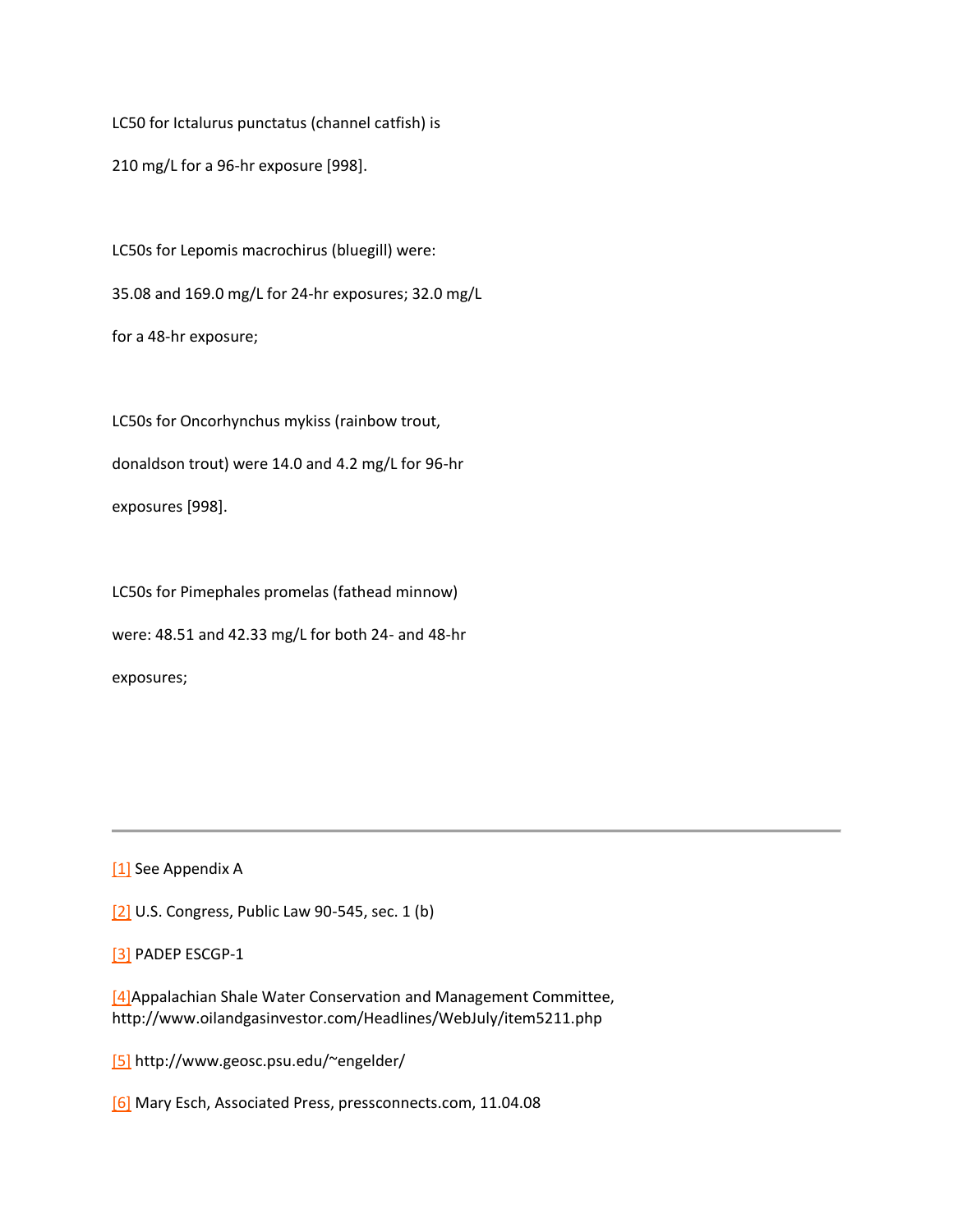[\[7\]"](http://delawareriverkeeper.org/newsresources/factsheet.asp?ID=86#_ftnref7)Gas Well Drilling and Development, Marcellus Shale, June 12, 2008 Commission Meeting", www.srbc.net

[\[8\]](http://delawareriverkeeper.org/newsresources/factsheet.asp?ID=86#_ftnref8) Wyoming Dept. of Environmental Quality, letter to BLM from John Corra, Director, d. 4.2.07.

[\[9\]](http://delawareriverkeeper.org/newsresources/factsheet.asp?ID=86#_ftnref9) http://www.harc.edu/Search/Results.aspx?q=Storage+Tank+VOCs

[\[10\]](http://delawareriverkeeper.org/newsresources/factsheet.asp?ID=86#_ftnref10) Testimony of Jim Dezolt, Director, Division of Water, NYSDEC, before NYS Legislature, Assembly Standing Committee on Environmental Conservation, August 6, 2008.

[\[11\]](http://delawareriverkeeper.org/newsresources/factsheet.asp?ID=86#_ftnref11) **Permit Application No. T-1060 and G-2127.** Waste Mgmt of Pa Inc, 444 Oxford Valley Road, Langhorne, Pa 19047, Falls Township, Borough of Tullytown, Bucks County.

[\[12\]](http://delawareriverkeeper.org/newsresources/factsheet.asp?ID=86#_ftnref12) DNREC and Brandywine Conservancy, Conservation Design for Stormwater Management: A Design Approach to Reduce Stormwater Impacts from Land Development and Achieve Multiple Objectives Related to Land Use, September, 1997, p. 4-16

[\[13\]](http://delawareriverkeeper.org/newsresources/factsheet.asp?ID=86#_ftnref13) DNREC and Brandywine Conservancy, Conservation Design for Stormwater Management: A Design Approach to Reduce Stormwater Impacts from Land Development and Achieve Multiple Objectives Related to Land Use, September, 1997, p. 3-37

[\[14\]](http://delawareriverkeeper.org/newsresources/factsheet.asp?ID=86#_ftnref14) DNREC and Brandywine Conservancy, Conservation Design for Stormwater Management: A Design Approach to Reduce Stormwater Impacts from Land Development and Achieve Multiple Objectives Related to Land Use, September, 1997, p. 2-32

- [\[15\]](http://delawareriverkeeper.org/newsresources/factsheet.asp?ID=86#_ftnref15) DNREC and Brandywine Conservancy, Conservation Design for Stormwater Management: A Design Approach to Reduce Stormwater Impacts from Land Development and Achieve Multiple Objectives Related to Land Use, September, 1997, p. 3-38
- [\[16\]](http://delawareriverkeeper.org/newsresources/factsheet.asp?ID=86#_ftnref16) DNREC and Brandywine Conservancy, Conservation Design for Stormwater Management: A Design Approach to Reduce Stormwater Impacts from Land Development and Achieve Multiple Objectives Related to Land Use, September, 1997, p. 3-5
- [\[17\]](http://delawareriverkeeper.org/newsresources/factsheet.asp?ID=86#_ftnref17) DNREC and Brandywine Conservancy, Conservation Design for Stormwater Management: A Design Approach to Reduce Stormwater Impacts from Land Development and Achieve Multiple Objectives Related to Land Use, September, 1997, p. 2-23

[\[18\]](http://delawareriverkeeper.org/newsresources/factsheet.asp?ID=86#_ftnref18) Tom Wilbur, "Noise Levels Can Pose Problems", Press and Sun Bulletin, 8.24.08.

[\[19\]](http://delawareriverkeeper.org/newsresources/factsheet.asp?ID=86#_ftnref19) http://www.gcaudio.com/resources/howtos/loudness.html

[\[20\]](http://delawareriverkeeper.org/newsresources/factsheet.asp?ID=86#_ftnref20) http://www.gcaudio.com/resources/howtos/loudness.html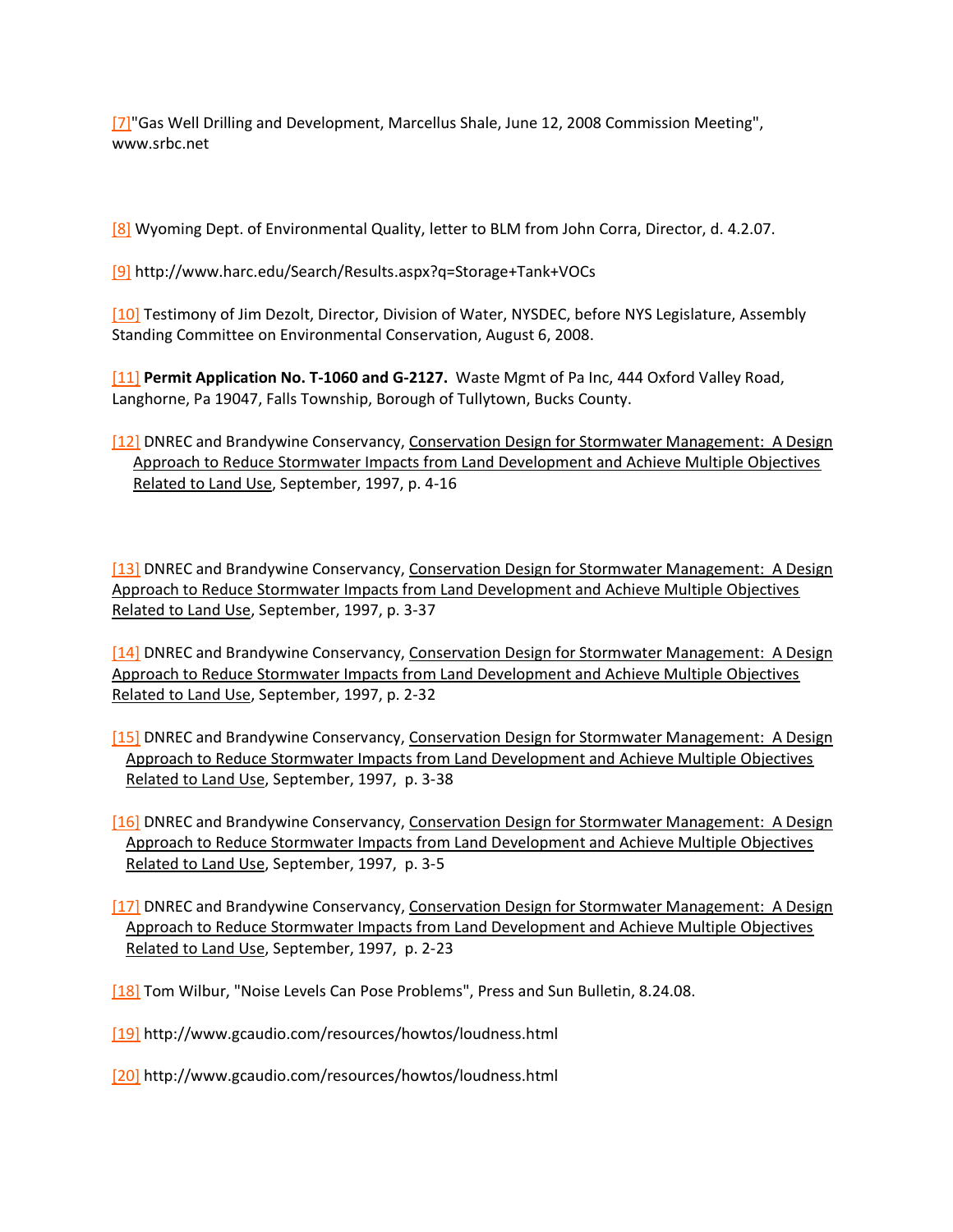[\[21\]](http://delawareriverkeeper.org/newsresources/factsheet.asp?ID=86#_ftnref21) NJ Light Pollution Study Commission, reported in "Outdoor Light Pollution Disrupts Sleep and Wastes Energy", Todd B. Bates, Asbury Park Press, 10.06.08

[\[22\]](http://delawareriverkeeper.org/newsresources/factsheet.asp?ID=86#_ftnref22) http://picasaweb.google.com/AlleghenyDefenseProject/August112007LightHawkFlight#slideshow

[\[23\]](http://delawareriverkeeper.org/newsresources/factsheet.asp?ID=86#_ftnref23) "Gas Well Drilling and Development, Marcellus Shale, June 12, 2008 Commission Meeting", www.srbc.net

[\[24\]](http://delawareriverkeeper.org/newsresources/factsheet.asp?ID=86#_ftnref24) "Gas Well Drilling and Development, Marcellus Shale, June 12, 2008 Commission Meeting", www.srbc.net

[\[25\]](http://delawareriverkeeper.org/newsresources/factsheet.asp?ID=86#_ftnref25) U.S. Dept. of Energy, Argonne National Laboratory, "A White Paper Describing Produced Water from Production of Crude Oil, Natural Gas, and Coal Bed Methane", January 2004, page 17.

[\[26\]](http://delawareriverkeeper.org/newsresources/factsheet.asp?ID=86#_ftnref26) R.C. Albert, Damming the Delaware, The Rise and Fall of Tocks Island Dam, 1987, (second edition 2005).

[\[27\]](http://delawareriverkeeper.org/newsresources/factsheet.asp?ID=86#_ftnref27) http://www.state.nj.us/drbc/FFMP/index.htm

[\[28\]](http://delawareriverkeeper.org/newsresources/factsheet.asp?ID=86#_ftnref28) R.C. Albert, Damming the Delaware, The Rise and Fall of Tocks Island Dam, 1987, (second edition 2005).

[\[29\]](http://delawareriverkeeper.org/newsresources/factsheet.asp?ID=86#_ftnref29) DRBC, "Water Supply Reservoirs and Flood Protection", 12.13.07, page 3.

[\[30\]](http://delawareriverkeeper.org/newsresources/factsheet.asp?ID=86#_ftnref30) DRBC, "Water Supply Reservoirs and Flood Protection", 12.13.07, page 3.

[\[31\]](http://delawareriverkeeper.org/newsresources/factsheet.asp?ID=86#_ftnref31) DRBC, "Water Supply Reservoirs and Flood Protection", 12.13.07, page 4.

[\[32\]](http://delawareriverkeeper.org/newsresources/factsheet.asp?ID=86#_ftnref32) http://www.epa.gov/Region8/water/didymosphenia/

[\[33\]](http://delawareriverkeeper.org/newsresources/factsheet.asp?ID=86#_ftnref33) Testimony of Jim Dezolt, Director, Division of Water, NYSDEC, before NYS Legislature, Assembly Standing Committee on Environmental Conservation, August 6, 2008, pages 12-14.

[\[34\]](http://delawareriverkeeper.org/newsresources/factsheet.asp?ID=86#_ftnref34) http://www.state.nj.us/dep/njgs/whpaguide.pdf

[\[35\]](http://delawareriverkeeper.org/newsresources/factsheet.asp?ID=86#_ftnref35) http://ecode360.com/?custId=EA1837

[\[36\]](http://delawareriverkeeper.org/newsresources/factsheet.asp?ID=86#_ftnref36) Testimony of Jim Dezolt, Director, Division of Water, NYSDEC, before NYS Legislature, Assembly Standing Committee on Environmental Conservation, August 6, 2008, page10.

[\[37\]](http://delawareriverkeeper.org/newsresources/factsheet.asp?ID=86#_ftnref37) Don Hopey, "Gas Well Incident Claims 1 in Greene County", Pittsburgh Post-Gazette, 12.3.07.

[\[38\]](http://delawareriverkeeper.org/newsresources/factsheet.asp?ID=86#_ftnref38) Jim Runkle, "Gas Well Fire Could Burn for Weeks", Loch Haven Express, 9.16.08

[\[39\]](http://delawareriverkeeper.org/newsresources/factsheet.asp?ID=86#_ftnref39) Candice Nelson, Carrie Sidener, "Gas Company Talks to Families about Explosion", WSLS and Lynchburg News and Advance Reporter, 9.16.08, and Candice Nelson, "Community Moves Forward after Appomattox Explosion", 9.16.08.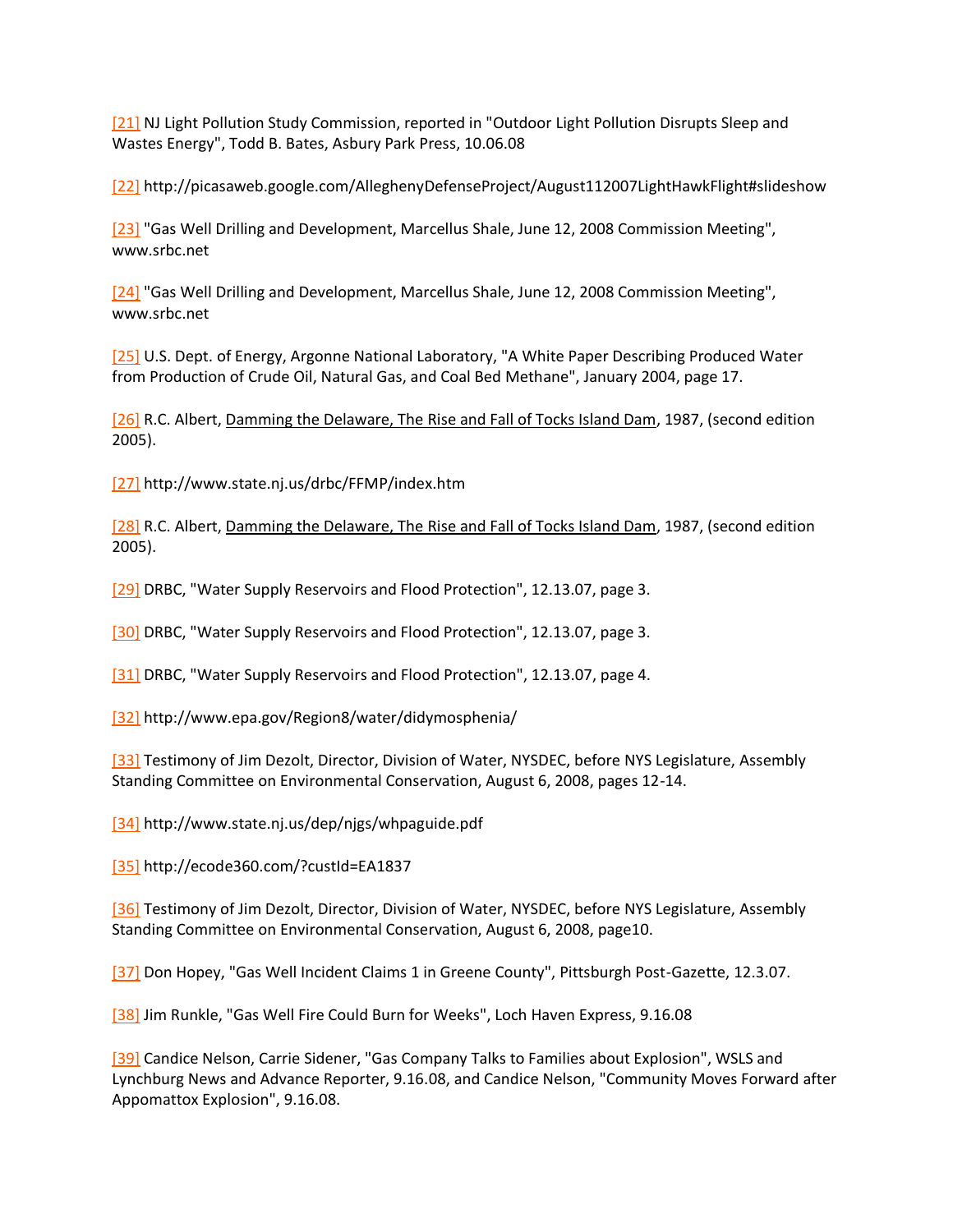[\[40\]](http://delawareriverkeeper.org/newsresources/factsheet.asp?ID=86#_ftnref40) For example, one mother evacuated due to the pipeline rupture and fire said her children are afraid to return home and her 6 year old daughter can't sleep, "Mommy, I don't want to be here" said her daughter; Carrie Sidener, "Nearby Pipelines Still Working after Appomattox Explosion", The News and Advance, 9.16.08.

[\[41\]](http://delawareriverkeeper.org/newsresources/factsheet.asp?ID=86#_ftnref41) http://www.earthworksaction.org/pubs/DrinkingWaterAtRisk.pdf

[\[42\]](http://delawareriverkeeper.org/newsresources/factsheet.asp?ID=86#_ftnref42) "Radioactive Waste Surfaces at Texas Gas Sites", Peggy Heinkel-Wolfe, Denton Record-Chronicle, 11.11.07.

[\[43\]](http://delawareriverkeeper.org/newsresources/factsheet.asp?ID=86#_ftnref43) "Gas Well Drilling and Development, Marcellus Shale, June 12, 2008 Commission Meeting", www.srbc.net

[\[44\]](http://delawareriverkeeper.org/newsresources/factsheet.asp?ID=86#_ftnref44) Weekly Almanac, "Sewer Plant Could Treat Drilling Waste", Mary Baldwin, August 27, 2008, [\(http://weeklyalmanac.com/articles/2008/08/27/news/doc48b594eab5658405325327.prt\)](http://weeklyalmanac.com/articles/2008/08/27/news/doc48b594eab5658405325327.prt):

[\[45\]](http://delawareriverkeeper.org/newsresources/factsheet.asp?ID=86#_ftnref45) PADEP News Release 10.22.08, "DEP investigates source of elevated total dissolved solids in Monongahela River",

http://www.ahs.dep.state.pa.us/newsreleases/default.asp?ID=5337&varQueryType=Detail

[\[46\]](http://delawareriverkeeper.org/newsresources/factsheet.asp?ID=86#_ftnref46) PADEP News Release 10.22.08, "DEP investigates source of elevated total dissolved solids in Monongahela River",

http://www.ahs.dep.state.pa.us/newsreleases/default.asp?ID=5337&varQueryType=Detail

[\[47\]](http://delawareriverkeeper.org/newsresources/factsheet.asp?ID=86#_ftnref47) [http://www.earthworksaction.org/pubs/Spills.pdf,](http://www.earthworksaction.org/pubs/Spills.pdf) http://www.earthworksaction.org/oilgaspollution.cfm

[\[48\]J](http://delawareriverkeeper.org/newsresources/factsheet.asp?ID=86#_ftnref48)im Moscou, "A Toxic Spew?", Newsweek, 8.20.08.

[\[49\]](http://delawareriverkeeper.org/newsresources/factsheet.asp?ID=86#_ftnref49) Joan Demirjian, "Home near gas well on brink of explosion" Chagrin Valley Times, 10.22.08. http://www.chagrinvalleytimes.com/NC/0/274.html

[\[50\]](http://delawareriverkeeper.org/newsresources/factsheet.asp?ID=86#_ftnref50) Joy Ufford, "Untested Water Wells Trigger 'Explosive' Alarm", Sublette Examiner, 9.17.08.

[\[51\]](http://delawareriverkeeper.org/newsresources/factsheet.asp?ID=86#_ftnref51) Gazette News Service, "Impurities Seen in Well Near Drilling", Billings Gazette, 9.10.08.

[\[52\]](http://delawareriverkeeper.org/newsresources/factsheet.asp?ID=86#_ftnref52) Witter, et al, "Potential Exposure-Related Human Health Effects of Oil and Gas Development: A White Paper", Colorado State University, University of Colorado, page1 and 21.

[\[53\]](http://delawareriverkeeper.org/newsresources/factsheet.asp?ID=86#_ftnref53) U.S. Environmental Protection Agency, Office of Solid Waste, "Associated Waste Report: Completion and Workover Wastes", January 2000.

[\[54\]](http://delawareriverkeeper.org/newsresources/factsheet.asp?ID=86#_ftnref54) www.emnrd.state.nm.us/OCD

[\[55\]](http://delawareriverkeeper.org/newsresources/factsheet.asp?ID=86#_ftnref55) Weston Wilson, "EPA Allows Hazardous Fluids to be Injected into Groundwater", October 8, 2004.